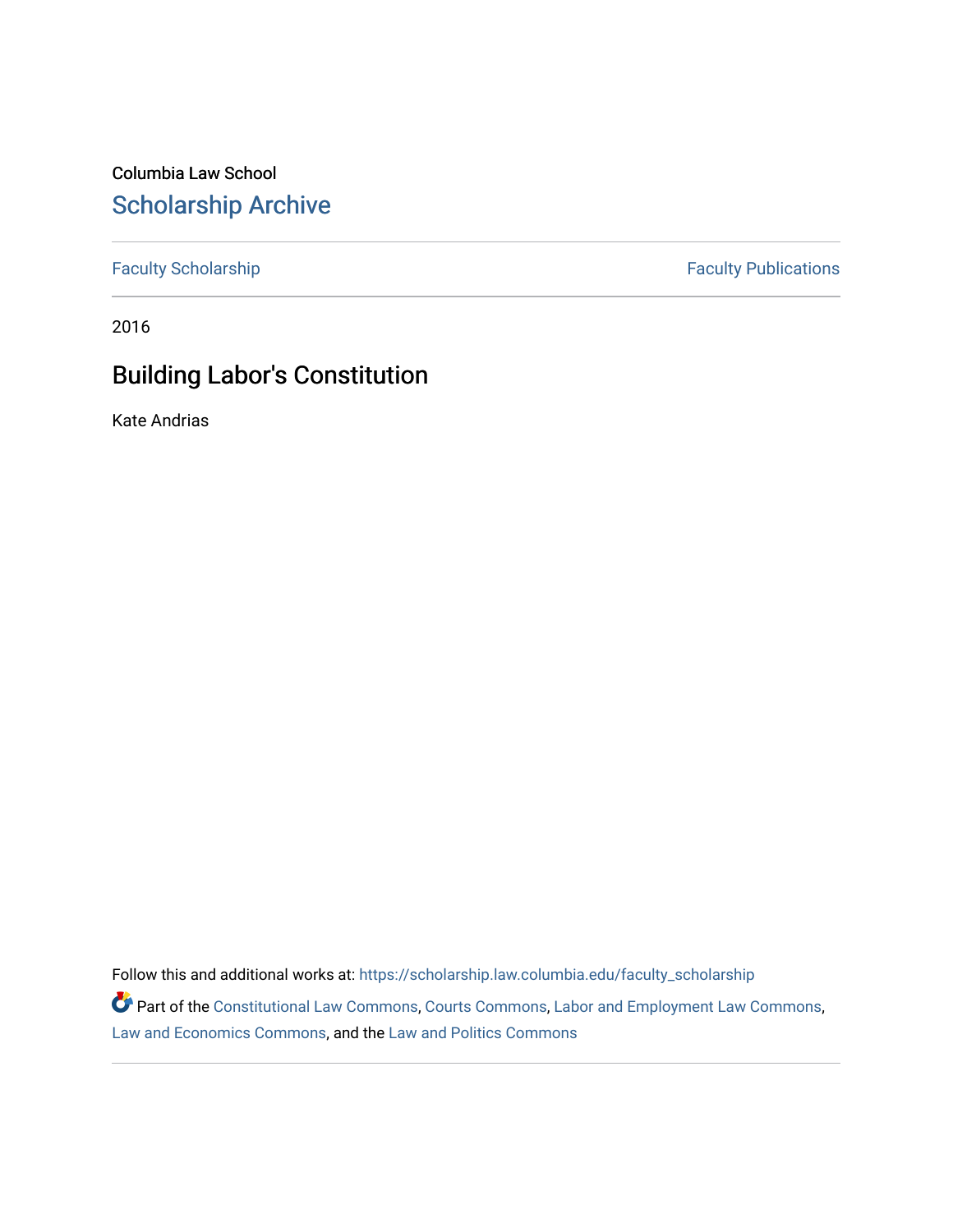### Kate Andrias<sup>\*</sup>

#### Introduction

In recent years, in the face of the Great Recession and skyrocketing economic inequality, there has been a resurgence of economic justice movements among low-wage workers.<sup>1</sup> Take the "Fight for \$15," which began with a few hundred workers in New York but is now national in scope.<sup>2</sup> Fast-food workers, airport and retail workers, home-health aides, and even adjunct professors all now demand substantially higher wages and the right to form a union.<sup>3</sup> The campaign has pulled off strikes in cities across the country.<sup>4</sup> It has had stunning success in raising local and state minimum wages, while shifting the terms of the national debate.<sup>5</sup>

The Fight for \$15 and other low-wage worker campaigns are making rights-based claims: they demand higher wages, better conditions, and unions, as of right. They use language like "dignity" and "bills of rights,"

<sup>\*</sup> Assistant Professor, University of Michigan Law School. For helpful conversations and comments, I am grateful to fellow participants at the *Texas Law Review* Symposium on the Constitution and Economic Inequality, and particularly to Willy Forbath and Joey Fishkin. Thanks also to Sam Bagenstos, Daniel Halberstam, Don Herzog, Ellen Katz, Bill Novak, Richard Primus, Ted St. Antoine, and Peter Strauss; participants at the Columbia Law School Public Law workshop; and the editors of the *Texas Law Review*. Caitlin Fitzgerald, Lexi Peacock, and Megan Pierce provided excellent research assistance.

<sup>1.</sup> *See* Charles M. Blow, Opinion, *The Year's Biggest Social Justice Stories*, N.Y. TIMES (Dec. 12, 2015), http://www.nytimes.com/2015/12/21/opinion/the-years-biggest-social-justicestories.html?\_r=0 [https://perma.cc/3KWC-ZT8Y] (collecting 2015's top social justice stories including the fast-food worker strikes).

<sup>2.</sup> Lydia DePillis, *It's Not Just Fast Food: The Fight for \$15 Is for Everyone Now*, WASH. POST (Dec. 4, 2014), https://www.washingtonpost.com/news/storyline/wp/2014/12/04/its-not-just -fast-food-the-fight-for-15-is-for-everyone-now/ [https://perma.cc/WVH7-YEUJ].

<sup>3.</sup> *Id.*; Justine Hofherr, *In Boston, the Fight for Better Pay Goes Beyond Fast Food*, BOSTON.COM (Apr. 15, 2015), http://www.boston.com/jobs/news/2015/04/15/boston-the-fight-for -better-pay-goes-beyond-fast-food/BDdWh0WFRkUlFvvj6NvveP/story.html [https://perma.cc/ BE44-S4JD]. More precisely, the campaign demands the right to form a union "free of intimidation." *See* Arun Gupta, *Fight for 15 Confidential: How Did the Biggest-Ever Mobilization of Fast-Food Workers Come About, and What Is Its Endgame?*, IN THESE TIMES (Nov. 11, 2013), http://inthesetimes.com/article/15826/fight\_for\_15\_confidential [https://perma .cc/H36G-BX94].

<sup>4.</sup> Bruce Horovitz & Yamiche Alcindor, *Fast-Food Strikes Widen into Social-Justice Movement*, USA TODAY (Apr. 15, 2015, 7:32 PM), http://www.usatoday.com/story/money/ 2015/04/15/fast-food-strike-fight-for-15-service-employees-international-union/25787045/ [https://perma.cc/GVR3-V4RN].

<sup>5.</sup> Chris Kirkham & Samantha Masunaga, *Why the Success of the \$15 Minimum Wage Movement Has Surprised Its Leaders*, L.A. TIMES (Nov. 11, 2015, 3:00 AM), http://www.latimes .com/business/la-fi-1111-minimum-wage-protests-20151111-story.html [https://perma.cc/324T -THVH].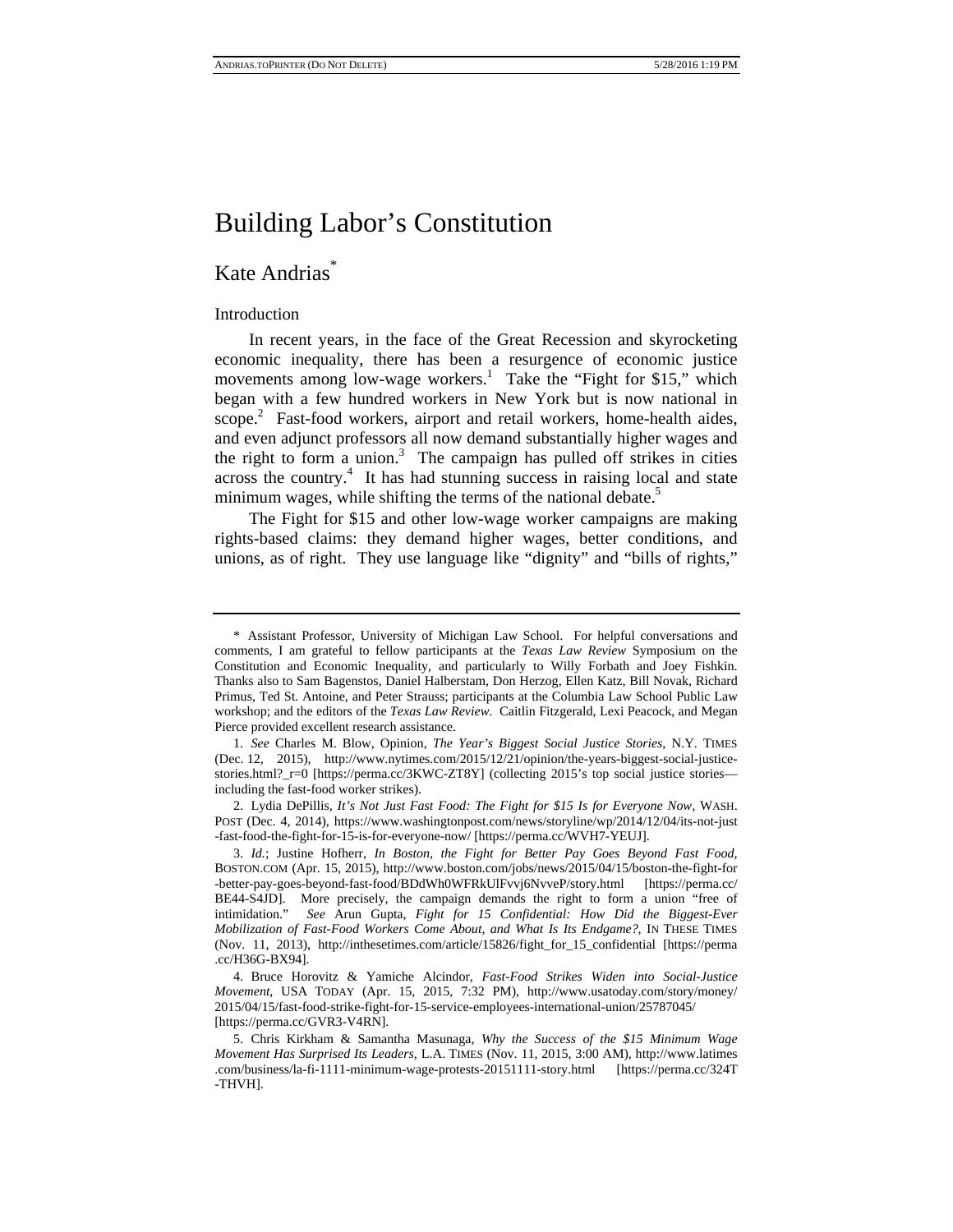and they employ similar tactics to those of earlier rights-based social movements: marches, civil disobedience, and mass protests.<sup>6</sup>

But unlike many movements on both the Left and Right, and unlike earlier incarnations of the labor movement, contemporary worker movements make almost no appeal to the Constitution. While an occasional worker or labor leader may articulate his or her claims as based in protections for free speech, or may exclaim against involuntary servitude, worker justice movements in the United States do not invoke the Constitution in any serious or systemic way.<sup>7</sup>

In their important new work, William Forbath and Joey Fishkin seek to change this. $8$  They lament the absence of constitutional argumentation by progressives concerned about economic inequality. They show that during earlier periods of American history the Constitution was understood as central to problems of political economy. They describe a "Great Forgetting" of this past and they exhort political and social actors to once again understand demands for a more egalitarian, inclusive, and democratic political economy as constitutionally grounded.<sup>9</sup> Forbath and Fishkin are not alone. In the last few years, other scholars have sought to revitalize a range of constitutional arguments against mounting economic inequality generally and the plight of workers in particular,  $10^{\circ}$  and have urged social movements to adopt those arguments.<sup>11</sup>

9. *See* Fishkin & Forbath, *Wealth, Commonwealth*, *supra* note 8, at 1, 6–7, 28 (recognizing that the problems of economic and political inequality are well known, but arguing that Americans have "forgotten" or "lost the *constitutional* stakes—the sense that these threats to our democracy of opportunity are threats, as well, to our constitutional order"); *see also* Fishkin & Forbath, *Anti-Oligarchy Constitution*, *supra* note 8, at 670 (describing "forgotten" tradition and urging recovery); Fishkin & Forbath, *Great Society*, *supra* note 8, at 1023 (recounting how the "Constitution of Opportunity" was "forgotten").

<sup>6.</sup> *See infra* Part II (describing the Fight for \$15, Domestic Workers Alliance movement, and other low-wage worker campaigns).

<sup>7.</sup> *See infra* notes 72–83 and accompanying text.

<sup>8.</sup> JOSEPH FISHKIN & WILLIAM E. FORBATH, THE ANTI-OLIGARCHY CONSTITUTION (forthcoming 2017) (manuscript at 3) (on file with the Texas Law Review) [hereinafter FISHKIN & FORBATH, ANTI-OLIGARCHY CONSTITUTION] (arguing that government has a constitutional obligation to prevent oligarchy, preserve a broad middle class, and construct a democracy of inclusion and opportunity and urging the recovery of a tradition in which issues of political economy are understood as constitutional); *accord* Joseph Fishkin & William E. Forbath, *The Anti-Oligarchy Constitution*, 94 B.U. L. REV. 669, 672 (2014) [hereinafter Fishkin & Forbath, *Anti-Oligarchy Constitution*]; Joseph Fishkin & William E. Forbath, *The Great Society and the Constitution of Opportunity*, 62 DRAKE L. REV. 1017, 1022–23 (2014) [hereinafter Fishkin & Forbath, *Great Society*]; Joseph Fishkin & William E. Forbath, *Wealth, Commonwealth, & The Constitution of Opportunity: A Story of Two Traditions*, 38 NOMOS (forthcoming 2016) (manuscript at 3) http://papers.ssrn.com/sol3/papers.cfm?abstract\_id=2620920 [https://perma.cc/ PU79-YMLW] [hereinafter Fishkin & Forbath, *Wealth, Commonwealth*].

<sup>10.</sup> *See, e.g.*, Bertrall L. Ross II & Su Li, *Measuring Political Power: Suspect Class Determinations and the Poor*, 104 CALIF. L. REV. 323, 329 (arguing for an alternative, more holistic, measure of political power that would require reconsideration of the suspect class status of groups like the poor); Ganesh Sitaraman, *The Puzzling Absence of Economic Power in*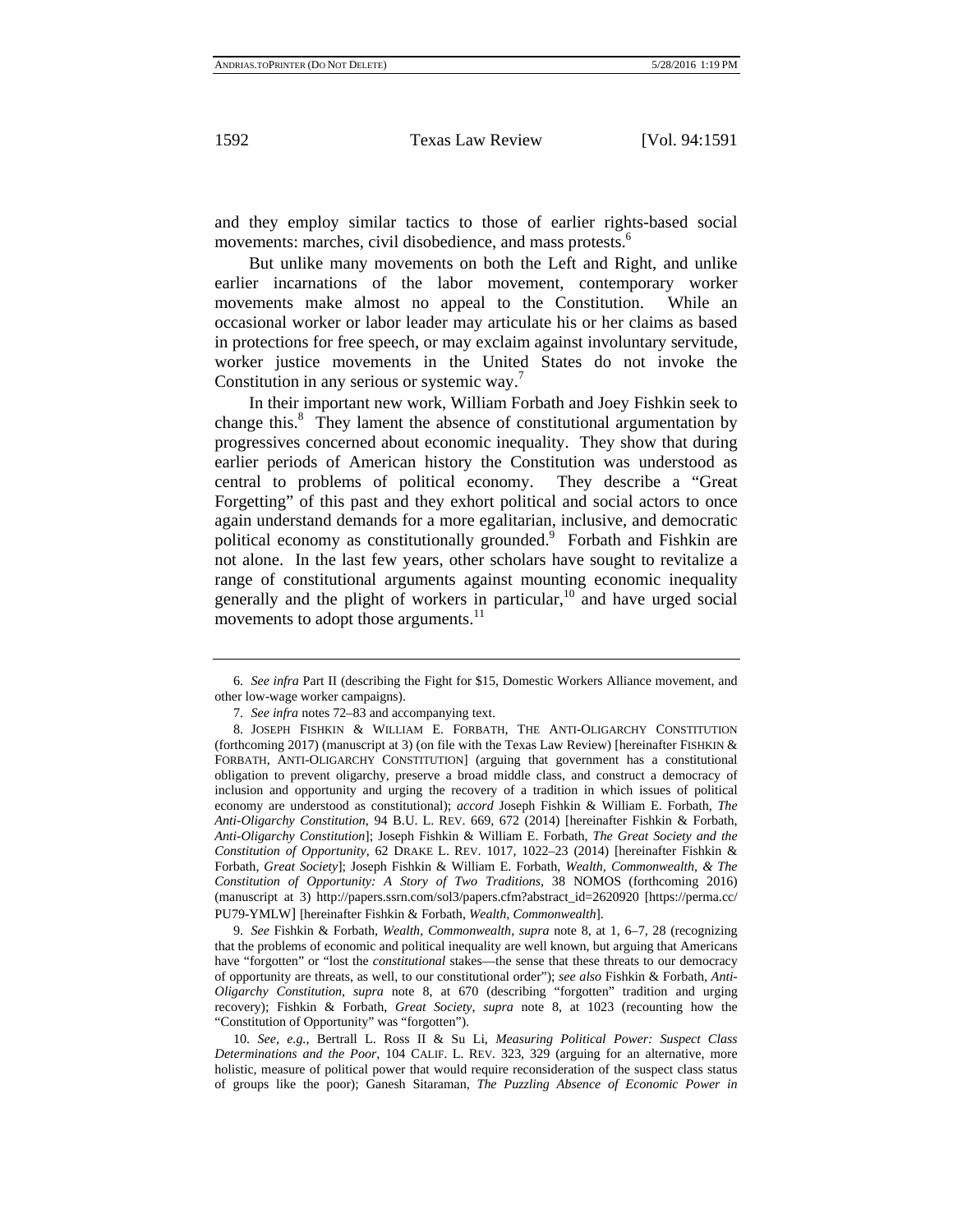I am sympathetic to arguments in favor of a "constitution of opportunity" or an "anti-oligarchy" constitution. At the same time, I want to take seriously the choice of worker movements *not* to lay claim to the Constitution. That is, I want to offer some thoughts as to why they are not doing so—reasons that stem more from conflict and loss than from forgetting—and to suggest that what they are doing instead might be a necessary precondition to the kind of constitutional argumentation that Forbath, Fishkin, and others urge.

So why don't worker movements invoke the Constitution?

The problem is not the lack of a blueprint. Scholars have explained how the Constitution can be read to support rights to decent employment and unionization.<sup>12</sup> The arguments rest on the First, Thirteenth, and Fourteenth Amendments; the Guarantee Clause; as well as the Constitution's overall structure, purpose, and history. Many of these arguments are conceptually sound—at least as sound as other constitutional arguments that form our doctrine.<sup>13</sup> Some are consistent in principle with the received wisdom regarding the original understanding of the Constitution and the Reconstruction Amendments. And several boast impressive pedigrees. Earlier worker movements have looked to the Constitution as a source of inspiration for their demands. On occasion, such movements have prevailed on elected officials to accept their constitutional vision.

To be sure, courts do not currently embrace these arguments.<sup>14</sup> Yet the absence of supporting precedent is only a partial answer to the question: Why no constitutional argumentation? Successful social movements, past and current, have invoked the Constitution even when their aspirations required changes to the ruling doctrines of constitutional law.15 They direct

*Constitutional Theory*, 101 CORNELL L. REV. (forthcoming 2016) (manuscript at 1–3) (critiquing constitutional theory for giving insufficient attention to economic inequality); Nicholas O. Stephanopoulos, *Political Powerlessness*, 90 N.Y.U. L. REV. 1527, 1531–33 (2015) (arguing that a group is relatively powerless and therefore entitled to heightened scrutiny if its "policy preferences are less likely to be enacted than those of similarly sized and classified groups" and arguing, on that theory, for protection of the poor (emphasis omitted)). On recent scholarship regarding labor rights, see *infra* Part I.

<sup>11.</sup> *See, e.g.*, Marion Crain & Ken Matheny, *Beyond Unions, Notwithstanding Labor Law*, 4 U.C. IRVINE L. REV. 561, 606 (2014) (urging worker groups to invoke constitutional arguments about the freedom of assembly as "a new rhetorical tool in the struggle to win hearts and minds").

<sup>12.</sup> *See infra* Part I.

<sup>13.</sup> *Cf.* Richard Primus, *Unbundling Constitutionality*, 80 U. CHI. L. REV. 1079, 1133–34 (2013) (describing the gap between the text of the First Amendment and the Equal Protection Clause, and related doctrine).

<sup>14.</sup> *See infra* Part III.

<sup>15.</sup> For a recent overview of the legal and sociological literature on constitutional change, courts, and social movements, see Douglas NeJaime, *Constitutional Change, Courts, and Social Movements*, 111 MICH. L. REV. 877, 877–78 (2013); see also *infra* notes 84–87 and accompanying text.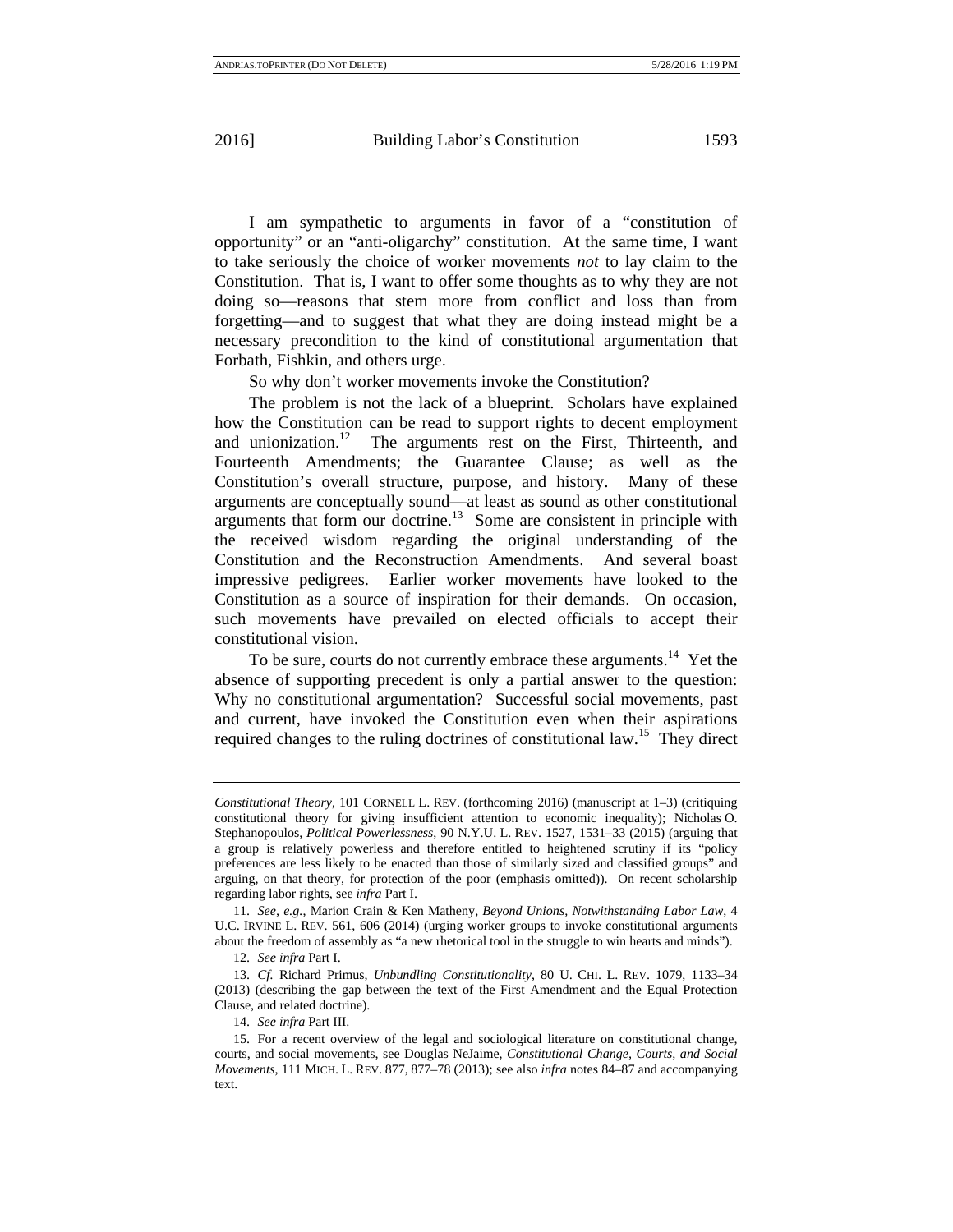their arguments to the public and to constitutional actors outside the Court—legislators and executives, among others. Such argumentation provides inspiration and a source for organizational strength and legitimacy.16 And the hope is that, over time, the courts will come to accept the movement's view of the Constitution.

Labor, however, appears to eschew this strategy. To understand why, one must consider the movement's relationship to courts and to legal elites more generally.<sup>17</sup> U.S. courts are not good venues for labor. The history of judicial antagonism dates back over one hundred years, when judges frequently enjoined workers' collective action using conspiracy and antitrust law, while striking down protective employment legislation under a liberty-of-contract theory.<sup>18</sup> Court hostility to worker movements continues today.<sup>19</sup> And the problem goes beyond the hostility of particular judges to unions. The deepest aspirations of the labor movement are fundamentally mismatched with court-derived constitutional rights as they have developed in the United States. The doctrine's strong distinctions between the public and private spheres of life and between negative and positive rights pose significant challenges for constitutional labor rights.<sup>20</sup>

Indeed, a more fundamental conflict may exist: the goal of labor law, at least from the perspective of the most utopian elements of the labor movement, is to democratize control over workers' lives and, more broadly, over the economy and politics. Appeals to courts are in tension with this aim. Federal courts are, after all, designed to be insulated, elite institutions. Even assuming that courts are often responsive to popular sentiment, court definition of constitutional rights is a largely nondemocratic process—at least under our current system of judicial supremacy.<sup>21</sup>

<sup>16.</sup> *See* Douglas NeJaime, *The Legal Mobilization Dilemma*, 61 EMORY L.J. 663, 668 (2012) (recognizing that advocates can "use litigation to . . . obtain leverage with government officials, convince the public, and influence elites," and that benefits may result simply from the act of claiming rights).

<sup>17.</sup> There are, of course, other explanations for why some of the constitutional arguments on offer may not be taken up. For example, those who seek to apply antislavery arguments to contemporary labor problems may risk being accused of inappropriately appropriating (or even minimizing) the horrific experience of a particular racial group. They also may face wariness from groups of workers who do not wish to be associated with the experience of chattel slavery. Or, quite simply, the problems facing workers today may simply not feel like problems analogous to slavery. This Essay explores one reason for labor's reluctance to make constitutional arguments without suggesting the reason is fully explanatory.

<sup>18.</sup> *See* CHRISTOPHER L. TOMLINS, THE STATE AND THE UNIONS: LABOR RELATIONS, LAW, AND THE ORGANIZED LABOR MOVEMENT IN AMERICA, 1880–1960, at 44–52, 61–67 (1985) (recounting the courts' treatment of collective action and the conflict between courts and the American Federation of Labor); William E. Forbath, *The Shaping of the American Labor Movement*, 102 HARV. L. REV. 1109, 1185–95 (1989) [hereinafter Forbath, *Shaping American Labor*] (describing the response of courts to labor movements in America).

<sup>19.</sup> *See infra* notes 126–29 and accompanying text.

<sup>20.</sup> *See infra* notes 140–142 and accompanying text.

<sup>21.</sup> *See infra* notes 97–100, 148–50 and accompanying text.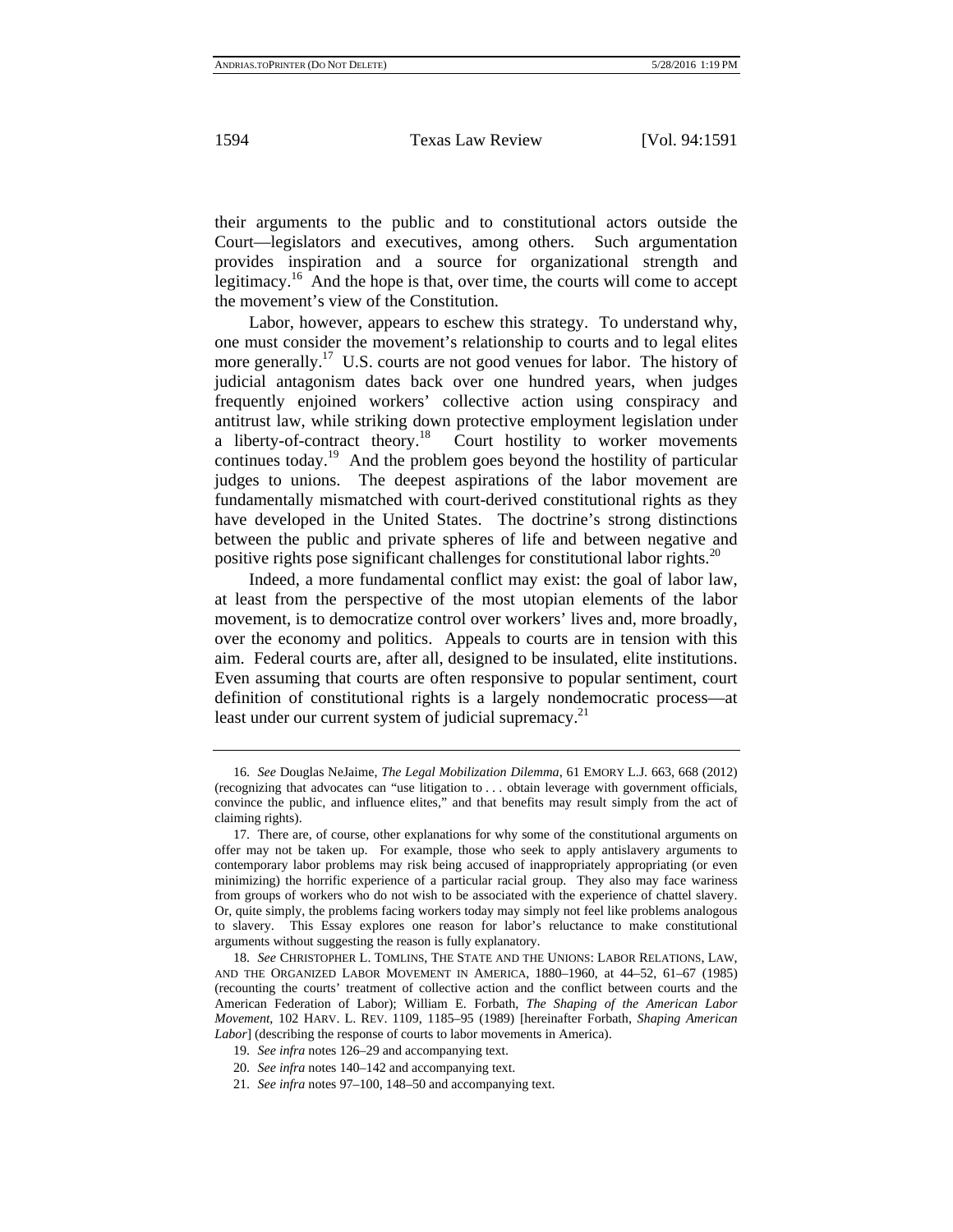The response of scholars who urge constitutional argumentation is that workers should invoke the Constitution as a source of strength in the political arena, without turning to courts.<sup>22</sup> But the labor movement's lived experience is that even when workers direct their constitutional claims to elected officials, courts often end up reviewing—and rejecting—their validity.<sup>23</sup> Against this backdrop, it is no wonder that the contemporary labor movement avoids constitutional argumentation.

In short, the problem might not be so much a great forgetting, but an *acute remembering*. Labor's constitutional vision has been tested through conflict and resoundingly rejected. In that context, constitutional arguments hold little promise and have little purchase.

That does not mean, however, that the constitutional project need be abandoned. One could imagine an alternative world in which constitutional argumentation on behalf of labor's goals would have more purchase—a world in which the Constitution might be read to provide a right to a union and collective bargaining, to decent wages and benefits, to basic dignity and a measure of democracy at work. For that world to exist, however, more of the citizenry—and more of the decision-making class—would have to be favorably disposed toward those goals. The fundamental political commitments of the nation would have to shift along with the posture of the judiciary.

In fact, low-wage worker campaigns like the Fight for \$15 and the Domestic Workers Alliance are attempting to bring about that shift.<sup>24</sup> They are seeking to change the nation's basic commitments by making public arguments, by enacting new laws, and by pushing for new regulatory interpretations. Through legislative work, protests, strikes, and the use of social media, they are seeking to persuade the public and elected officials of the rightness of their demands and to enact their vision of labor rights. They are engaging in "small-c" constitutionalism by attempting to change

<sup>22.</sup> *See, e.g.*, Crain & Matheny, *supra* note 11, at 606 (arguing that "reframing labor rights as assembly rights would offer modern unions and other worker advocacy groups a new rhetorical tool in the struggle to win hearts and minds"); William E. Forbath, *The Distributive Constitution and Workers' Rights*, 72 OHIO ST. L.J. 1115, 1156 (2011) [hereinafter Forbath, *Distributive Constitution*] (arguing that "[w]e need to recall the progressive economic outlook on economic life" in order to remind "lawmakers that there are constitutional stakes in attending seriously to the economic needs of ordinary Americans"); William E. Forbath, *Social and Economic Rights in the American Grain: Reclaiming Constitutional Political Economy*, *in* THE CONSTITUTION IN 2020 55, 57 (Jack M. Balkin & Reva B. Siegel eds., 2009) [hereinafter Forbath, *American Grain*] (arguing that progressive counter narratives to the laissez-faire view of the Constitution can help create political will to achieve legislative change).

<sup>23.</sup> *See infra* notes 115–25 and accompanying text.

<sup>24.</sup> *See infra* Part IV.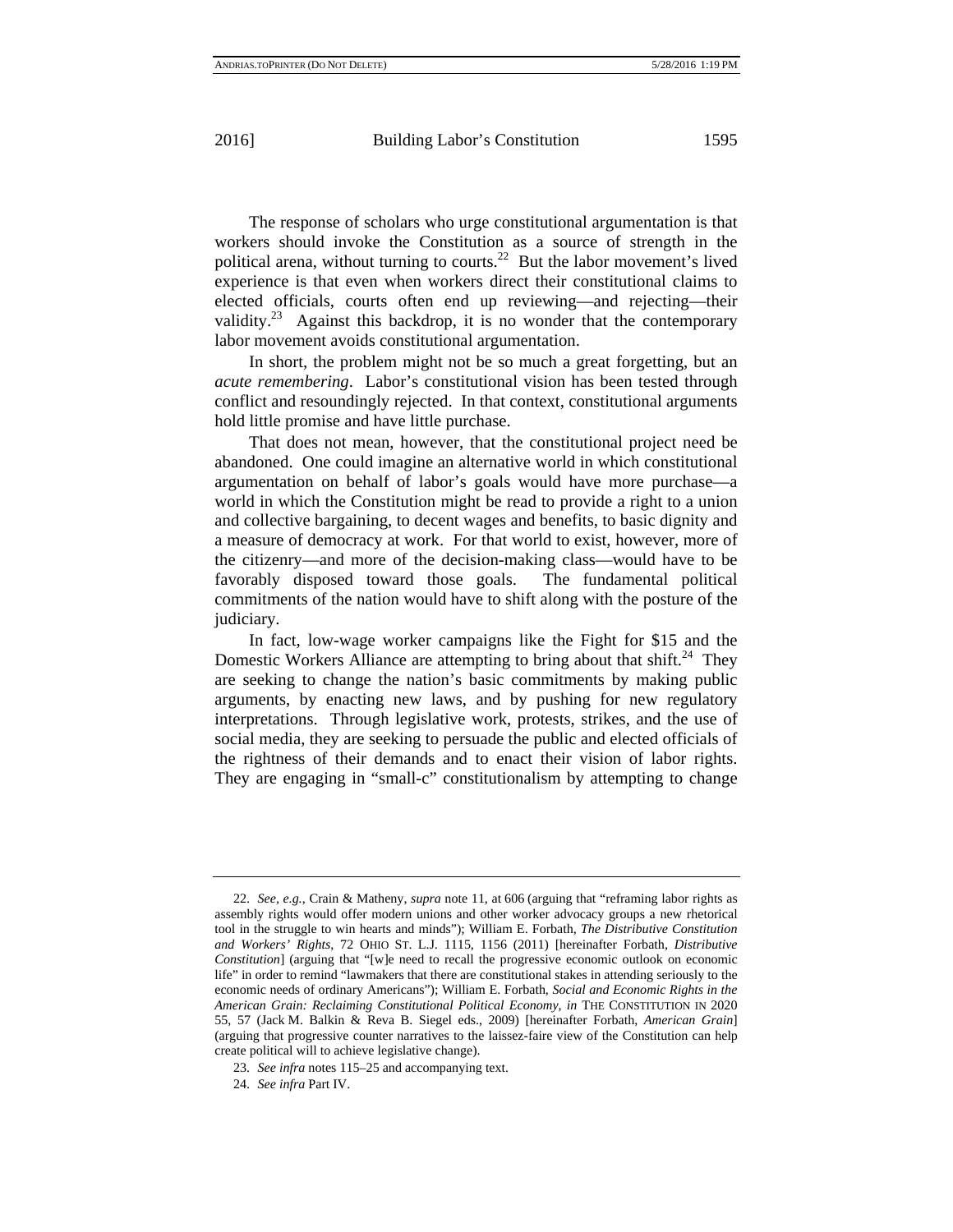the web of practices, institutions, norms, and traditions that structure American society.<sup>25</sup>

Such law reform and social change efforts are essential prerequisites to the development of court-based constitutional labor rights. Without the political and legal changes the movements urge, it is inconceivable that common law courts—faithful to precedent, incremental in approach, and drawn from the elite—will adopt the constitutional arguments that progressive legal scholars urge. For this reason, defending and expanding labor's ongoing statutory and regulatory reform efforts may, for now at least, be as important as any debate about whether or where in the Constitution to lodge labor rights.

The remainder of this Essay proceeds as follows. Part I outlines the arguments for constitutional labor rights advanced by scholars but currently unused by worker movements. Part II elaborates the claim that contemporary worker movements are not invoking the Constitution. Part III argues that the movements' relationship to courts and court-derived constitutional law helps explain the silence. Part IV concludes by sketching how the actual practice of today's worker movements supports an alternative way of approaching the construction of an "anti-oligarchy" Constitution.

#### I. The Case for Constitutional Labor Rights

Before proceeding, it is important to define more precisely what constitutes "labor rights" and, relatedly, "constitutional labor rights." By most accounts, workplace law is divided into two main categories, collective and individual, both of which function to protect workers and both of which could potentially be constitutionally derived.<sup>26</sup>

<sup>25.</sup> *See* Primus, *supra* note 13, at 1082 (describing "small-c" constitutionalism and discussing the diversity of small-c constitutional theories). For additional scholarship on the practice of small-c constitutionalism and on how Americans have used statutory and administrative law to construct constitutional meaning, see generally 1 BRUCE ACKERMAN, WE THE PEOPLE: FOUNDATIONS 20 (1991); AKHIL REED AMAR, AMERICA'S UNWRITTEN CONSTITUTION: THE PRECEDENTS AND PRINCIPLES WE LIVE BY ix–xi (2012); JACK M. BALKIN, LIVING ORIGINALISM 3–6, 69–73 (2011); WILLIAM N. ESKRIDGE JR. & JOHN FEREJOHN, A REPUBLIC OF STATUTES: THE NEW AMERICAN CONSTITUTION 1–2 (2013); Karl N. Llewelyn, *The Constitution as an Institution*, 34 COLUM. L. REV. 1 (1934); Keith E. Whittington, *Constructing a New American Constitution*, 27 CONST. COMMENT. 119, 120–25 (2010); Ernest A. Young, *The Constitution Outside the Constitution*, 117 YALE L.J. 408, 415–26 (2007); Stephen M. Griffin, *Understanding Informal Constitutional Change* 1–2 (Tulane Univ. Sch. of Law, Pub. Law & Legal Theory Working Paper Series, Working Paper No. 16-1, 2016), http://ssrn.com/abstract=2724580 [https:// perma.cc/FVN5-SBGJ] (considering a possible conflict between "small-c" and "big-C" constitutionalism).

<sup>26.</sup> *See* Benjamin I. Sachs, *Employment Law as Labor Law*, 29 CARDOZO L. REV. 2685, 2701–03 (2008) (noting the conventional view that labor law and employment law are dichotomous and contradictory modes of intervention into workplace governance); *infra* note 35 (collecting literature).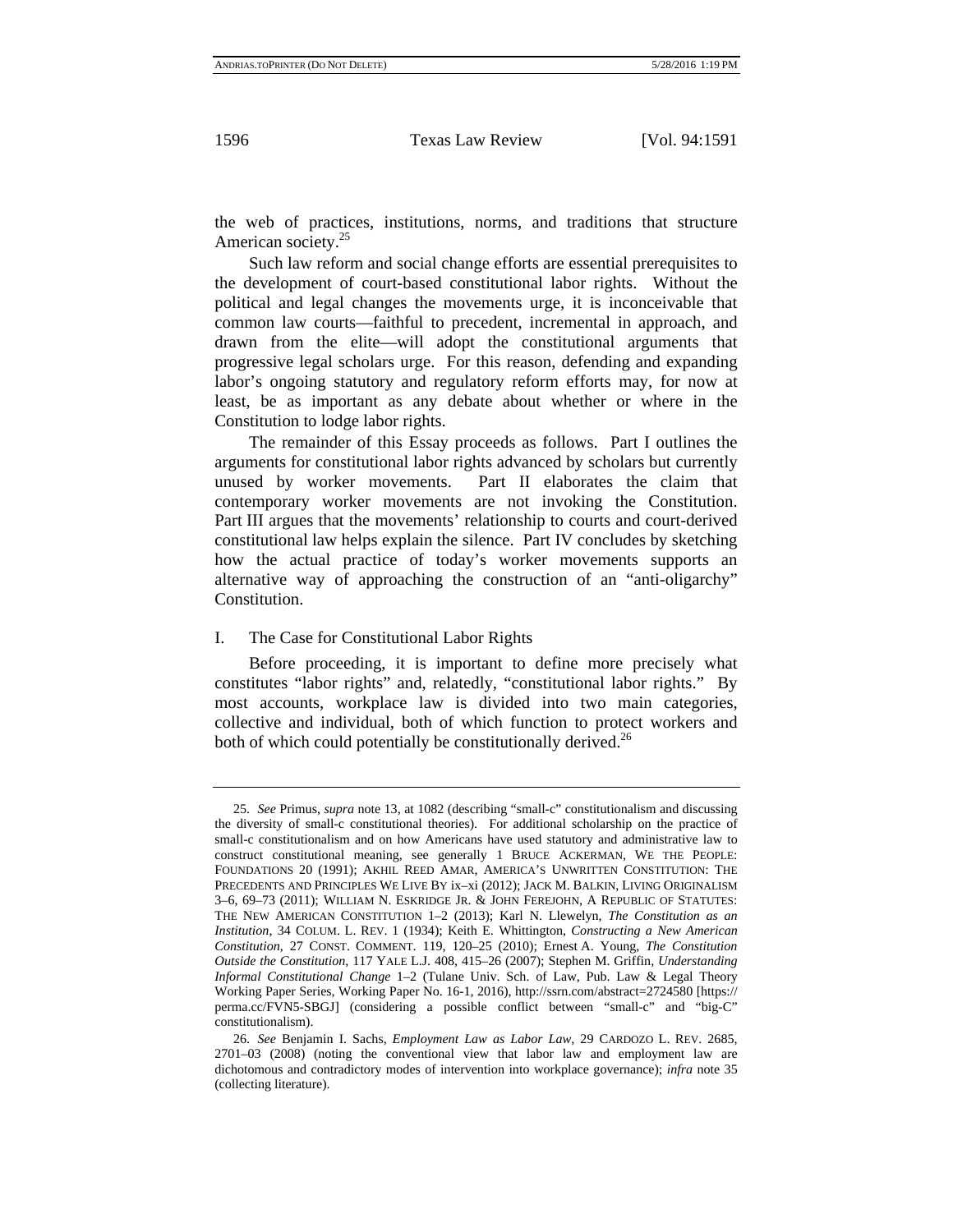The National Labor Relations Act (NLRA) is the primary statute that governs collective labor relations in the private sector.<sup>27</sup> In broad terms, it "governs workers' efforts to advance their own shared interests" through self-organization and collective action.<sup>28</sup> It protects, or purports to protect, the right of private-sector workers to choose to bargain collectively with their employers, to organize with other employees in unions or other workplace associations, and to engage in peaceful "concerted activit[y]" by withholding labor or by peacefully picketing.<sup>29</sup> Many state laws, and some state constitutions, provide similar protections for public-sector workers,  $30$ though others restrict the extent of their employees' collective labor rights.<sup>31</sup>

Individual employment rights are treated by a broad range of federal and state employment laws, including the Fair Labor Standards Act, the Occupational Safety and Health Act, and the Family and Medical Leave Act.<sup>32</sup> These operate independently of any collectivization in the These operate independently of any collectivization in the workplace.<sup>33</sup> They protect the rights of workers to minimum standards and fair treatment, including minimum wages, maximum hours, safe working conditions, a modicum of unpaid leave, and other basic dignities at work.<sup>34</sup>

31. *See, e.g.*, Professional Educators Collaborative Conference Act of 2011, TENN. CODE ANN. 49-5-603 (2012) (repealing a 1974 law that authorized collective bargaining for public school teachers and permitting only "collaborative conferencing"); 2011 Wis. Act 10, §§ 210, 219, 2011 Wis. Legis. Serv. 23, 44–45 (West) (prohibiting government employers from collectively bargaining with their general employees over anything except base wages; making it more challenging for general-employee unions to obtain certification as exclusive bargaining agents; and precluding general-employee unions from using automatic payroll deductions and fair-share agreements).

32. *See, e.g.*, Fair Labor Standards Act of 1938, 29 U.S.C. §§ 201–19 (2012); Occupational Safety and Health Act of 1970, 29 U.S.C. §§ 651–78 (2012); Family and Medical Leave Act (FMLA) of 1993, 29 U.S.C. §§ 2601–54 (2012).

33. Sachs, *supra* note 26, at 2688.

34. For these purposes, I cabin off the problem of discrimination, addressed by a range of federal and state statutes. *See, e.g.*, Age Discrimination in Employment Act, 29 U.S.C. §§ 621–34 (2012) (dealing with discrimination based on age); Civil Rights Act of 1964, 42 U.S.C. §§ 2000e– 2000e-17 (2012) (dealing with discrimination on the basis of race, sex, religion, or national origin); Americans with Disabilities Act, 42 U.S.C. §§ 12101–12113 (dealing with discrimination based on disabilities). Of course, the division between employment law and employment discrimination law is somewhat artificial. *See* Cynthia Estlund, *Rebuilding the Law of the Workplace in an Era of Self-Regulation*, 105 COLUM. L. REV. 319, 376 (2005) (explaining that employee civil rights, "some of them backed with private rights of action, are embedded within many of the labor standards regimes"). But, in contrast to minimum entitlements and collective labor rights, there is a developed line of constitutional law doctrine that tackles problems of discrimination, at least in the public sector.

<sup>27. 29</sup> U.S.C. §§ 151–69 (2012).

<sup>28.</sup> Cynthia L. Estlund, *The Ossification of American Labor Law*, 102 COLUM. L. REV. 1527, 1527 (2002).

<sup>29. 29</sup> U.S.C. § 157.

<sup>30.</sup> Some state constitutions include a right to bargain collectively that covers public employees. For example, the Florida Constitution states: "The right of employees, by and through a labor organization, to bargain collectively shall not be denied or abridged." FLA. CONST. art. 1, § 6.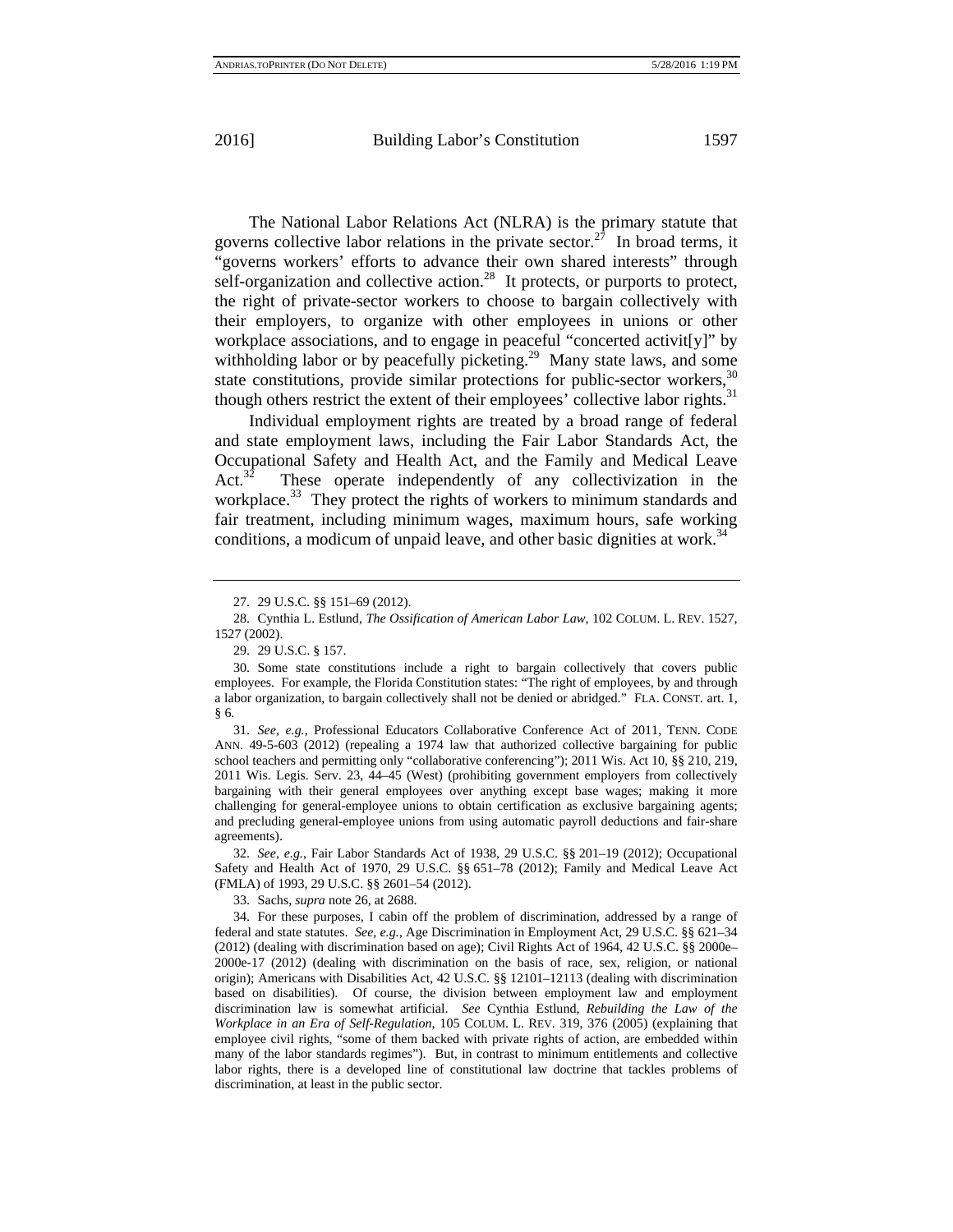Labor and employment law scholars dispute the extent to which the two categories of rights, collective and individual, operate in tension with one another, as well as whether the division makes conceptual sense.<sup>35</sup> They also question whether the regime actually delivers on its promise to protect workers' rights in the contemporary economy—most scholars and worker advocates believe it does not.<sup>36</sup>

But there is little dispute that Americans, at least in the private sector, derive most of their workplace rights from statutes, not from the Constitution. The Constitution guarantees neither a right to minimum entitlements at work nor a right to strike or to bargain collectively.<sup>37</sup> It provides some protection for labor picketing, although less than is provided for many other forms of protest.<sup>38</sup> Indeed, some commentators have referred to the field of labor as a constitutional "black hole."<sup>39</sup>

Scholars at this Symposium and elsewhere have challenged various aspects of the Court's approach, arguing that the Constitution should be

36. The scholarship on this point is significant. Examples include: KATHERINE V.W. STONE, FROM WIDGETS TO DIGITS: EMPLOYMENT REGULATION FOR THE CHANGING WORKPLACE (2004); DAVID WEIL, THE FISSURED WORKPLACE (2014); Brudney, *supra* note 35, at 1563–64; Estlund, *supra* note 28, at 1596; Paul Weiler, *Promises to Keep: Securing Workers' Rights to Self-Organization Under the NLRA*, 96 HARV. L. REV. 1769, 1769 (1983).

38. *E.g.*, Int'l Bhd. of Teamsters, Local 695 v. Vogt, Inc., 354 U.S. 284, 294–95 (1957) (allowing state court to enjoin peaceful labor picketing on ground that purpose was coercive and therefore contrary to public policy); *see also* Alan Hyde, *Exclusion Is Forever: How Keeping Labor Rights Separate from Constitutional Rights Has Proven to be a Bad Deal for American Trade Unions and Constitutional Law*, 15 CANADIAN LAB. & EMP. L.J. 251, 255 (2009–2010) (showing how union picketing is uniquely disfavored).

<sup>35.</sup> For leading accounts of the tension between collective and individual rights, see, for example, NELSON LICHTENSTEIN, STATE OF THE UNION: A CENTURY OF AMERICAN LABOR 141 (2003); James J. Brudney, *Reflections on Group Action and the Law of the Workplace*, 74 TEXAS L. REV. 1563, 1564–65 (1996); Estlund, *supra* note 34, at 326–55; Reuel E. Schiller, *From Group Rights to Individual Liberties: Post-War Labor Law, Liberalism, and the Waning of Union Strength*, 20 BERKELEY J. EMP. & LAB. L. 1, 4 (1999); Katherine Van Wezel Stone, *The Legacy of Industrial Pluralism: The Tension Between Individual Employment Rights and the New Deal Collective Bargaining System*, 59 U. CHI. L. REV. 575, 593, 637–38 (1992). For an account of how the division between the categories breaks down, see Estlund, *supra* note 34, at 329; and Sachs, *supra* note 26, at 2688–89.

<sup>37.</sup> In *NLRB v. Jones & Laughlin Steel Corp.*, 301 U.S. 1 (1937), the Supreme Court gestured toward a fundamental right to engage in union activity, but ultimately upheld the NLRA under Congress's Commerce Clause authority. *Id.* at 36–37. In subsequent years, the Court recognized a constitutional right to join a union in *Thomas v. Collins*, 323 U.S. 516, 533–34 (1945), but not a right to bargain or to process grievances through a union in *Smith v. Arkansas State Highway Employees*, 441 U.S. 463, 464–65 (1979). *See also* United Fed'n of Postal Clerks v. Blount, 325 F. Supp. 879, 883 (D.D.C. 1971) (emphasizing that there is no constitutional right to strike), *aff'd* 404 U.S. 802 (1971).

<sup>39.</sup> James Gray Pope, *Labor and the Constitution: From Abolition to Deindustrialization*, 65 TEXAS L. REV. 1071, 1074–76 (1987); *cf.* Cynthia Estlund, *Are Unions a Constitutional Anomaly?*, 114 MICH. L. REV. 169, 177–78 (2015) (arguing that unions are distinct in our legal system and subject to a quid pro quo that both constrains and empowers them in ways that form an essential context for adjudicating related constitutional claims).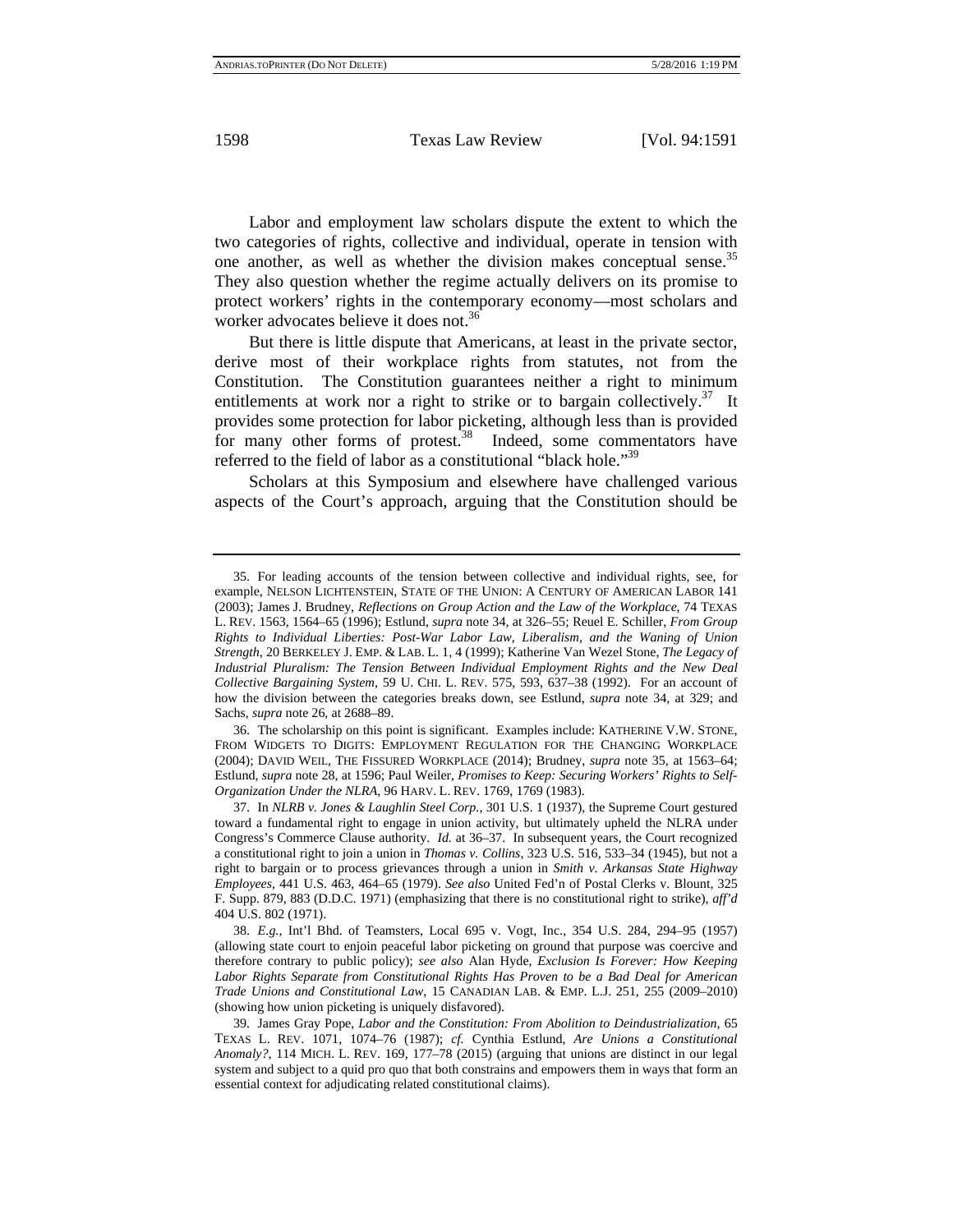understood to speak to problems of economic welfare and concentrations of private power generally $\hat{A}^0$ , and to problems of labor in particular.

With respect to labor, several theories are available. At a high level of generality, the argument runs, labor rights advance "bedrock constitutional values" such as "equal liberty and respect, dignity, freedom of expression and association, and republican self-rule."<sup>41</sup> Labor rights are key mechanisms to redress "economic inequality, domination, and dependency."42 They are a prerequisite to the democratic and egalitarian society promised, or at least anticipated, by the Constitution.<sup>43</sup> On this account, provisions in the Constitution that grant Congress power to protect civil rights and civil liberties should be interpreted to provide the capacity to guarantee labor rights, and courts should construe statutes to avoid conflict with the fundamental labor rights commitments of the Constitution.<sup>44</sup>

More formal constitutional law arguments exist as well. A starting point is the First Amendment. For example, the Court could easily invalidate state and federal restraints on labor protest, aligning labor-

<sup>40.</sup> *See generally* BALKIN, *supra* note 25, at 240–44, 251–52; Akhil Reed Amar, *Forty Acres and a Mule: A Republican Theory of Minimum Entitlements*, 13 HARV. J.L. & PUB. POL'Y 37, 37– 43 (1990); Charles L. Black, Jr., *Further Reflections on the Constitutional Justice of Livelihood*, 86 COLUM. L. REV. 1103, 1104–17 (1986); Paul Brest, *Further Beyond the Republican Revival: Toward Radical Republicanism*, 97 YALE L.J. 1623, 1623–31 (1988); Peter B. Edelman, *The Next Century of Our Constitution: Rethinking Our Duty to the Poor*, 39 HASTINGS L.J. 1, 3 (1987); Kenneth L. Karst, *The Supreme Court, 1976 Term—Foreword: Equal Citizenship Under the Fourteenth Amendment*, 91 HARV. L. REV. 1, 2–5 (1977); Goodwin Liu, *Education, Equality, and National Citizenship*, 116 YALE L.J. 330, 334–35 (2006); Frank I. Michelman, *In Pursuit of Constitutional Welfare Rights: One View of Rawls' Theory of Justice*, 121 U. PA. L. REV. 962, 963, 966–67 (1973) [hereinafter Michelman, *In Pursuit of Constitutional Welfare Rights*]; Frank I. Michelman, *The Supreme Court, 1968 Term—Foreword: On Protecting the Poor Through the Fourteenth Amendment*, 83 HARV. L. REV. 7, 9–12 (1969) [hereinafter Michelman, *The Supreme Court, 1968 Term—Foreword*]. For recent work by scholars who seek to use the Fourteenth Amendment to protect the poor, see generally Ross & Li, *supra* note 10, at 327, 341–82 (assessing the political power of the poor and critiquing the Court's holdings that the poor are not a suspect class); and Stephanopoulos, *supra* note 10, at 1531–33, 1535, 1577–79 (proposing a new definition of "political powerlessness" for purposes of equal protection doctrine and arguing, based on that definition, that the poor have a compelling claim to suspect status).

<sup>41.</sup> Forbath, *Distributive Constitution*, *supra* note 22, at 1119; *see also id.* at 1118 ("[G]ross economic inequality produces gross political inequality. You cannot have a constitutional republic, or what the Framers called a 'republican form of government,' and certainly not a constitutional democracy, in the context of gross material inequality among citizens. . . .").

<sup>42.</sup> *Id.* at 1119; Jacob S. Hacker & Paul Pierson, *Winner-Take-All Politics: Public Policy, Political Organization, and the Precipitous Rise of Top Incomes in the United States*, 38 POL. & SOC'Y 152, 179–80 (2010).

<sup>43.</sup> Forbath, *Distributive Constitution*, *supra* note 22, at 1118.

<sup>44.</sup> *See generally* Fishkin & Forbath, *Anti-Oligarchy Constitution*, *supra* note 8, at 670–72; Fishkin & Forbath, *Great Society*, *supra* note 8, at 1020–23.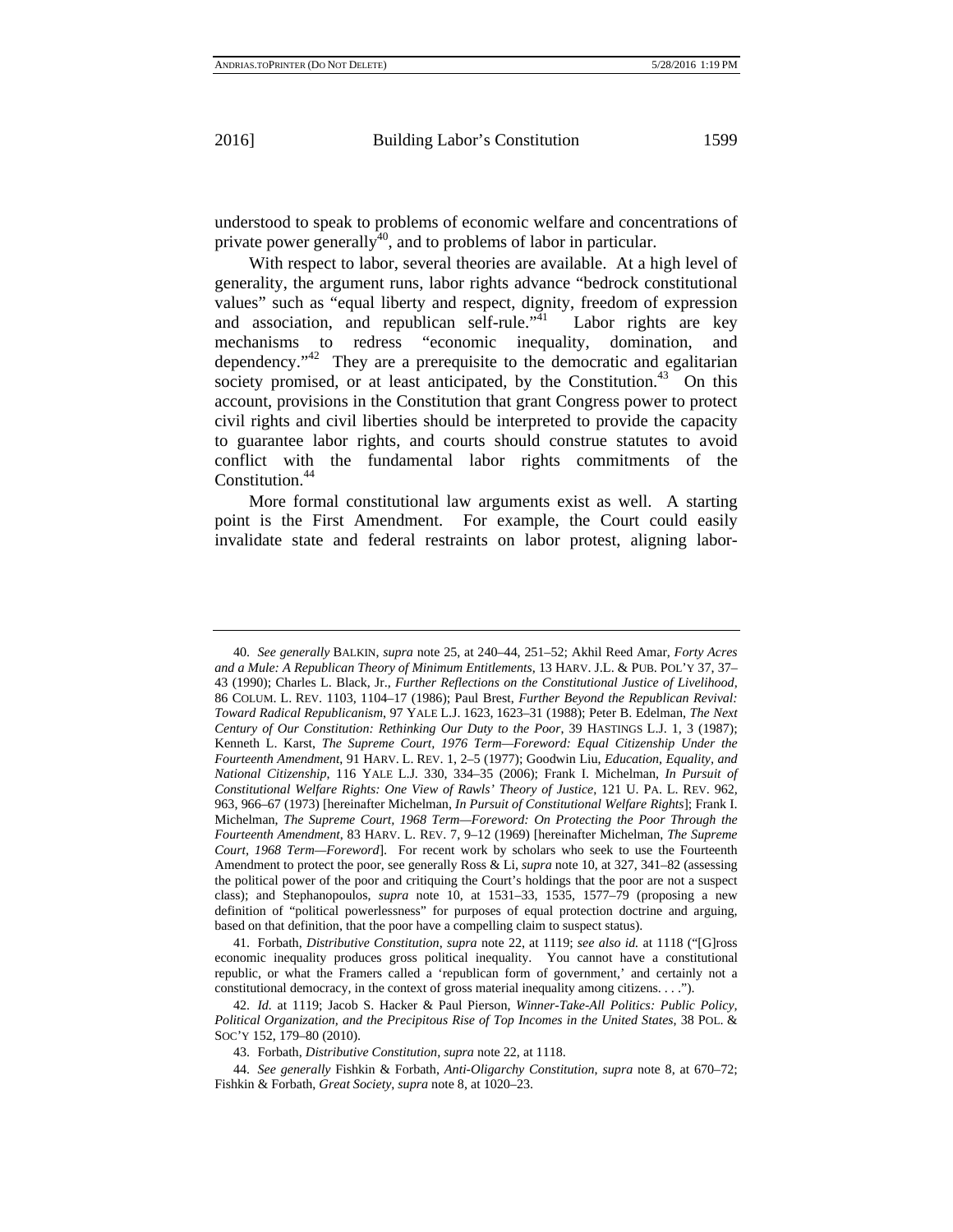picketing doctrine with other areas of free speech law.<sup>45</sup> Or, in a more significant departure from precedent, the Court could interpret the First Amendment's speech and assembly clauses to give employees greater rights in organizing campaigns, boycotts, and strikes, or at least to authorize Congress and regulators to balance those rights with employer rights.<sup>46</sup>

There are historical antecedents for understanding labor rights to be protected under the First Amendment. Laura Weinrib has shown that, at the time of the New Deal, civil libertarians considered unions to be essential prerequisites to the freedom of speech, press, and assembly.<sup>47</sup> Congress, after passing the NLRA, made clear that it too understood the rights to organize and bargain collectively as First Amendment rights.<sup>48</sup> Even the Supreme Court, in a plurality opinion in *Hague v. CIO*,<sup>49</sup> concluded that it is a "privilege inherent in citizenship of the United States" to discuss the "full freedom of association and self-organization of workers" conferred by the NLRA.<sup>50</sup>

Others have suggested that the Thirteenth Amendment is the "natural starting point in the search for a constitutional theory of labor liberty."<sup>51</sup> That Amendment, after all, is the sole constitutional provision that directly addresses labor relations; it also stands out as the sole rights provision that

47. Laura M. Weinrib, *Civil Liberties Outside the Courts*, 2014 SUP. CT. REV. 297, 326–30; *see also* Pope, *supra* note 39, at 1090 (reporting that civil libertarians in this era regarded striking and picketing as exercises of basic civil rights).

48. *See* Weinrib, *supra* note 47, at 332 (describing Congress's decision to authorize the investigation of violations of free speech and assembly rights and "undue interference with the right of labor to organize and bargain collectively" (internal quotation marks omitted)).

49. Hague v. Comm. for Indus. Org., 307 U.S. 496 (1939).

50. *Id.* at 512–13; *see also* Weinrib, *supra* note 47, at 398 (discussing the plurality opinion in *Hague*).

<sup>45.</sup> Pope, *supra* note 39, at 1090; *see also* Catherine Fisk & Jessica Rutter, *Labor Protest Under the New First Amendment*, 36 BERKELEY J. EMP. & LAB. L. 277, 281 (2015) (arguing for changes to labor-picketing doctrine).

<sup>46.</sup> *See* Marion Crain & John Inazu, *Re-Assembling Labor*, 2015 U. ILL. L. REV. 1791, 1798– 805 (arguing that freedom of assembly should be a source of legal protections for labor unions and worker advocacy efforts); Crain & Matheny, *supra* note 11, at 606 (same); Charlotte Garden, *Citizens, United and* Citizens United*: The Future of Labor Speech Rights?*, 53 WM. & MARY L. REV. 1, 17 (2011) [hereinafter Garden, *Citizens United*] (arguing that recent First Amendment doctrine in campaign finance context calls into question the validity of cases limiting protections for labor speech); Charlotte Garden, *Labor Values Are First Amendment Values: Why Union Comprehensive Campaigns Are Protected Speech*, 79 FORDHAM L. REV. 2617, 2620 (2011) [hereinafter Garden, *Labor Values*] (arguing that labor speech should receive heightened First Amendment scrutiny); Kate E. Andrias, Note, *A Robust Public Debate: Realizing Free Speech in Workplace Representation Elections*, 112 YALE L.J. 2415, 2421–25 & n.19 (2003) (urging greater consideration of the speech rights of employees in organizing campaigns).

<sup>51.</sup> Pope, *supra* note 39, at 1096; *see also* James Gray Pope, *What's Different About the Thirteenth Amendment, and Why Does It Matter?*, 71 MD. L. REV. 189, 189 (2012) [hereinafter Pope, *What's Different*].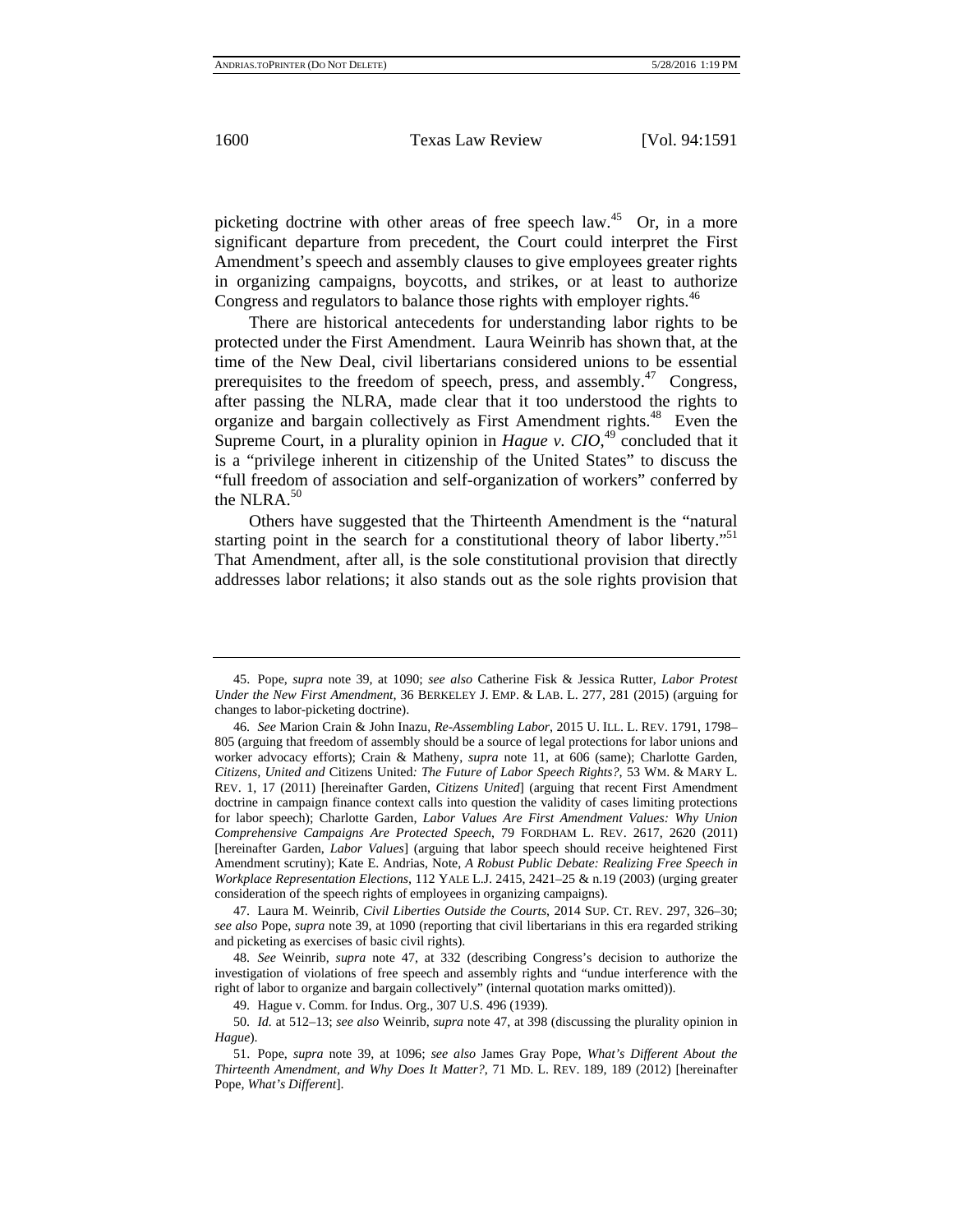explicitly protects against private concentrations of power.<sup>52</sup> As Lea VanderVelde and Eric Foner have documented, there is at least some evidence that the framers of the Thirteenth Amendment intended the ban on involuntary servitude to provide meaningful protections for worker autonomy.53 Consistent with that view, the Supreme Court, in striking down peonage laws, has recognized that the Thirteenth Amendment reaches not only emancipated African-Americans, but also mandates a "basic system of free labor"<sup>54</sup> for all persons of "whatever race, color, or estate."<sup>55</sup>

Though the Court has not, outside of the peonage context, used the Thirteenth Amendment's promise of "free labor" to protect collective or individual labor rights,<sup>56</sup> earlier social movements and political actors have. James Gray Pope has shown that the Thirteenth Amendment was a tool of pre-New Deal-era unionists who sought to ground the right to unionize in a theory of free labor. $57$  Risa Goluboff has documented how lawyers in the Department of Justice Civil Rights Division invoked the Thirteenth

54. Pollock v. Williams, 322 U.S. 4, 17, 25 (1944) (striking down a Florida peonage law and setting forth its most extensive justification for protecting the inalienable right to quit work under the Thirteenth Amendment). In *Pollock*, the Court wrote:

<sup>52.</sup> *See* Jones v. Alfred H. Mayer Co., 392 U.S. 409, 436–37 (1968) (recognizing the Thirteenth Amendment's reach to private discrimination); Pope, *What's Different*, *supra* note 51, at 189 ("[T]he Thirteenth Amendment stands out as the sole rights guarantee that protects not only against government, but also against private concentrations of power . . . .").

<sup>53.</sup> ERIC FONER, FREE SOIL, FREE LABOR, FREE MEN: THE IDEOLOGY OF THE REPUBLICAN PARTY BEFORE THE CIVIL WAR 40–69 (1995); Lea S. VanderVelde, *The Labor Vision of the Thirteenth Amendment*, 138 U. PA. L. REV. 437, 438, 472–74 (1989). *But cf.* Pamela Brandwein, *The Labor Vision of the Thirteenth Amendment, Revisited*, GEO. J.L. & PUB. POL'Y (forthcoming 2017) (arguing that the free labor vision embraced an equal right to a contracted or market wage but not a right to a minimum or living wage).

<sup>[</sup>I]n general the defense against oppressive hours, pay, working conditions, or treatment is the right to change employers. When the master can compel and the laborer cannot escape the obligation to go on, there is no power below to redress and no incentive above to relieve a harsh overlordship or unwholesome conditions of work.

*Id.* at 18.

<sup>55.</sup> Bailey v. Alabama, 219 U.S. 219, 241, 245 (1911) (striking down Alabama's debt peonage law); *see also* Hodges v. United States, 203 U.S. 1, 17 (1906) (stating that the Thirteenth Amendment reaches "every race and every individual"), *overruled on other grounds by Jones*, 392 U.S. at 441 n.78.

<sup>56.</sup> James Gray Pope, *Contract, Race, and Freedom of Labor in the Constitutional Law of "Involuntary Servitude*,*"* 119 YALE L.J. 1474, 1478–79 (2010).

<sup>57.</sup> *E.g.*, James Gray Pope, *The Thirteenth Amendment Versus the Commerce Clause: Labor and the Shaping of American Constitutional Law, 1921–1957*, 102 COLUM. L. REV. 1, 12–25 (2002) (discussing the pre-New Deal labor movement's use of the Thirteenth Amendment to justify the constitutionality of prolabor legislation); *see also* James Gray Pope, *Labor's Constitution of Freedom*, 106 YALE L.J. 941, 943 (1997) [hereinafter Pope, *Labor's Constitution*] (describing labor's freedom constitution and analyzing it as a form of constitutional insurgency).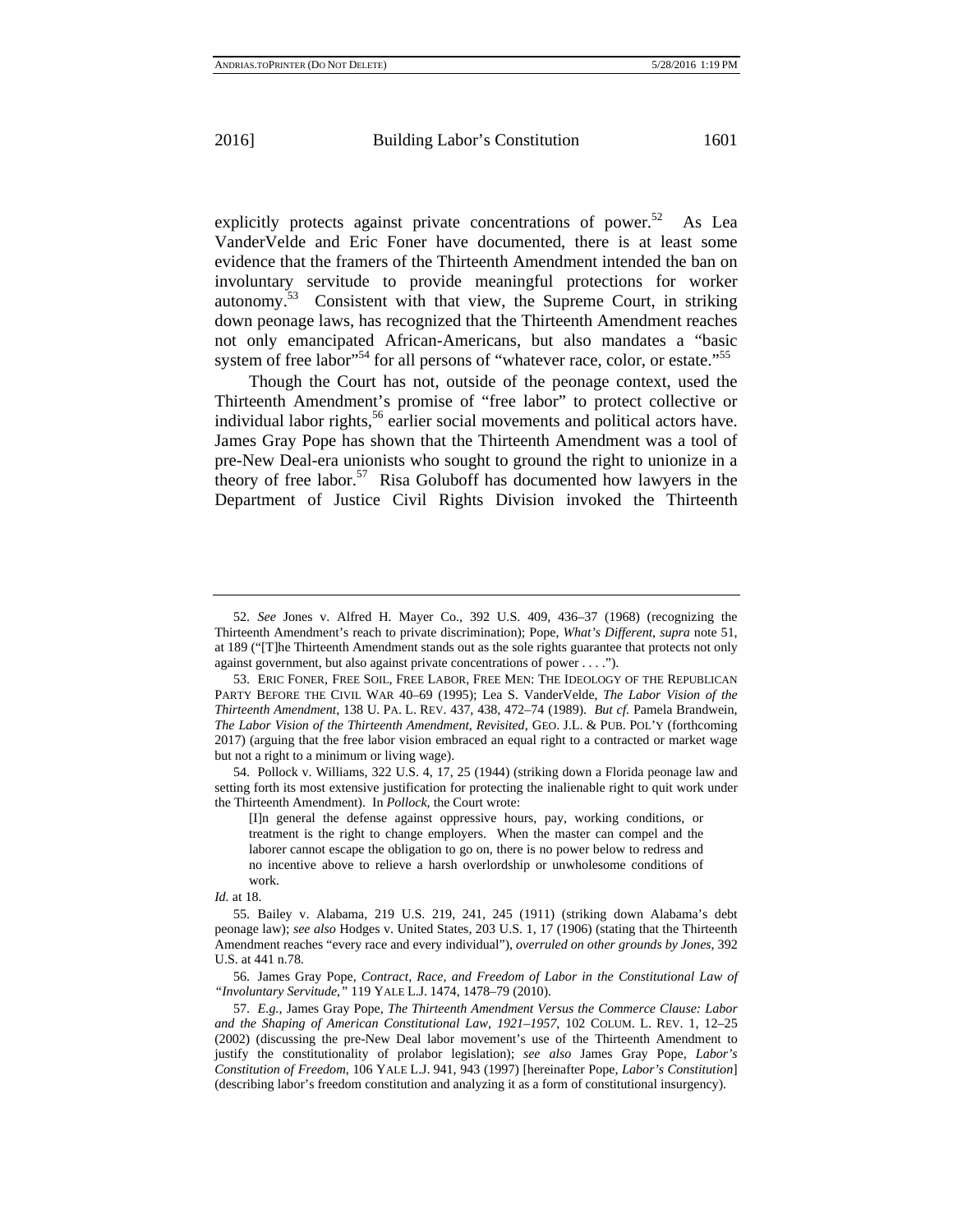Amendment beginning in the 1940s to oppose forms of economic coercion beyond peonage.<sup>58</sup>

Scholars have also marshaled the Fourteenth Amendment in favor of labor rights. The Equal Protection and Due Process clauses could be read to provide rights to minimum economic entitlements, including decent wages and a measure of democracy at work.<sup>59</sup> Here, again, there is historical precedent. The pre-New Deal labor movement understood the Fourteenth Amendment, along with the First and Thirteenth Amendments and the Constitution's commitment to Republican Government, to protect rights to associate, assemble, and unionize, and to ensure certain minimum economic rights at work.<sup>60</sup> Though these constitutional claims were repeatedly spurned by the courts, labor brought them again and again to Congress and state legislatures. $61$ 

In short, legal historians have demonstrated that arguments for constitutional labor rights now dismissed by lawyers and judges as lacking foundation were once plausible. And legal theorists have offered several cogent blueprints "for a broad conception of social and economic citizenship" or a right of "free labor" encompassing decent work and a measure of economic democracy.<sup>62</sup>

<sup>58.</sup> *See* Risa L. Goluboff, *The Thirteenth Amendment and the Lost Origins of Civil Rights*, 50 DUKE L.J. 1609, 1647–68 (2001) (discussing how the 1940s Department of Justice lawyers improvised within available constitutional and statutory language, and expanded the meaning and scope of the Thirteenth Amendment to reach other impediments to free labor).

<sup>59.</sup> For scholarship urging such interpretation, see generally Karst, *supra* note 40; Liu, *supra*  note 40; Michelman, *In Pursuit of Constitutional Welfare Rights*, *supra* note 40; Michelman, *The Supreme Court, 1968 Term—Foreword*, *supra* note 40. Cynthia Estlund has also urged a due process framework, in the form of a "just cause" requirement for discharge and a fair hearing. Cynthia L. Estlund, *Free Speech and Due Process in the Workplace*, 71 IND. L.J. 101, 104 (1995); *see also* Cynthia Estlund, *Free Speech Rights That Work at Work: From the First Amendment to Due Process*, 54 UCLA L. REV. 1463, 1463–64 (2007).

<sup>60.</sup> William E. Forbath, *Caste, Class, and Equal Citizenship*, 98 MICH. L. REV. 1, 59 (1999).

<sup>61.</sup> *Id.* at 59; *see also id.* at 60.

<sup>62.</sup> William E. Forbath, *Why Is This Rights Talk Different from All Other Rights Talk? Demoting the Court and Reimagining the Constitution*, 46 STAN. L. REV. 1771, 1774 (1994) (reviewing CASS R. SUNSTEIN, THE PARTIAL CONSTITUTION (1993)). Several foreign legal systems have interpreted similar constitutional provisions to provide labor rights. *See, e.g.*, Rebecca Scott et al., *How Does the Law Put an Analogy to Work? Discerning 'A Condition Analogous to That of a Slave' in Contemporary Brazil* (May 2, 2016) (working paper) (on file with author) (discussing Brazil's efforts to identify and prosecute cases of contemporary slavery); *see also* Health Servs. & Support, Facilities Subsector Bargaining Ass'n v. British Columbia, [2007] 2 S.C.R. 391, 393 (Can.) (holding that the right to freedom of association in the Charter of Rights and Freedoms included the right to collective bargaining). *But cf.* Alan Bogg & Keith Ewing, *A (Muted) Voice at Work? Collective Bargaining in the Supreme Court of Canada*, 33 COMP. LAB. L. & POL'Y J. 379, 379 (2012) (discussing the Canadian Supreme Court's subsequent partial retreat). The comparative question of why some legal and constitutional regimes have been more sympathetic to labor rights is beyond the scope of this Essay.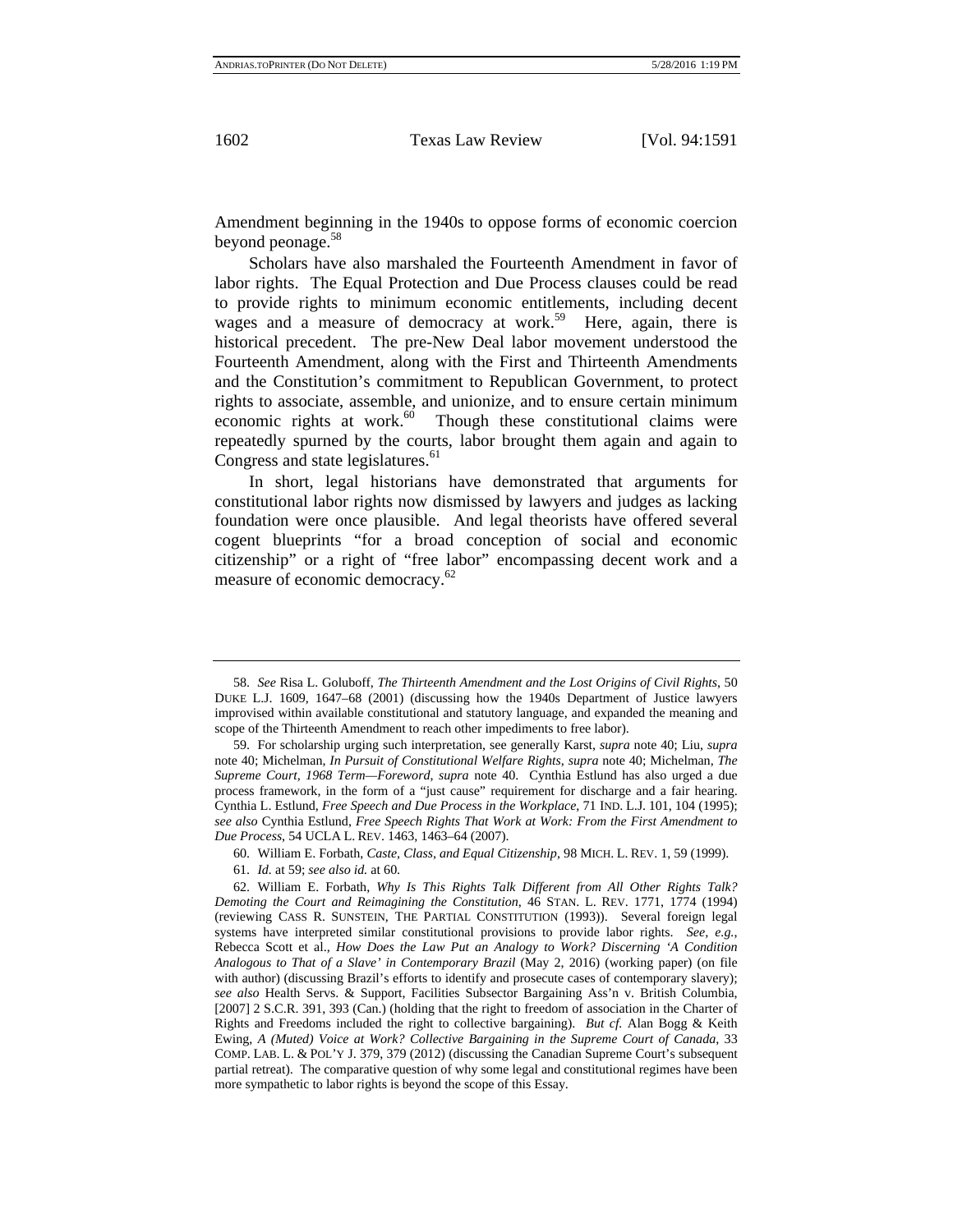#### II. The Contemporary Absence of Constitutional Claims

Still, not even the most optimistic supporters of constitutional labor rights believe the current Supreme Court will embrace a labor-rights or antioligarchy vision of the Constitution. They are right. When the more liberal members of the current Court offer a defense of union rights or wage and hour laws, they rely almost entirely on stare decisis and legislative or administrative prerogative, rather than on any argument that the Constitution protects labor rights.<sup>63</sup> And no member of the current Court has embraced the idea that the Constitution should be understood to require the provision of basic economic entitlements.<sup>64</sup>

For this reason, the immediate audience for constitutionalizing labor rights lies outside the courts. Scholars direct their arguments to fellow academics and students—tomorrow's judges, perhaps.65 They also write for existing social movements and political actors—those who seek to bring about an alternative regime that guarantees a more equitable distribution of resources and political power.<sup>66</sup> Social movements, constitutional optimists urge, can gain traction by placing their demands within a constitutional register, by arguing that the Constitution inspires, and perhaps compels, their political objectives.<sup>67</sup> Ultimately, they can help bring into being the understanding that judges will later read into the text of the Constitution.<sup>68</sup>

Yet, despite the efforts of scholars, contemporary, on-the-ground worker movements are *not* making constitutional arguments in any explicit or sustained way. Consider again the Fight for \$15. Over the course of the

67. *E.g.*, Crain & Matheny, *supra* note 11, at 606; Forbath, *American Grain*, *supra* note 22, at 55, 57; Forbath, *Distributive Constitution*, *supra* note 22, at 118.

<sup>63.</sup> *See, e.g.*, Harris v. Quinn, 134 S. Ct. 2618, 2645 (2014) (Kagan, J., dissenting) ("I begin where this case should also end—with this Court's decision in *Abood*.").

<sup>64.</sup> *See* Ruth Bader Ginsburg, Associate Justice, Supreme Court of the United States, Address at the University of Michigan, Tanner Lecture on Human Values (Feb. 6, 2015).

<sup>65.</sup> Forbath, *supra* note 62, at 1772.

<sup>66.</sup> *See, e.g.*, *id.* at 1772–74 (urging greater reliance on constitutional politics, in place of constitutional adjudication, to advance a vision of equal citizenship); Robin West, *The Missing Jurisprudence of the Legislated Constitution*, *in* THE CONSTITUTION IN 2020, *supra* note 22, at 79 ("I will suggest that progressive lawyers should take this opportunity of their respite from judicial power and attend to the development of that Constitution, so that we might at some point in the future urge fidelity to it on the part of our representatives, rather than continue to attend, with the same intense devotion that still characterizes our current legal zeitgeist, to the adjudicated Constitution.").

<sup>68.</sup> *See, e.g.*, Reva B. Siegel, *Constitutional Culture, Social Movement Conflict and Constitutional Change: The Case of the De Facto ERA*, 94 CALIF. L. REV. 1323, 1323 (2006) (examining the aftermath of the Equal Rights Amendment (ERA) defeat and showing how constitutional culture channels social movement conflict to produce enforceable constitutional understandings); Reva B. Siegel, *Text in Contest: Gender and the Constitution From a Social Movement Perspective*, 150 U. PA. L. REV. 297, 312–13 (2001) [hereinafter Siegel, *Text in Contest*] (demonstrating that "[c]laims on the text of the Constitution made by mobilized groups of Americans outside the courthouse helped bring into being the understandings that judges then read into the text of the Constitution").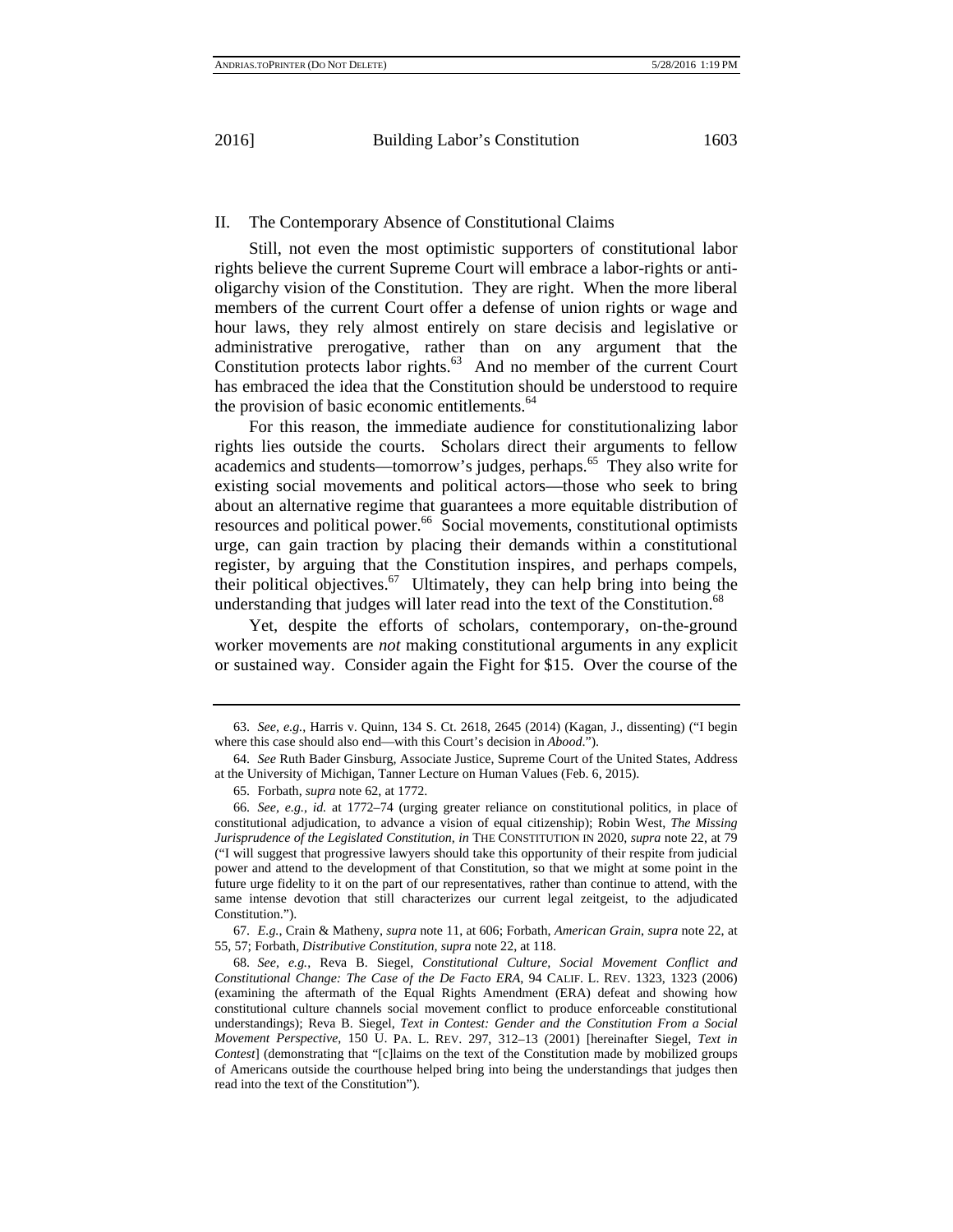past several years, low-wage workers in fast food and retail, organized primarily by the Service Employees International Union, have participated in a series of intermittent strikes and protests.<sup>69</sup> They are calling for a base wage of fifteen dollars an hour and the right to form a union.<sup>70</sup> The movement has had significant success since it began a few years ago. It has focused attention on the plight of low-wage workers and has succeeded in winning new minimum wage statutes from a number of state and local governments across the country.<sup>71</sup>

The claims made by the Fight for \$15 are rights based: workers are demanding a living wage and union rights as fundamental entitlements.<sup>72</sup> Yet constitutional arguments barely register.<sup>73</sup> On social media, in press releases, on picket lines, and in litigation documents, the workers frame their demands as about dignity and respect, or about human or civil rights, $\frac{7}{4}$ but with rare exception, they do not invoke the Constitution or its particular provisions.75

The Domestic Workers Alliance provides another example of a contemporary low-wage worker movement *not* making explicit constitutional claims. It is made up of over fifty local affiliates.<sup>76</sup> The Domestic Workers Alliance has won, in several localities, new laws that set minimum standards in the domestic work industry.<sup>77</sup> Though the

74. *See generally* @fightfor15, *supra* note 73; Fight for \$15, *When You Can't Even Afford Bus Fare to Get to Work the Economy is Broken,* FACEBOOK (Nov. 20, 2015), https://www.facebook.com/Fightfor15/photos/pb.580610428636345.-2207520000.1448922360./ 1060044294026287/?type=3&theater [https://perma.cc/XC6Z-8HSC].

75. *See* @fightfor15, *supra* note 73.

76. *NDWA Member Organizations*, NAT'L DOMESTIC WORKERS UNITED, http://www .domesticworkersunited.org/index.php/en/ [https://perma.cc/DJN4-U33T].

<sup>69.</sup> *See, e.g.*, Jenny Brown, *Fast Food Strikes: What's Cooking?*, LABORNOTES (June 24, 2013), http://www.labornotes.org/2013/06/fast-food-strikes-whats-cooking [https://perma.cc/ B53L-LZKZ]; Steven Greenhouse, *Hundreds of Fast-Food Workers Striking for Higher Wages Are Arrested*, N.Y. TIMES (Sept. 4, 2014), http://www.nytimes.com/2014/09/05/business/ economy/fast-food-workers-seeking-higher-wages-are-arrested-during-sit-ins.html [https://perma.cc/E8NE-BC2Q].

<sup>70.</sup> Brown, *supra* note 69.

<sup>71.</sup> Brendan McDermid, *New Year Brings Minimum Wage Hikes for Americans in 14 States*, NEWSWEEK (Jan. 1, 2016, 12:59 PM), http://www.newsweek.com/new-year-brings-minimum -wage-hikes-americans-14-states-410854 [https://perma.cc/9TWU-BCW4].

<sup>72.</sup> *Id.*

<sup>73.</sup> *See* Forbath, *American Grain*, *supra* note 22, at 56 ("Today, however, with the important exception of employment discrimination, work, livelihoods, social provision, and the material bases of citizenship have vanished from the constitutional landscape."); *see also* @fightfor15, TWITTER https://twitter.com/fightfor15?ref\_src=twsrc%5Egoogle%7Ctwcamp%5Eserp%7Ctwgr %5Eauthor [https://perma.cc/KY5V-3TRT] (emphasizing respect and dignity throughout the Twitter campaign, but bearing virtually no mention of the Constitution).

<sup>77.</sup> The new laws guarantee privately employed nannies, housekeepers, and elder caregivers at least a day of rest per week, at least three days of rest per year after the first year of employment, and overtime at the regular rate of pay for live-in workers; they also set a day's work at eight hours, provide minimum wage coverage for companions of the sick and elderly, and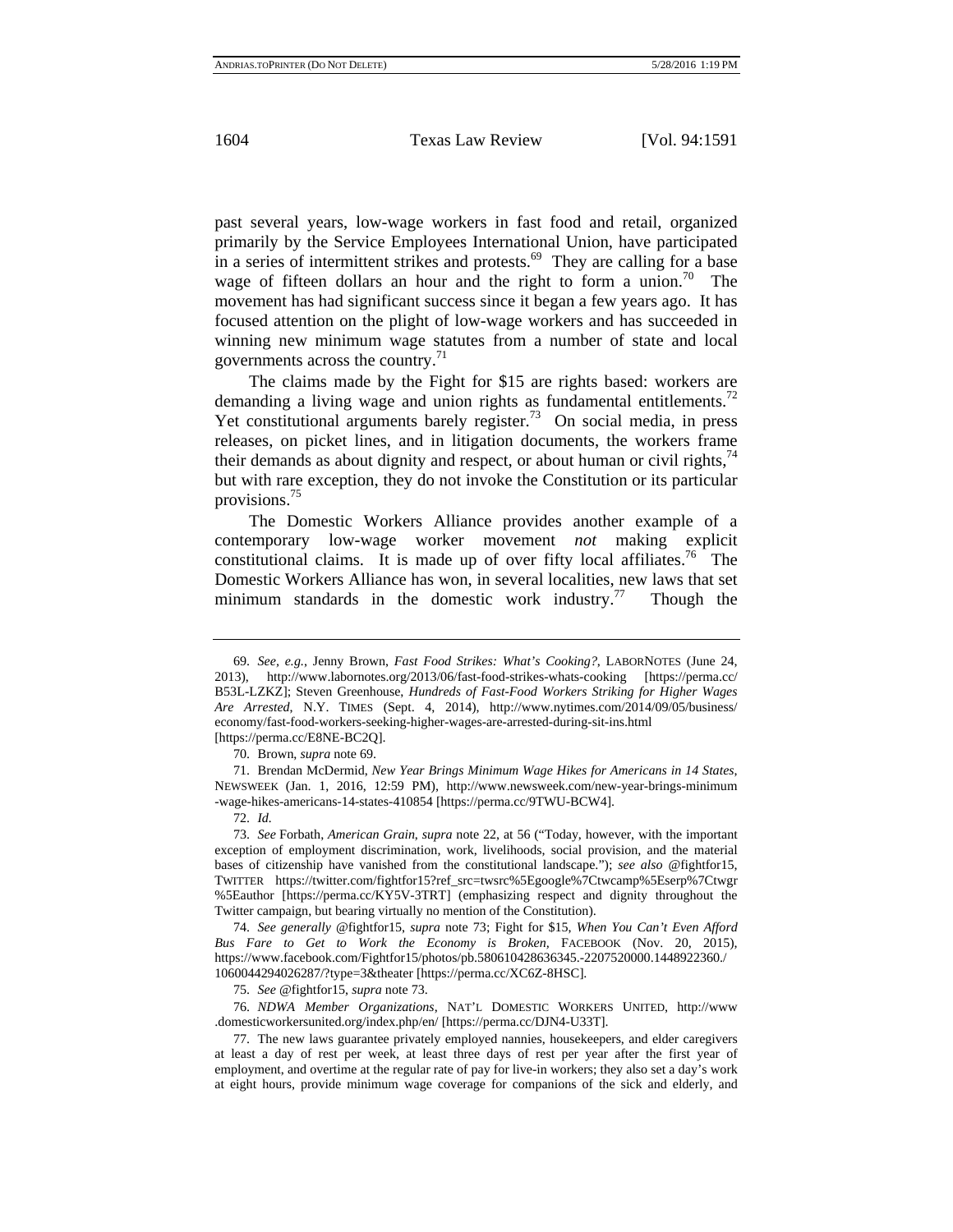movement frames its legislative demands as "bills of rights", it has not located them within the American constitutional tradition.<sup>78</sup>

The same is true of other contemporary low-wage worker campaigns, such as Our WalMart, a campaign to improve conditions at WalMart;<sup>79</sup> Warehouse Workers United, a nonprofit dedicated to improving working conditions in the warehouse industry in Southern California; $80$  the Restaurant Opportunities Center United, an organization dedicated to improving wages and working conditions for the nation's restaurant workforce;<sup>81</sup> and the Coalition of Immokalee Workers, a worker-based human rights organization focused on the agricultural industry and tomatoes in particular.<sup>82</sup> Occasionally these campaigns invoke the freedom of speech or the right to associate, but they do not appeal to the Constitution in any consistent or systematic way.83

The notable lack of appeal to the Constitution as a source of rights stands in contrast not only to previous incarnations of the labor, civil rights, and women's movements,<sup>84</sup> but also to contemporary social movements on both the Right and Left. The Tea Party, gun rights advocates, and the right-

80. WAREHOUSE WORKER RESOURCE CTR., http://www.warehouseworkers.org [https:// perma.cc/9QEL-3F9Y].

81. ROCUNITED, http://rocunited.org [https://perma.cc/2U3A-9H32].

82. COALITION IMMOKALEE WORKERS, http://www.ciw-online.org [https://perma.cc/NL3R-EBGN]. A conservative organization tracking the activity of worker associations identifies the above groups as the most active. *See* WORKER CTR. WATCH, http://workercenterwatch.com/ worker-centers/ [https://perma.cc/FS78-N879].

83. For a rare example of invocation of constitutional language, see *Declaration for Respect*, OUR WALMART, http://forrespect.org/the-declaration/ [https://perma.cc/9RCQ-JXHL], emphasizing freedom of association, freedom of speech, and equality, among other goals.

84. *See* Randall Kennedy, *Martin Luther King's Constitution: A Legal History of the Montgomery Bus Boycott*, 98 YALE L.J. 999, 1000–02 (1989) (discussing the Civil Rights Movement's invocation of constitutional rights); Pope, *Labor's Constitution*, *supra* note 57, at 958–66 (outlining earlier labor movements' invocations of the Constitution); Reva B. Siegel, *She the People: The Nineteenth Amendment, Sex Equality, Federalism, and the Family*, 115 HARV. L. REV. 947, 951 (2002) (describing suffragists' constitutional arguments for sex equality); *see also* Frederick Douglass, The Constitution of the United States: Is it Pro-Slavery or Anti-Slavery?, Speech Delivered in Glasgow, Scotland (Mar. 26, 1860), *in* 2 THE LIFE AND WRITINGS OF FREDERICK DOUGLASS 467–80 (Philip S. Foner ed., 1950) (appealing to the Constitution as an antislavery document prior to the enactment of the Thirteenth Amendment).

provide protection to domestic workers from discrimination and harassment. *See* Domestic Worker's Bill of Rights, ch. 481, 2010 N.Y. Sess. Laws 1315 (McKinney) (codified at N.Y. EXEC. LAW §§ 292, 296-b (McKinney 2014)).

<sup>78.</sup> *E.g.*, Albor Ruiz, *Domestic Workers Bill of Rights Law Finally Grants Protection for Over 200,000 People*, N.Y. DAILY NEWS (Sept. 10, 2010, 4:00 AM), http://www.nydailynews.com/new-york/brooklyn/domestic-workers-bill-rights-law-finally-grantsprotection-200-000-people-article-1.439548 [https://perma.cc/CS8P-JMMU]; *see also Campaigns*, NAT'L DOMESTIC WORKERS ALLIANCE, http://www.domesticworkersunited.org/index.php/en/ our-work/campaigns [https://perma.cc/7ZLL-F8WL]; *Illinois Bill of Rights*, NAT'L DOMESTIC WORKERS ALLIANCE (May 11, 2016), http://www.domesticworkers.org/illinois-bill-of-rights [https://perma.cc/LU5T-5E6T].

<sup>79.</sup> OUR WALMART, http://forrespect.org/ [https://perma.cc/H5QS-7ZAW].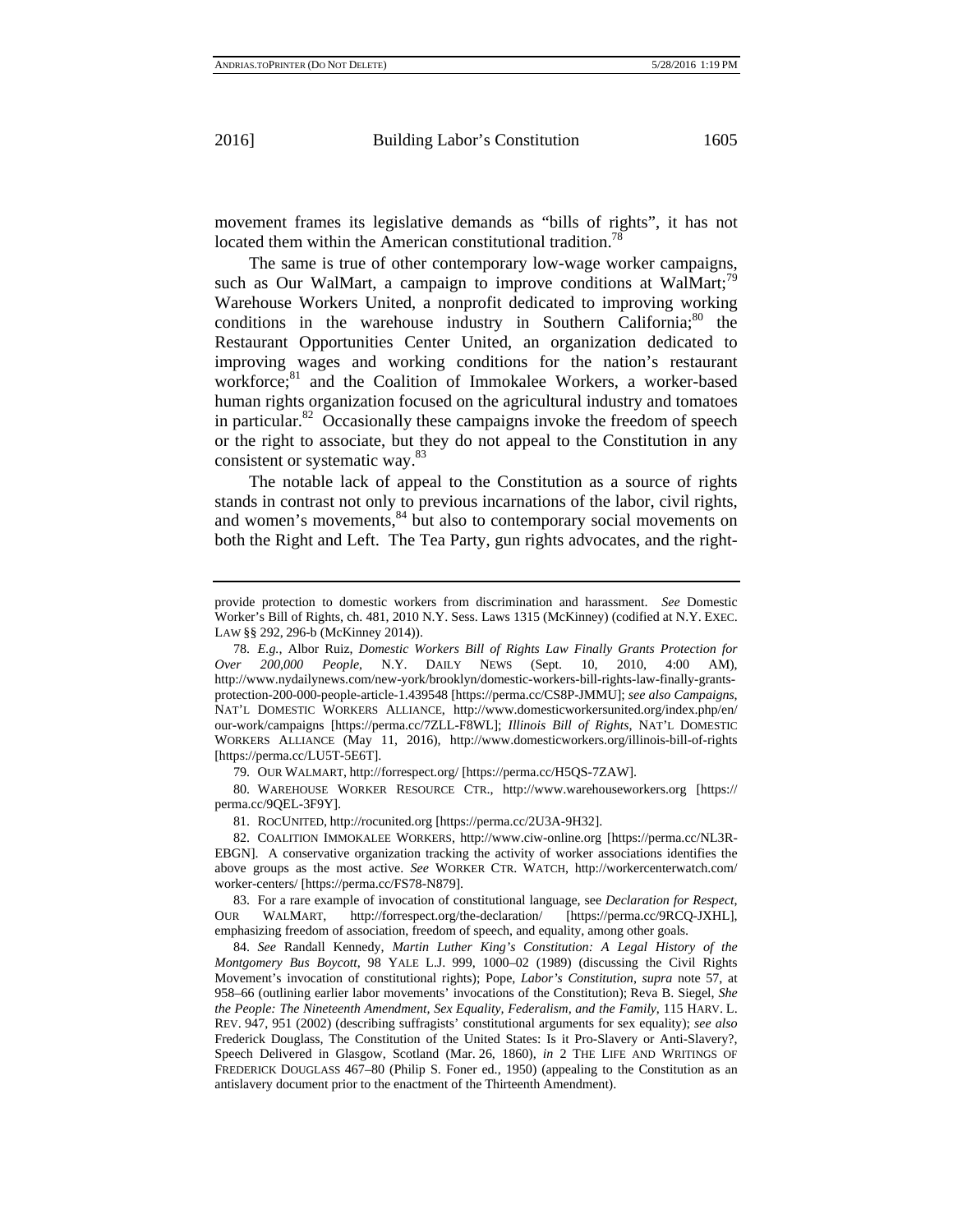to-life movement have all laid claim to the Constitution—and they did so even before their arguments had footholds in the doctrine.<sup>85</sup> So too the gay rights and reproductive rights movements invoked the Constitution even before their claims persuaded courts.<sup>86</sup> Over time, after litigation and political struggle, the Supreme Court has come to accept, to different extents, the alternative constitutional visions offered by these movements. $87$ 

Fishkin and Forbath attribute the absence of constitutional argumentation about economic inequality as a "Great Forgetting."88 They mine a rich history of earlier constitutional claims and urge contemporary actors to recall that history and to draw on it.<sup>89</sup> But today's worker movements are led by experienced organizers, researchers, and lawyers. Many are aware of the power of constitutional rhetoric, some are familiar with the labor movement's own constitutional history, and a number have worked in other movements that rely on constitutional argumentation.<sup>90</sup> So too many of the worker–participants are undoubtedly familiar with highlevel constitutional principles such as the promise of equal protection and

88. FISHKIN & FORBATH, ANTI-OLIGARCHY CONSTITUTION, s*upra* note 8 (manuscript at 7).

89. *Id.* (manuscript at 7, 12–13).

<sup>85.</sup> *See, e.g.*, THEDA SKOCPOL & VANESSA WILLIAMSON, THE TEA PARTY AND THE REMAKING OF REPUBLICAN CONSERVATISM 48–50 (2012) (explaining how the Tea Party uses the Constitution to further its agenda); Joseph Blocher, *Gun Rights Talk*, 94 B.U. L. REV. 813, 814, 819 (2014) (discussing the use of constitutional rhetoric by the gun rights movement); Mary Ziegler, *Originalism Talk: A Legal History*, 2014 BYU L. REV. 869, 871 (discussing the history of antiabortion constitutionalism); *see also* Robert Post & Reva Siegel, *Originalism as a Political Practice: The Right's Living Constitution*, 75 FORDHAM L. REV. 545, 554–74 (2006) (describing the use of originalism by a range of political actors).

<sup>86.</sup> *See, e.g.*, William N. Eskridge, Jr., *A History of Same-Sex Marriage*, 79 VA. L. REV. 1419, 1432–35, 1485–1511 (1993) (arguing that marriage is a socially constructed institution and constructing arguments in support of gay marriage by reinterpreting tradition); Reva B. Siegel, Roe*'s Roots: The Women's Rights Claims That Engendered* Roe, 90 B.U. L. REV. 1875, 1875–79 (2010) (discussing feminist constitutional arguments in support of abortion in the years before *Roe*); *see also* Siegel, *Text in Contest*, *supra* note 68, at 303 (distinguishing "constitutional culture" from constitutional "lawmaking" and discussing periods of constitutional mobilization).

<sup>87.</sup> *See, e.g.*, Obergefell v. Hodges, 135 S. Ct. 2584, 2603–04 (2015) (adopting, in part, the gay rights movement's view of the Fourteenth Amendment); District of Columbia v. Heller, 554 U.S. 570, 636 (2008) (adopting, in part, the gun rights movement's view of the Second Amendment); Gonzales v. Carhart, 550 U.S. 124, 157 (2007) (adopting argument of the right-tolife movement that "respect for the dignity of human life" provides a ground for governmental restrictions on abortion).

<sup>90.</sup> The General Counsel of the AFL-CIO, for example, was previously a professor of labor law and has published on issues of labor and the Constitution. *See, e.g.*, Craig Becker, *Democracy in the Workplace: Union Representation Elections and Federal Labor Law*, 77 MINN. L. REV. 495, 503 (1993) (explaining how the American Federation of Labor defended the Wagner Act's constitutionality "not on the basis of the federal government's power to regulate interstate commerce, . . . but rather on the basis of Article IV, section 4 of the United States Constitution, which guarantees that every state shall have 'a republican form of government'"). The founder of the Restaurant Opportunities Center United, Saru Jayaraman, is a Yale Law School graduate who has studied and written about labor history. *See Saru Jayaraman*, UC BERKELEY LAB. CTR., http://laborcenter.berkeley.edu/author/saru-jayaraman/ [https://perma.cc/3MZR-87FX].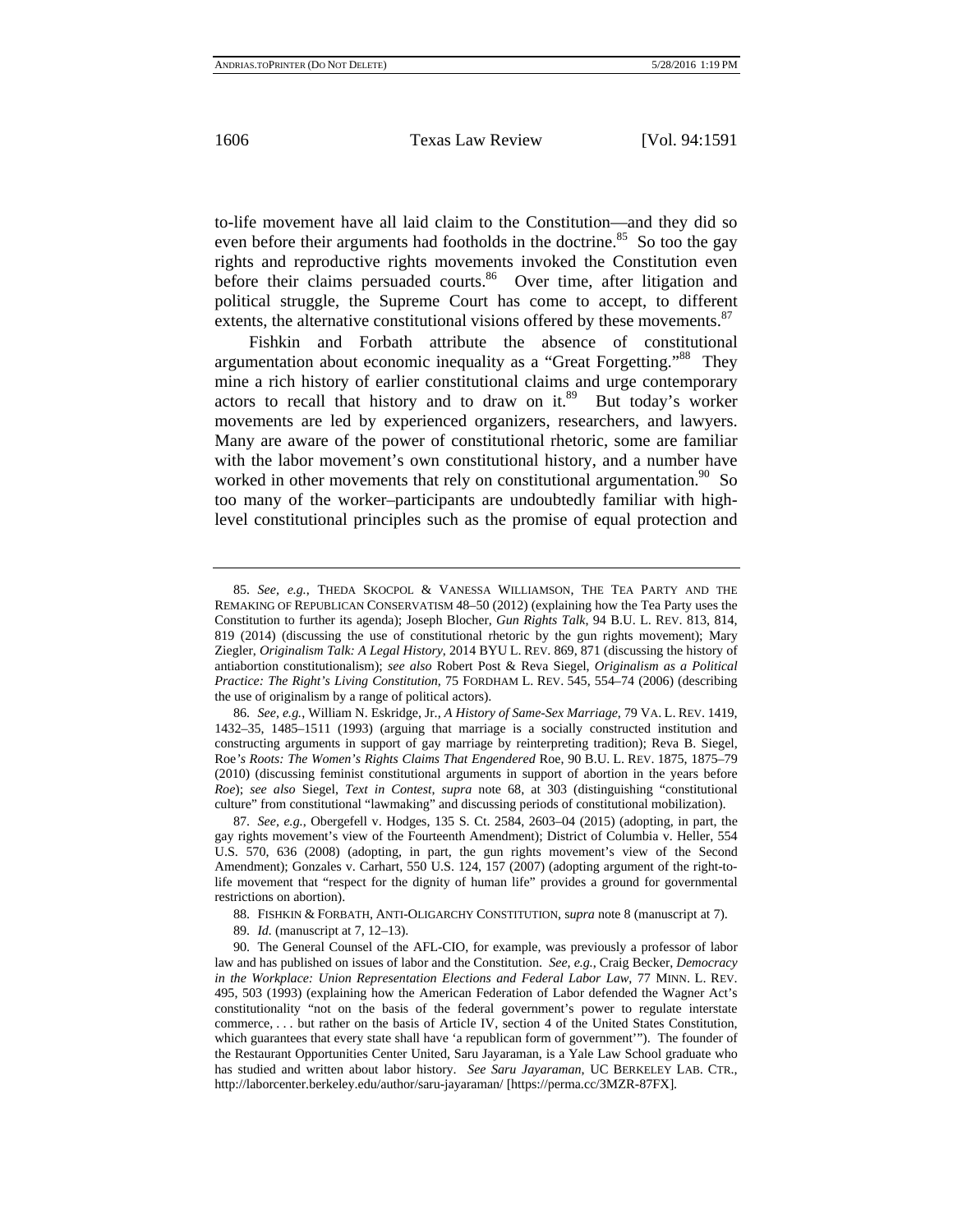right to free speech. $91$  A lack of memory thus would seem to be an insufficient explanation for the absence of constitutional claims.

III. Labor and Courts—or Labor's Long Memory

To understand why labor may be reluctant to embrace a constitutional strategy, one must consider the movement's relationship to courts. Scholars emphasize the importance of "the constitution outside the courts," and a non-juridical constitution clearly does exist.<sup>92</sup> Our Constitution is prominent in public discourse, and its relatively brief text is accessible to a general audience.<sup>93</sup> Actors throughout the government engage in constitutional interpretation,  $94$  as do popular movements.  $95$  And courts are often responsive to popular sentiment regarding the Constitution.<sup>96</sup>

<sup>91.</sup> *See* STEVE FARKAS ET AL., NAT'L CONSTITUTION CTR., KNOWING IT BY HEART: AMERICANS CONSIDER THE CONSTITUTION AND ITS MEANING 14 (2002) http://www .publicagenda.org/files/knowing\_by\_heart.pdf [https://perma.cc/6Q85-7U2L] (finding that while most Americans "have a hazy recall of the specifics, the vast majority have absorbed the basic principles of the Constitution and convey broad acceptance of them"); *cf.* Nathaniel Persily, *Introduction*, *in* PUBLIC OPINION AND CONSTITUTIONAL CONTROVERSY 8, 10–15 (Nathaniel Persily et al. eds., 2008) (examining how popular opinion responds to the Supreme Court's constitutional rulings and concluding that in some cases, though not most, public attitudes shift in response).

<sup>92.</sup> For scholars urging popular and legislative constitutionalism, see NEAL DEVINS & LOUIS FISHER, THE DEMOCRATIC CONSTITUTION, at ix (2d ed. 2015); FISHKIN & FORBATH, ANTI-OLIGARCHY CONSTITUTION, *supra* note 8 (manuscript at *passim*); LARRY D. KRAMER, THE PEOPLE THEMSELVES: POPULAR CONSTITUTIONALISM AND JUDICIAL REVIEW 8 (2004); MARK TUSHNET, TAKING THE CONSTITUTION AWAY FROM THE COURTS 194 (1999); Robert Post & Reva Siegel, *Popular Constitutionalism, Departmentalism, and Judicial Supremacy*, 92 CALIF. L. REV. 1027, 1043 (2004); West, *supra* note 66, at 79; *see also* SANFORD LEVINSON, CONSTITUTIONAL FAITH 29 (1988) (describing "constitutional protestantism"—the idea that no institution of government, including the Supreme Court, has a monopoly on the meaning of the Constitution); Robert M. Cover, *The Supreme Court, 1982 Term—Foreword:* Nomos *and Narrative*, 97 HARV. L. REV. 4, 11 (1983) (positing that a wide variety of social groups are capable of generating legal meaning).

<sup>93.</sup> *See* Akhil Reed Amar, *Architexture*, 77 IND. L.J. 671, 672, 676, 681 (2002) (arguing that "the federal Constitution was designed to be an open and inviting textual edifice," "a short document that every citizen could read, understand, and in various ways . . . help interpret" and noting that it "does its work in less than 8000 words" whereas "the average state constitution today sprawls out over some 30,000 words"); *cf.* David S. Law & Mila Versteeg, *The Declining Influence of the United States Constitution*, 87 N.Y.U. L. REV. 762, 769, 830 & n.168 (2012) (describing the "sheer brevity" of the U.S. Constitution and noting the length of the Indian Constitution, among others).

<sup>94.</sup> For descriptions of executive, legislative, and administrative constitutionalism, as well as defenses of them, see generally Michael Neal Kumar Katyal, *Legislative Constitutional Interpretation*, 50 DUKE L.J. 1335, 1335–36 (2001) (discussing legislative constitutionalism); Sophia Z. Lee, *Race, Sex, and Rulemaking: Administrative Constitutionalism and the Workplace, 1960 to the Present*, 96 VA. L. REV. 799, 799–801 (2010) (discussing administrative constitutionalism); Gillian E. Metzger, *Administrative Constitutionalism*, 91 TEXAS L. REV. 1897, 1897–1900 (2013) (discussing administrative constitutionalism); Michael Stokes Paulsen, *The Most Dangerous Branch: Executive Power to Say What the Law Is*, 83 GEO. L.J. 217, 227 (1994) (discussing executive constitutionalism); Cornelia T.L. Pillard, *The Unfulfilled Promise of the Constitution in Executive Hands*, 103 MICH. L. REV. 676, 676 (2005) (same).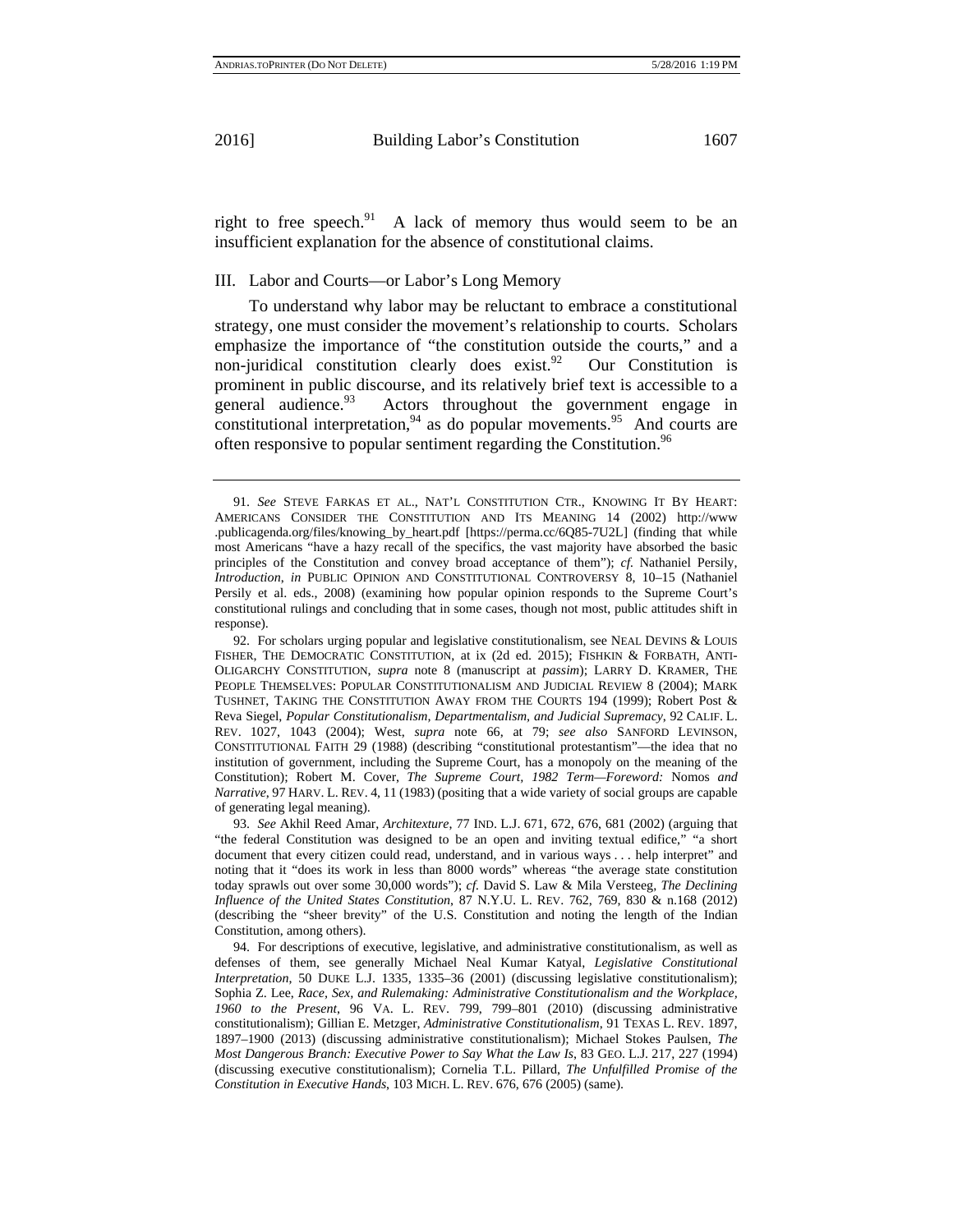Nonetheless, as scholars have documented, courts today play an outsized role in defining the scope and content of the Constitution, particularly its rights provisions. $97$  Indeed, under current doctrine the Supreme Court itself contends that defining constitutional rights generally, and the scope of the Fourteenth Amendment in particular, is the exclusive responsibility of the Supreme Court.<sup>98</sup> As recently as 2012, in *Coleman v*. Maryland,<sup>99</sup> the Court reiterated that Congress may not decree the substance of constitutional rights.<sup>100</sup>

The Court's insistence on judicial supremacy over constitutional decision making is not without consequence.<sup>101</sup> In practice, legal education frequently equates constitutional meaning to court interpretation. Even when professors emphasize the existence of popular, executive, and legislative constitutionalism, constitutional law courses are structured around judicial decisions.<sup>102</sup> And while movement actors and elected officials frequently contest Supreme Court decisions and seek to change them, most concede the authority of the Court to say what the Constitution

100. *See id.* at 1337 (holding that Congress did not validly abrogate states' sovereign immunity from suits for money damages in enacting the FMLA's self-care provision).

101. *See* TUSHNET, *supra* note 92, at 7 (arguing that the current system of judicial review and judicial supremacy over constitutional decision making leaves scant room for citizen participation); Larry D. Kramer, *Popular Constitutionalism, Circa 2004*, 92 CALIF. L. REV. 959, 963–64 (2004) (arguing that, since the 1980s, judicial supremacy seems to have "become the norm," and bemoaning the diminution of popular constitutionalism); *cf.* Post & Siegel, *supra* note 85, at 1043 (noting that a general decline in political involvement could help explain a decline in popular engagement with the Constitution).

102. The leading constitutional law textbooks, organized almost entirely around Supreme Court cases, illustrate the point. *E.g.*, GEOFFREY R. STONE ET AL., CONSTITUTIONAL LAW (7th ed. 2013); KATHLEEN M. SULLIVAN & NOAH FELDMAN, CONSTITUTIONAL LAW (18th ed. 2013).

<sup>95.</sup> *See infra* notes 114–15 and accompanying text (discussing the attempted use of constitutional arguments during the pre-New Deal period).

<sup>96.</sup> Barry Friedman, *Mediated Popular Constitutionalism*, 101 MICH. L. REV. 2596, 2599– 2612 (2003); *see also* JACK M. BALKIN, CONSTITUTIONAL REDEMPTION 70–71 (2011) (discussing "constitutional catholicism"—the view that the courts are the central authority in interpreting the Constitution).

<sup>97.</sup> *See* Amar, *supra* note 93, at 681 (noting the Court's willingness to ignore the Constitution itself in favor of judicial precedent); Rachel E. Barkow, *More Supreme Than Court? The Fall of the Political Question Doctrine and the Rise of Judicial Supremacy*, 102 COLUM. L. REV. 237, 300 (2002) (exploring "how the Court's inflated opinion of its own interpretive powers has influenced its treatment of Congress's constitutional judgments in cases in which the Court plainly has jurisdiction," and explaining "how this same view has bled into the Court's evaluation of its own jurisdictional limits"); Larry D. Kramer, *The Supreme Court, 2000 Term—Foreword: We the Court*, 115 HARV. L. REV. 4, 14 (2001) ("The last, faint traces of popular constitutionalism are fading, threatened by a Court that truly sees the Constitution as nothing more than ordinary law."); *cf.* Curtis A. Bradley & Trevor W. Morrison, *Historical Gloss and the Separation of Powers*, 126 HARV. L. REV. 411, 412–13 (2012) (showing how historical practice of the political branches plays an important role in controversies relating to the separation of powers).

<sup>98.</sup> United States v. Morrison, 529 U.S. 598, 615–19 (2000); City of Boerne v. Flores, 521 U.S. 507, 519 (1997); *cf.* Marbury v. Madison, 5 U.S. (1 Cranch) 137, 177 (1803) ("It is emphatically the province and duty of the judicial department to say what the law is.").

<sup>99.</sup> Coleman v. Court of Appeals of Md., 132 S. Ct. 1327 (2012).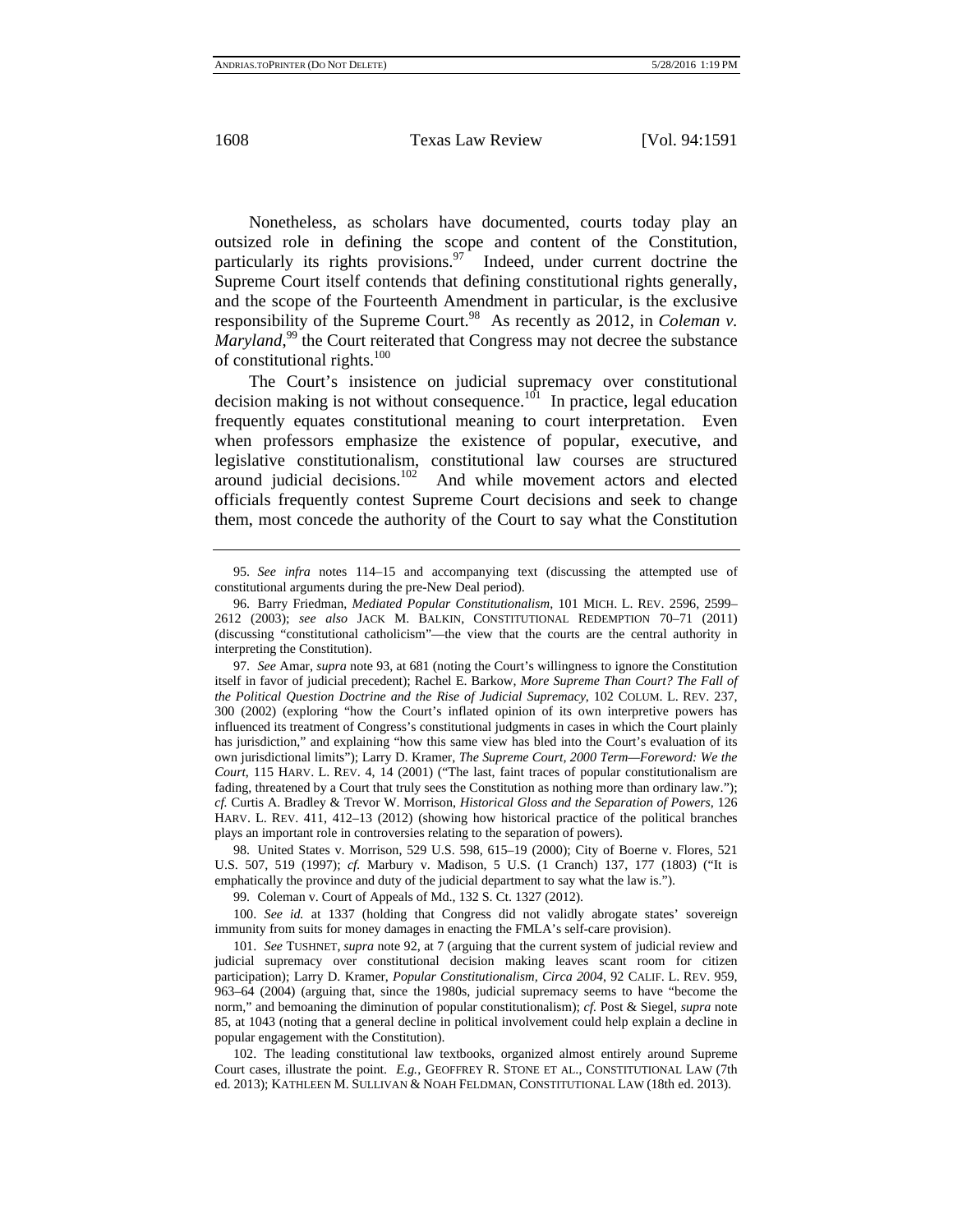means—at least in particular cases.<sup>103</sup> In light of this background, one cannot consider the possibility of constitutional labor rights without considering labor's relationship to courts.

#### *A. Court Antagonism to Labor Rights*

Courts and legal elites have been unfriendly to demands of various social movements, $104$  but the history of court antagonism toward workers is particularly long and storied. In the years following the Civil War, workers organized by the Knights of Labor suffered extraordinary and violent repression, frequently sanctioned by courts.<sup>105</sup> So too at the turn of the century, when the American Federation of Labor was the dominant labor organization and the Congressional Industrial Organization (CIO) was emerging, courts continued to intervene against workers' collective  $\arctan$ <sup>106</sup> They used conspiracy and antitrust law, even after Congress attempted to foreclose application of those doctrines to labor.<sup>107</sup> At the same time, courts struck down a host of protective labor legislation by invoking liberty of contract and a narrow understanding of congressional power.<sup>108</sup> By one count, at least 4,300 injunctions were issued against union activity between  $1880$  and  $1930$ ,  $109$  and hundreds of statutes were invalidated. $110$ 

As William Forbath has shown, the effects of court sanction were significant, shaping the policy demands the labor movement would make in the future.<sup>111</sup> The courts' power to exercise judicial review over labor legislation diminished the appeal of broad legal reforms.<sup>112</sup> Likewise, the

108. *Id.*

<sup>103.</sup> *See* Post & Siegel, *supra* note 85, at 1036 (explaining that Americans "have generally been committed both to judicially enforceable constitutional rights and to the idea that the Constitution reflects the political self-conception of the nation").

<sup>104.</sup> *See infra* subpart III(B) (discussing how social movement demands can be incompatible with court-focused constitutional litigation)*.*

<sup>105.</sup> *See generally* CHRIS TOMLINS, THE STATE AND THE UNIONS: LABOR RELATIONS, LAW, AND THE ORGANIZED LABOR MOVEMENT IN AMERICA, 1880–1960, at 11–59 (1985) (discussing the role of legal institutions in the development of the labor movement); Forbath, *Shaping American Labor*, *supra* note 18, at 1185–95 (discussing legally sanctioned violence against labor protestors).

<sup>106.</sup> Forbath, *Shaping American Labor*, *supra* note 18, at 1220–21.

<sup>107.</sup> *Id.* (describing how courts swept aside the laws limiting conspiracy and antitrust doctrine as "irresponsible and ill-considered legislative tinkering with a realm of law that belonged by right to the judiciary").

<sup>109.</sup> William E. Forbath, *The New Deal Constitution in Exile*, 51 DUKE L.J. 165, 183 (2001) [hereinafter Forbath, *Constitution in Exile*]; Forbath, *Shaping American Labor*, *supra* note 18, at 1249–52 (estimating the number of injunctions).

<sup>110.</sup> Forbath, *Shaping American Labor*, *supra* note 18, at 1133 n.78, 1237 (categorizing legislation and tracking court response); *see id.* at 1133 ("During the 1880's and 1890's courts were far more likely than not to strike down the very laws that labor sought most avidly.").

<sup>111.</sup> *Id.* at 1116.

<sup>112.</sup> *Id.*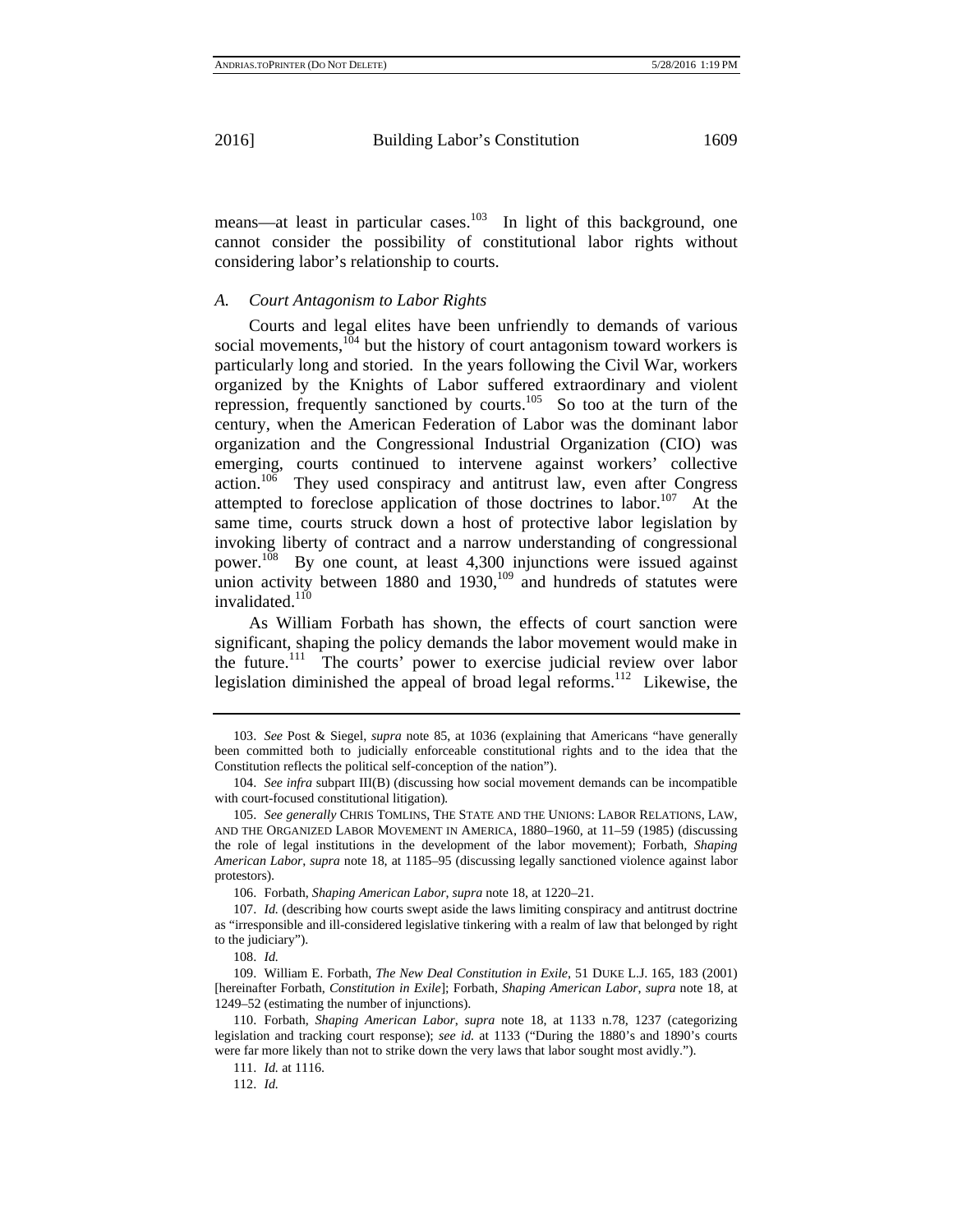courts' "harshly repressive law of industrial conflict helped make broad, inclusive unionism seem too costly and a more cautious, narrower unionism essential."<sup>113</sup>

Court hostility to labor also changed trade unionists' views of what was possible and desirable under the Constitution. During the pre-New Deal period, labor advocates addressed their First, Thirteenth, and Fourteenth Amendment claims to Congress, rather than the Court, out of distrust of judges. $114$  But locating labor rights in statutes proved to be insufficient to shield labor from court sanction.<sup>115</sup>

The fall of *Lochner*<sup>116</sup> is widely heralded as ushering in a constitutional settlement.<sup>117</sup> Holmes's view won out: economic theory would be left to the democratic process. $118$  Yet, for the labor movement, that settlement was short-lived and only partial. Within just a few years of the fall of *Lochner*, employers had successfully reframed their liberty arguments as First Amendment and property-rights arguments.<sup>119</sup> By the time Congress passed the Taft–Hartley Act in 1947, widely considered to be an antilabor bill, $120$  the Supreme Court had already significantly narrowed the original Wagner Act.<sup>121</sup> In subsequent years, it continued to weaken protections for workers' concerted action in favor of managerial rights of control and employers' and nonunion workers' First Amendment interests.<sup>122</sup>

119. *E.g.*, Thomas v. Collins, 323 U.S. 516, 537 (1945); NLRB v. Va. Elec. & Power Co., 314 U.S. 469, 477 (1941); Andrias, *supra* note 46, at 2421–25 & n.19.

120. *See* Nelson Lichtenstein, *Taft–Hartley: A Slave-Labor Law?*, 47 CATH. U. L. REV. 763, 763–65 (1998) (reviewing debate about whether Taft–Hartley codified existing antilabor positions or was a turning point for further restricting unions).

121. JAMES B. ATLESON, VALUES AND ASSUMPTIONS IN LABOR LAW 47 (1983); Klare, *supra* note 115, at 265–68.

122. *See* ATLESON, *supra* note 121, at 59–66, 106–07 (describing how courts imported notions of managerial rights to narrow protections under the NLRA); SOPHIA Z. LEE, THE WORKPLACE CONSTITUTION FROM THE NEW DEAL TO THE NEW RIGHT 233–37 (2014) (discussing how the Court came to enshrine in the First Amendment the right of objecting workers not to pay union fees); Cynthia L. Estlund, *Labor, Property, and Sovereignty After* Lechmere, 46 STAN. L. REV. 305, 308 (1994) [hereinafter Estlund, *Labor, Property, and Sovereignty*]

<sup>113.</sup> *Id.* Forbath contrasts the American experience with the British, where judicial review was less prominent. William E. Forbath, *Courts, Constitutions, and Labor Politics in England and America: A Study of the Constitutive Power of Law*, 16 LAW & SOC. INQUIRY 1, 1–5 (1991).

<sup>114.</sup> Forbath, *Constitution in Exile*, *supra* note 109, at 179.

<sup>115.</sup> *See* Karl E. Klare, *Judicial Deradicalization of the Wagner Act and the Origins of Modern Legal Consciousness, 1937-1941*, 62 MINN. L. REV. 265, 268–70 (1978) (describing the impact of Supreme Court decisions on the Wagner Act).

<sup>116.</sup> Lochner v. New York, 198 U.S. 45 (1905).

<sup>117.</sup> *See* Cass R. Sunstein, *Lochner's Legacy*, 87 COLUM. L. REV. 873, 874 (1987) (describing how the Court and scholars have subsequently understood the fall of *Lochner* to represent the need for judicial deference to legislative enactments).

<sup>118.</sup> *Lochner*, 198 U.S. at 74–76 (Holmes, J., dissenting). For the leading scholarly account that *Lochner* was wrong because it represented an illegitimate intrusion by courts into an area reserved to the political branches of government, see generally JOHN HART ELY, DEMOCRACY AND DISTRUST (1980).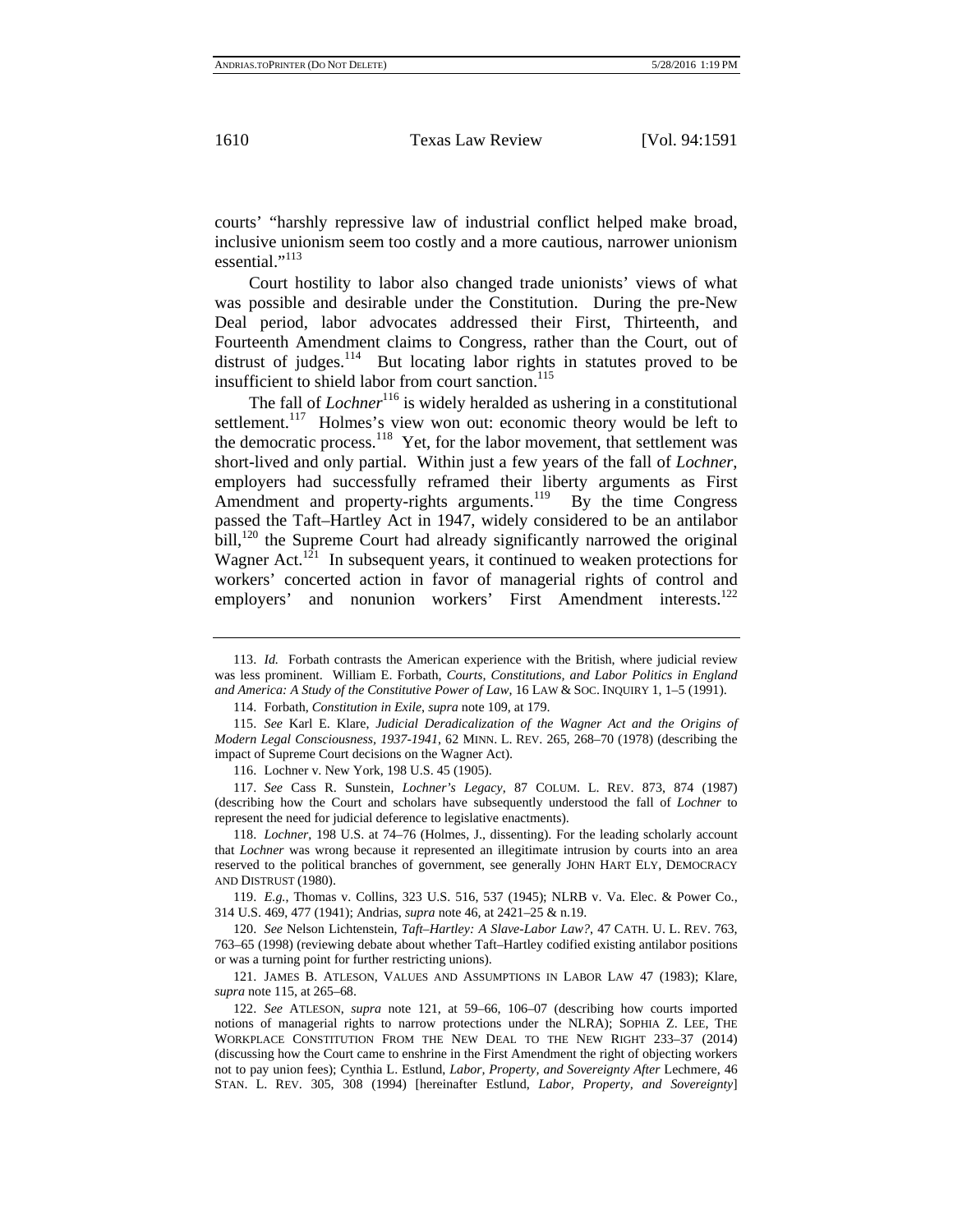Meanwhile, in interpreting the NLRA and applicable state law, the Court all but withdrew constitutional protection from certain forms of private-sector labor picketing and protest. $123$ 

Public-sector employees fared no better. There, unlike in the private sector, workers indisputably could claim constitutional rights—their employers were state actors.<sup>124</sup> Yet, courts carved out exceptions from generally applicable First Amendment doctrine, leaving public employees with comparatively few speech rights. $125$ 

More recently, labor cases have proved fertile ground for the development of corporate-protective First Amendment doctrine. A recent D.C. Circuit decision went so far as to conclude that requiring employers to post the basic contours of labor law constituted unconstitutional compelled speech.<sup>126</sup> Though that opinion was subsequently overruled by an en banc decision in another case, its holding continues to command support from several judges on the court. $127$ 

In recent years, courts have also allowed conspiracy statutes to be deployed against collective action by workers in surprising ways. For example, courts have entertained actions brought by employers under the Racketeer Influenced and Corrupt Organizations Act (RICO); these suits aim to stop unions from waging public campaigns that expose bad business practices in an effort to win unionization rights.128 The threat of such RICO suits has led unions to drop some of their public campaigns.<sup>129</sup>

<sup>(</sup>concluding that the Court allowed a "naked property right to trump the substantial statutory interests of organized employees"); Schiller, *supra* note 35, at 57–72 (detailing how courts came to privilege individual liberties over union rights).

<sup>123.</sup> NLRB v. Retail Store Emp. Union, Local 1001, 447 U.S. 607, 619 (1980) (Stevens, J., concurring) (maintaining that the picketing restriction at issue was consistent with the First Amendment); Int'l Bhd. of Teamsters, Local 695 v. Vogt, Inc., 354 U.S. 284, 289 (1957) (concluding that picketing, even though peaceful, could be enjoined by state courts). For a summary of the Court's jurisprudence on labor picketing and strikes, see Garden, *Citizens United*, *supra* note 46, at 17–26.

<sup>124.</sup> *See* Cynthia Estlund, *How the Workplace Constitution Ties Liberals and Conservatives in Knots*, 93 TEXAS L. REV. 1137, 1138 (2015) (reviewing LEE, *supra* note 122) (explaining that, in contrast to the public sector, the private-sector workforce lacks constitutional protection because nearly all of Americans' federal constitutional rights run only against state action, not against purely private infringement).

<sup>125.</sup> Richard Michael Fischl, *Labor, Management, and the First Amendment: Whose Rights Are These, Anyway?*, 10 CARDOZO L. REV. 729, 731–32 (1989) (arguing that when constitutional rights norms confront labor relations, the constitutional norms almost invariably give way).

<sup>126.</sup> Nat'l Ass'n of Mfrs. v. NLRB, 717 F.3d 947, 958 (D.C. Cir. 2013), *overruled in part by* Am. Meat Inst. v. U.S. Dep't of Agric. (*American Meat*), 760 F.3d 18 (D.C. Cir. 2014).

<sup>127.</sup> *American Meat*, 760 F.3d at 36–37 (Henderson, J., dissenting); *id.* at 37 (Brown, J., dissenting); *cf. id.* at 30–33 (Kavanaugh, J., concurring) (emphasizing expansive protections owed to commercial speakers notwithstanding his concurrence in *American Meat*).

<sup>128.</sup> *See, e.g.*, Smithfield Foods, Inc. v. United Food & Commercial Workers Int'l Union, 585 F. Supp. 2d 789, 806 (E.D. Va. 2008) (rejecting unions' First Amendment defense to a RICO lawsuit stemming out of the unions' legislative and regulatory activity).For discussion of the use of RICO against unions, see James J. Brudney, *Collateral Conflict: Employer Claims of RICO*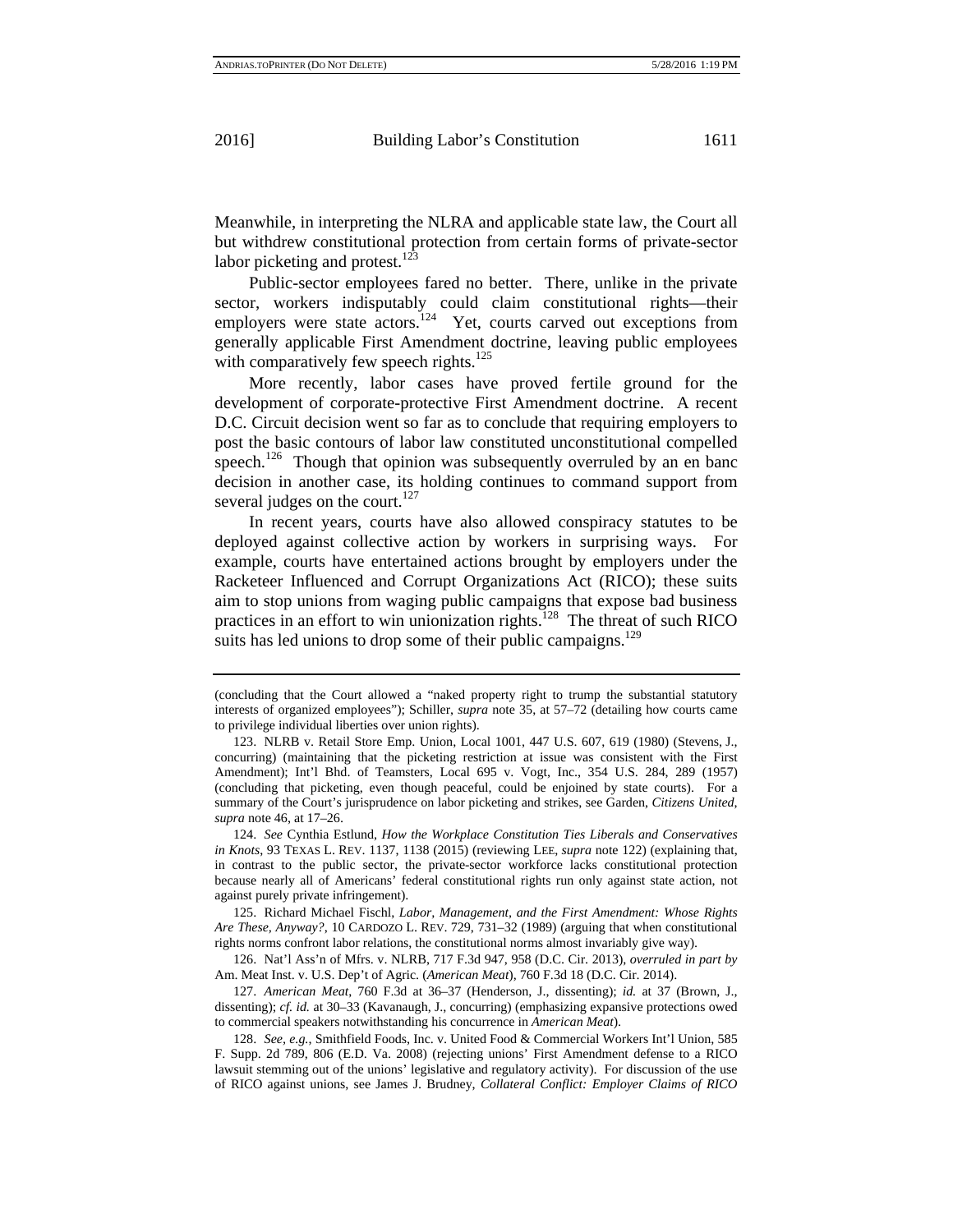#### *B. The Normative Mismatch*

The hesitancy of the labor movement to embrace formal constitutional arguments, however, cannot be explained simply by particular judges' hostility to labor rights. A more fundamental normative problem presents as well: court-defined rights, as they exist in the modern American tradition, are in substantial tension with the commitments and goals of the labor movement.

Scholars have identified several reasons why court-derived rights can be problematic vehicles for progressive social change.<sup>130</sup> First, according to this well-developed critique, constitutional rights tend to protect preexisting property and contract rights to shield existing entitlements against political encroachment.<sup>131</sup> Thus, even progressive gains, when achieved via courts, have often entrenched current distributions of power.<sup>132</sup> Second, because of the state action doctrine, court-generated rights have tended to reinforce a sharp distinction between the public and private spheres of life.<sup>133</sup> The notion of a private realm of freedom against which the Constitution does not intervene, versus a public realm of coercion from which the Constitution offers protection, is of limited use to those who hope to challenge private concentrations of power.<sup>134</sup> Relatedly, court-derived rights in the American tradition have, for the most part, been limited to negative rights; the Constitution is not currently thought to mandate affirmative government action to guarantee fundamental rights.<sup>135</sup> Third,

131. *See* West, *De-Constitutionalizing Abortion Rights*, *supra* note 130, at 1413–14 (describing scholarship criticizing the tendency of courts to protect the interests, privileges, and entitlements of property owners).

*Extortion Against Union Comprehensive Campaigns*, 83 S. CAL. L. REV. 731, 733 (2010); Garden, *Labor Values*, *supra* note 46, at 2623–32.

<sup>129.</sup> Garden, *Labor Values*, *supra* note 46, at 2623–26 (discussing RICO lawsuits); Josh Eidelson, *That's RICO*, AM. PROSPECT (Sept. 30, 2011), http://prospect.org/article/thats-rico [https://perma.cc/B4SL-SQ3B].

<sup>130.</sup> Robin West, *From Choice to Reproductive Justice: De-Constitutionalizing Abortion Rights*, 118 YALE L.J. 1394, 1412–13 (2009) [hereinafter West, *De-Constitutionalizing Abortion Rights*] (summarizing and analyzing literature); *see also* LOUIS MICHAEL SEIDMAN, ON CONSTITUTIONAL DISOBEDIENCE 5 (2012); Martha Minow, *Interpreting Rights: An Essay for Robert Cover*, 96 YALE L.J. 1860, 1862 (1987); Karen M. Tani, *Welfare and Rights Before the Movement: Rights as a Language of the State*, 122 YALE L.J. 314, 369–74 (2012); Robin L. West, *The Aspirational Constitution*, 88 NW. U. L. REV. 241, 241–46 (1993); Robin L. West, *Tragic Rights: The Rights Critique in the Age of Obama*, 53 WM. & MARY L. REV. 713, 714–15, 719–21 (2011).

<sup>132.</sup> *Id.*

<sup>133.</sup> *Id.*

<sup>134.</sup> *Id.*

<sup>135.</sup> Jackson v. City of Joliet, 715 F.2d 1200, 1203 (7th Cir. 1983) (asserting that the Constitution "is a charter of negative rather than positive liberties"); David P. Currie, *Positive and Negative Constitutional Rights*, 53 U. CHI. L. REV. 864, 886 (1986) (concluding that, with some limited exceptions, the Constitution is a charter of negative liberties). Scholars have critiqued the distinction between positive and negative rights and have argued for finding positive rights in the Constitution. *See, e.g.*, STEPHEN HOLMES & CASS R. SUNSTEIN, THE COST OF RIGHTS 36–39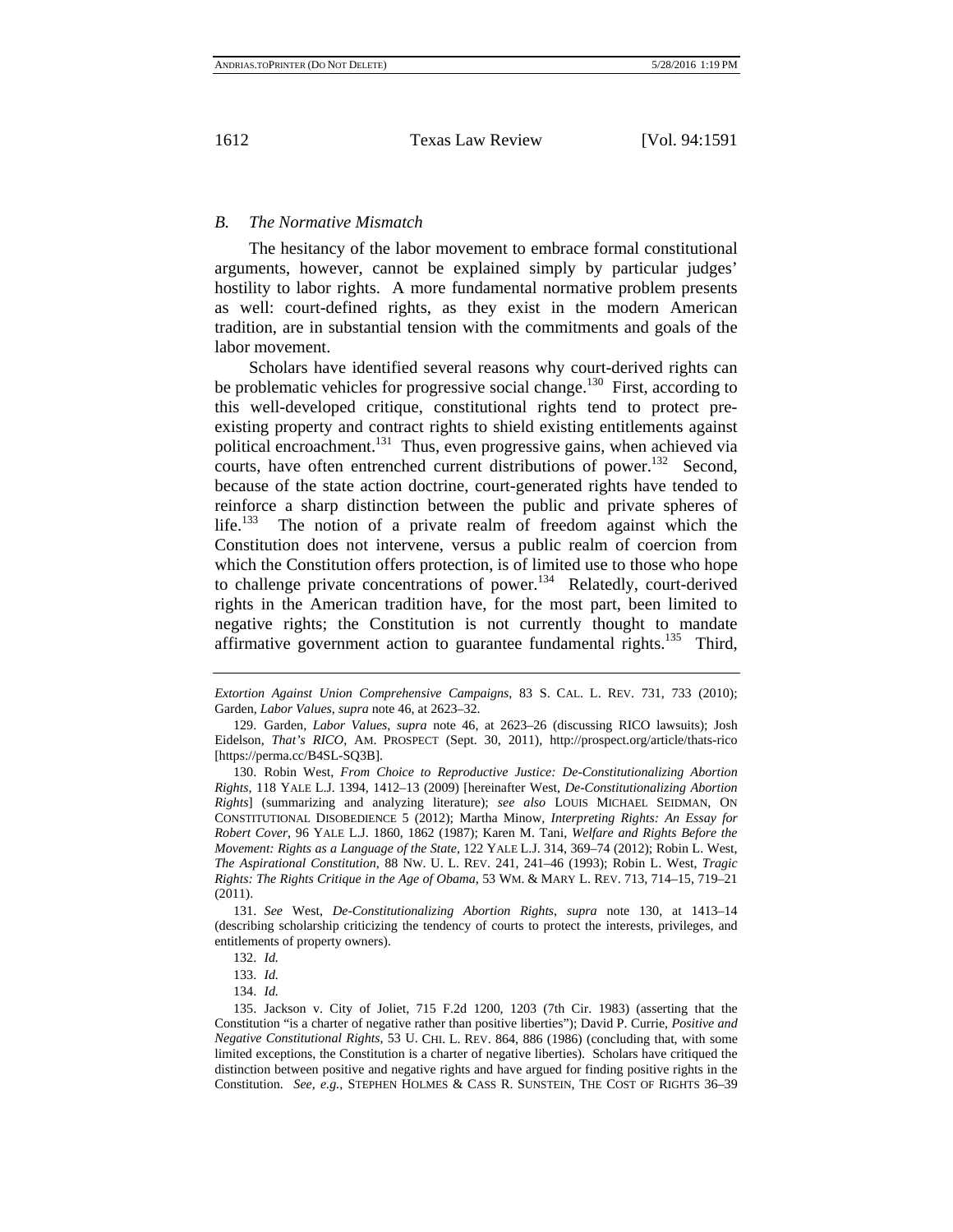court-derived rights under our Constitution have tended to be individualistic<br>in nature.<sup>136</sup> Finally, constitutional adjudication tends to strive for Finally, constitutional adjudication tends to strive for consistency with past practice and precedent.<sup>137</sup> As a result, progressive victories achieved through the courts are inherently limited.<sup>138</sup>

None of these qualities of court-derived rights are intrinsic to constitutional law; all could be changed. But they are all deeply rooted in doctrine. And for labor, each presents a significant challenge.

 Long after *Lochner*, labor rights have continued to run headlong into employers' common law rights of property and contract. For example, courts have repeatedly concluded that employees' statutory rights to engage in concerted action—to meet with union organizers on employer property or to organize without threat of plant closure—must give way to employers' property and managerial rights.<sup>139</sup> The state action doctrine is also a significant bar to constitutional labor rights. Recognizing as constitutional the right of private-sector workers not to be permanently replaced during a strike or not to be forced to attend employer-mandated captive audience meetings during a union campaign would require a softening, if not a repudiation, of the state action doctrine that insulates most private actors from constitutional attack.140 Meanwhile, demands for minimum standards of employment as a matter of right rest on a rejection of the negative– positive rights distinction that characterizes the contemporary understanding of rights. $141$  Finally, more robust constitutional protection for

<sup>(1999)</sup> (describing the attempt to frame a dichotomy between negative and positive rights as futile); Susan Bandes, *The Negative Constitution: A Critique*, 88 MICH. L. REV. 2271, 2278–79 (1990) (arguing that the conventional wisdom distinguishing government action from inaction is flawed). *But see* Frank B. Cross, *The Error of Positive Rights*, 48 UCLA L. REV. 857, 923–24 (2001) (concluding that judicial enforcement of positive rights would be counterproductive).

<sup>136.</sup> *See* Schiller, *supra* note 35, at 4, 57–72 (showing how courts came to privilege rights of individuals over the rights of organized groups); John Fabian Witt, *Crystal Eastman and the Internationalist Beginnings of American Civil Liberties*, 54 DUKE L.J. 705, 720 (2004) (describing failed efforts of Progressive-Era intellectuals to direct public discourse away from "tortured inquiries into the rights and duties of employer and employee, toward the aggregate treatment of social needs").

<sup>137.</sup> West, *De-Constitutionalizing Abortion Rights*, *supra* note 130, at 1414.

<sup>138.</sup> *Id.*

<sup>139.</sup> *See* Lechmere, Inc. v. NLRB, 502 U.S. 527, 540–41 (1992) (holding that an employer does not commit an unfair labor practice by barring union organizers from property, as long as some other channel exists to contact employees outside of work); Textile Workers Union of Am. v. Darlington Mfg. Co., 380 U.S. 263, 271–72 (1965) (holding that an employer has an absolute right to close an entire business, even for antiunion motives, though a partial closure for the purpose of chilling other union activity may violate the law).

<sup>140.</sup> *See* Estlund, *Labor, Property, and Sovereignty*, *supra* note 122, at 317 (describing the Court's jurisprudence that the First Amendment is inapplicable on private property).

<sup>141.</sup> *See* Cross, *supra* note 135, at 863–74 (showing that, under current doctrine, the Constitution provides only negative rights with some narrow exceptions).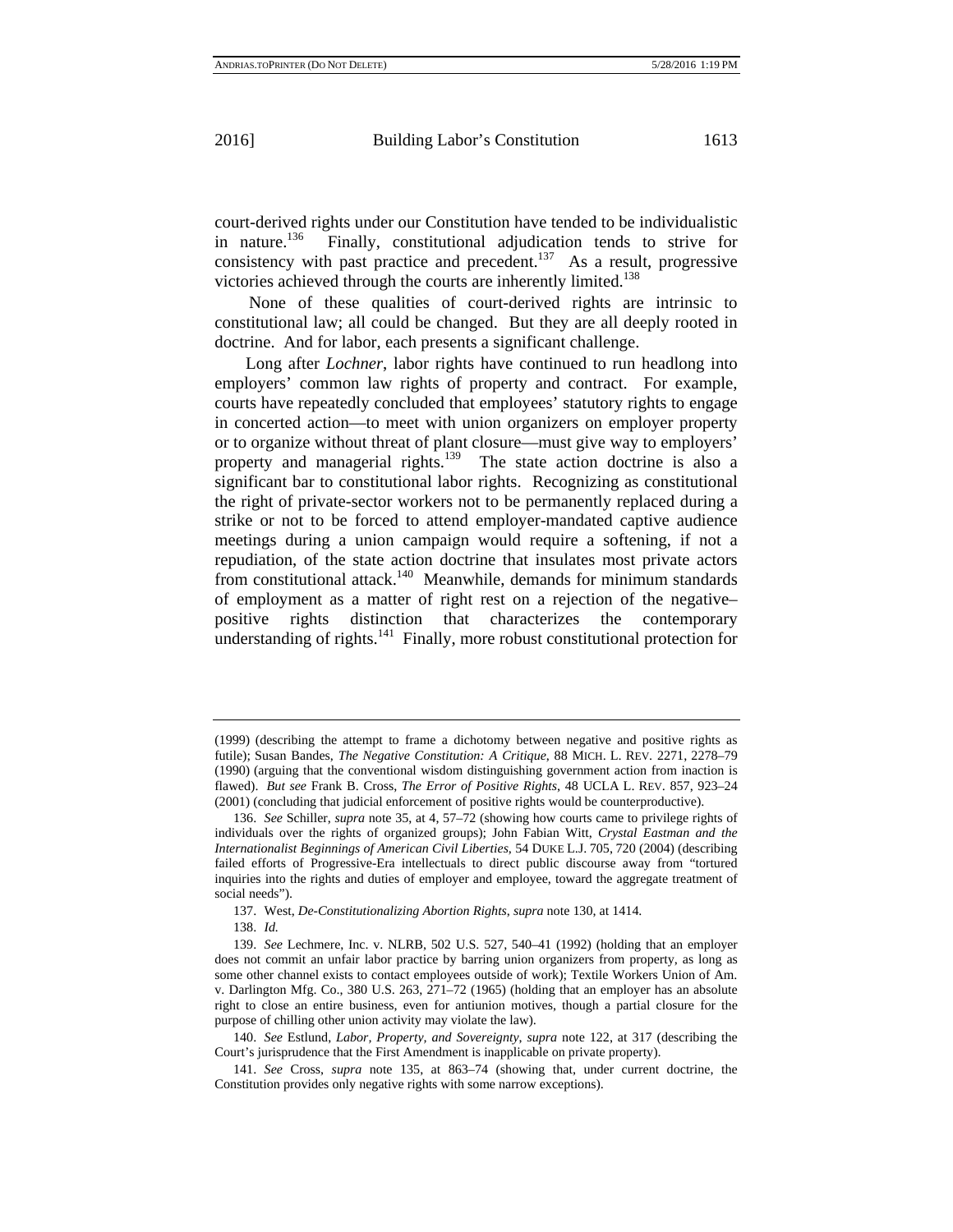collective labor rights would pull in the opposite direction of the largely individualistic First Amendment.<sup>142</sup>

To be sure, the sanctity of employer common law rights, the state action doctrine, the positive–negative rights distinction, and the antipathy to group rights are not inevitable positions. One could, for example, imagine a legal system in which federal courts understood property rights very differently—perhaps in a way that would allow workers greater ability to protest on employer grounds.<sup>143</sup> The California Supreme Court's approach to free speech and property rights in *Robins v. Pruneyard Shopping Center*<sup>144</sup> is just one illustration. But any such movement in federal constitutional law would require a thorough rejection of years of precedent, rather than an extension or expansion of existing rights.

 Finally, while labor confronts these familiar obstacles when it relies on constitutional argumentation, it faces an additional hurdle: Labor's demands may be more incompatible with court adjudication than the individual rights claims of recent identity-based movements, or even than revived efforts to win constitutional rights for the indigent. This is because the goal of labor law, at least from the perspective of the most utopian elements of the labor movement, is not only to guarantee individual rights or to secure freedom for workers from abuses of employer power, but also to enable workers to participate in the formation of conditions that structure their lives.<sup>145</sup> At bottom, many of labor's demands center on social and economic democratization. Workplace collective action seeks to transfer power over decision making from the employer to the collective.<sup>146</sup> Similarly, when acting in the political sphere, the labor movement seeks to democratize decision making more broadly by harnessing political power away from corporations and elites.<sup>147</sup>

<sup>142.</sup> *See* Schiller, *supra* note 35, at 57–72 (describing how courts came to privilege First Amendment rights of individuals over those of groups).

<sup>143.</sup> *See* Estlund, *Labor, Property, and Sovereignty*, *supra* note 122, at 310 (critiquing current doctrine and urging an alternative approach that would provide greater access rights to union organizers).

<sup>144. 592</sup> P.2d 341, 347 (Cal. 1979) (holding that the California Constitution protects speech and petitioning, reasonably exercised, in privately owned shopping centers).

<sup>145.</sup> *See* RUTH DUKES, THE LABOUR CONSTITUTION: THE ENDURING IDEA OF LABOUR LAW 30 (2014) (drawing from work of German scholar Hugo Sinzheimer and describing aims of labor law as including "the emancipation of working people from their subordination to capital" and the "democratization of the economy"); Cynthia Estlund, *Rebuilding the Law of the Workplace in an Era of Self-Regulation*, 105 COLUM. L. REV. 319, 333 (2005) (contrasting a rights-litigation model that casts employees as victims seeking redress for past wrongs with a collective model that conceives employees as citizens who actively participate in the governance of the workplace).

<sup>146.</sup> *See* DUKES, *supra* note 145, at 31 (discussing parallels between the institution of economic democracy and the institution of political democracy).

<sup>147.</sup> *See* Hacker & Pierson, *supra* note 42, at 171–72 (describing the necessity of sustained collective action to combat the "winner-take-all" model of American economic inequality).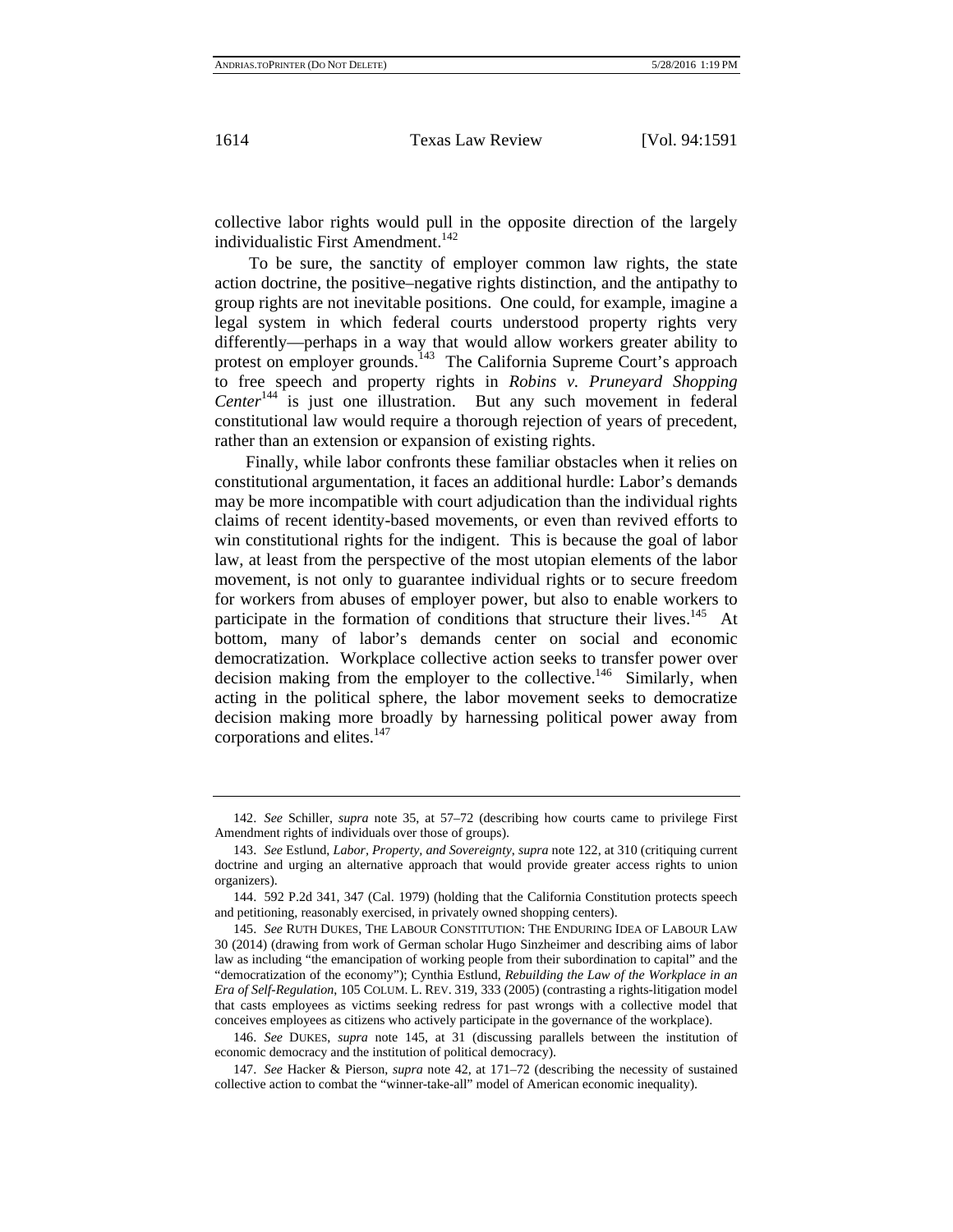Appeals to courts and to legal expertise are in substantial tension with these democratic efforts.<sup>148</sup> Federal courts are elite institutions. Even when courts are responsive to popular sentiment, the process of adjudication is fundamentally nondemocratic—at least under our current system of judicial supremacy.<sup>149</sup> Lawyers make arguments. Courts decide them. Labor struggles and protests may affect the background against which cases are decided, and worker movements may capitalize on court decisions, but workers play little direct role in the process of adjudication.<sup>150</sup>

#### *C. The Current Implausibility of Constitutional Labor Rights, Even Outside the Courts*

But why, then, don't workers make constitutional arguments in other spaces? Recognizing the limited capacity of courts to effect social change, scholars have urged the labor movement and other progressive groups to turn, or return, to popular or legislative constitutionalism.<sup>151</sup> In the pre-New Deal era, after all, unions and workers addressed their claims to legislators because they believed that social and economic rights, though constitutionally grounded, "did not lend themselves to judicial enforcement."<sup>152</sup>

One problem may be that, in our current political environment, legislative institutions also are dominated by the elite, and too often not responsive to working people.<sup>153</sup>

149. *See supra* notes 97–103 and accompanying text.

<sup>148.</sup> Alex Gourevitch, *The Contradictions of Progressive Constitutionalism*, 72 OHIO ST. L.J. 1159, 1160 (2011) (arguing that the Constitution is "in some ways a body of established doctrine and law—*higher* law—that is supposed to limit and shape the further development of normal, democratic lawmaking"); *see also* Estlund, *supra* note 34, at 319–25 (collecting literature on tension between court-enforced individual employment rights and collective action rights); *cf.*  Risa Goluboff, *"We Live's in a Free House Such as It Is": Class and the Creation of Modern Civil Rights*, 151 U. PA. L. REV. 1977, 1977–79 (2003) (arguing that reliance on elite-driven litigation contributed to the removal of class-based claims from the civil rights movement's demands).

<sup>150.</sup> *See* Jennifer Gordon, *Law, Lawyers, and Labor: The United Farm Workers' Legal Strategy in the 1960s and 1970s and the Role of Law in Union Organizing Today*, 8 U. PA. J. LAB. & EMP. L. 1, 9 (2005) (describing how law and legal strategies can build power for a movement if deployed in particular ways, while recognizing a democracy deficit in litigation); Douglas NeJaime, *Winning Through Losing*, 96 IOWA L. REV. 941, 945 (2011) (arguing that litigation loss can function positively within the process of law and social change if properly used).

<sup>151.</sup> *See, e.g.*, Fishkin & Forbath, *Wealth, Commonwealth*, *supra* note 8 (manuscript at 32– 33) (noting that in our judicialized constitutional culture, Americans have forgotten the idea of affirmative constitutional duties that exist in political and legislative action); *see also supra* notes 65–68 and accompanying text.

<sup>152.</sup> Forbath, *Constitution in Exile*, *supra* note 109, at 179.

<sup>153.</sup> *See generally* LARRY M. BARTELS, UNEQUAL DEMOCRACY: THE POLITICAL ECONOMY OF THE NEW GILDED AGE 1–11 (2008); MARTIN GILENS, AFFLUENCE AND INFLUENCE: ECONOMIC INEQUALITY AND POLITICAL POWER IN AMERICA 252–67 (2012); KAY LEHMAN SCHLOZMAN ET AL., THE UNHEAVENLY CHORUS: UNEQUAL POLITICAL VOICE AND THE BROKEN PROMISE OF AMERICAN DEMOCRACY 26–27 (2012).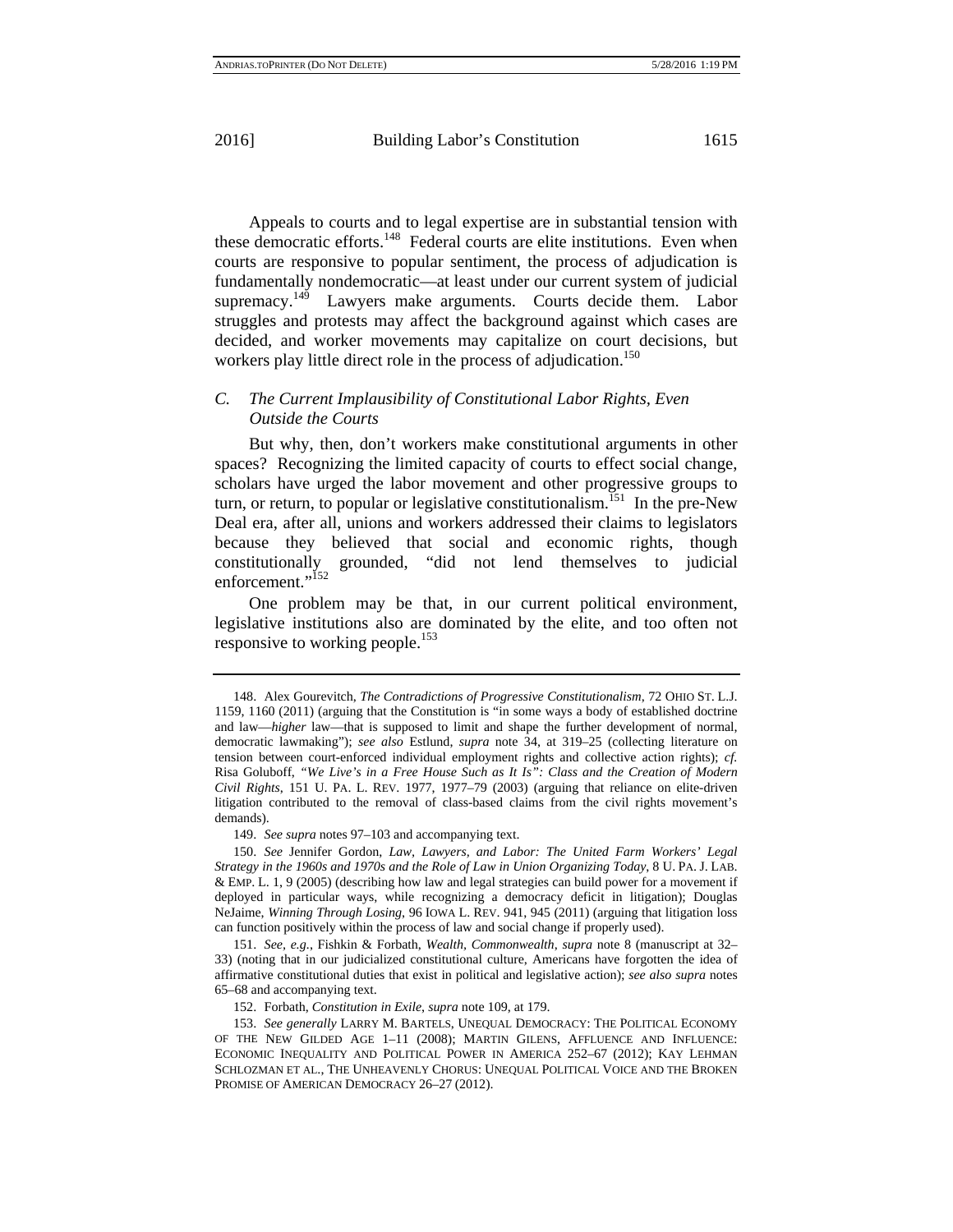But another problem is that courts oversee such institutions. Indeed, as discussed in subpart III(A), when Congress enacted constitutional principles into positive law during the New Deal, courts were soon implicated, exercising judicial review over, and ultimately constraining the scope of, the enacted rights as well as aspirations for a different constitutional order.154 The passage of the Taft–Hartley Act then cemented the courts' rejection of labor's constitutional vision, while subsequent political, economic, and legal developments further undermined labor's goals.<sup>155</sup>

Years later, the gap between labor's aspirations and constitutional arguments that can plausibly be made to legal elites—whether in courts or legislatures—is substantial. In this context, it makes sense that workers do not invoke the Thirteenth Amendment as a source for a living wage, or the First Amendment as a guarantee for the right to strike, free from permanent replacements, even outside the courts.<sup>156</sup> As Ian Shapiro notes, "[a]spirations do not form in vacuums."<sup>157</sup> People must be able to picture realistically a set of constitutional rights before they invoke them. "If the gap between where a person is and where he or she might hope to be is too great, certain goods are likely to seem out of reach—and hence outside the range of realistic aspirations."158

Indeed, if, as Hendrik Hartog has written, constitutional-rights consciousness is based in a belief "that we . . . have rights—that when we are wronged there must be remedies, that patterns of illegitimate authority can be challenged, that public power must contain institutional mechanisms capable of undoing injustice,"<sup>159</sup> it should not be surprising that we see so little constitutional-rights consciousness in today's labor movement. The

<sup>154.</sup> *See supra* notes 111–25, and accompanying text; *cf.* Gourevitch, *supra* note 148, at 1170 (arguing that even legislative constitutionalism problematically reasserts the supremacy of legal elites).

<sup>155.</sup> *See* Lichtenstein, *supra* note 120, at 763–65 (analyzing impact of the Taft–Hartley law on the labor movement); JOSEPH A. MCCARTIN, COLLISION COURSE: RONALD REAGAN, THE AIR TRAFFIC CONTROLLERS, AND THE STRIKE THAT CHANGED AMERICA *passim* (2011) (analyzing President Reagan's firing of air traffic controllers and its impact on the labor movement); STONE, *supra* note 36, at 7–9 (explaining how globalization has undermined labor unions); WEIL, *supra*  note 36, at *passim* (describing how the fissured nature of employers has contributed to declining wages, eroding benefits, inadequate health and safety conditions, and income inequality).

<sup>156.</sup> *Cf.* Jamal Greene, *Thirteenth Amendment Optimism*, 112 COLUM. L. REV. 1733, 1753 (2012) (warning against arguments that fail to respect the bounds of conventional usage of language and history).

<sup>157.</sup> Ian Shapiro, *Why the Poor Don't Soak the Rich*, DAEDALUS, Winter 2002, at 118, 119. 158. *Id.*

<sup>159.</sup> Hendrik Hartog, *The Constitution of Aspiration and "The Rights That Belong to Us All*,*"* 74 J. AM. HIST. 1013, 1014 (1987) ("Constitutional rights consciousness suggests a faith that the received meanings of constitutional texts will change when confronted by the legitimate aspirations of autonomous citizens and groups.").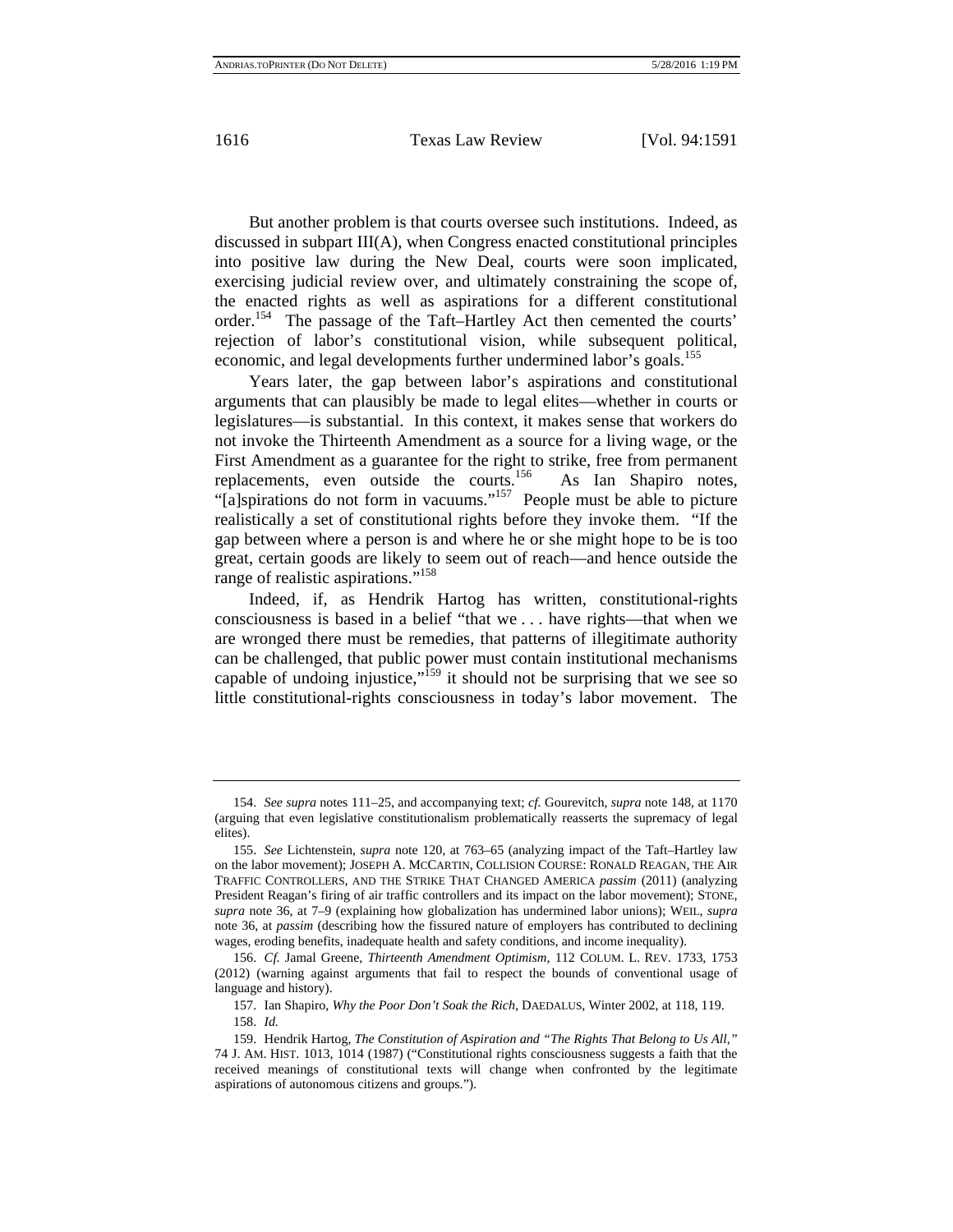experience of worker movements is that effective constitutional remedies do not exist, that patterns of illegitimate activity often cannot be challenged, and that public power frequently lacks institutional mechanisms capable of undoing the injustice the movement perceives.

#### IV. Conclusion: Re-Constituting Work and Labor Law

To recognize that workers have legitimate reason to eschew constitutional argumentation is not, however, to concede that such arguments are wrongheaded.<sup>160</sup> Nor is it to assert that such arguments would never be advisable. One could imagine an alternative world in which constitutional argumentation on behalf of labor rights would be within the range of realistic aspirations. In that world, the Constitution might be understood to provide a right to collective bargaining, to decent wages and benefits, to basic dignity and a measure of democracy at work. Or perhaps one could simply imagine a world where that picture does not seem so unimaginable as to be not worth drawing.

For that world to exist, however, more of the citizenry and more of the decision-making class would have to embrace the goals of the worker movements. Public values and common sense about the key issues facing labor would have to change. Labor's goals would have to be part of the deep normative commitments that define Americans as a political community.<sup>161</sup> And institutional arrangements on the ground would have to evolve in reflection of those norms.

Contemporary worker movements are attempting to bring about such change. In that sense, the movements are in fact making constitutional arguments. Not "big-C constitutional arguments"—arguments adverting to the text of the Constitution or even to values expressly denominated constitutional—but "small-c constitutional arguments"—arguments that aspire to shift the basic terms of the political and legal order they inhabit.<sup>162</sup>

The Fight for \$15 again provides a useful illustration. The campaign's primary target is the fast-food industry, which is made up of nonunion, minimum-wage workers, many of whom work multiple jobs and live at the poverty line.163 They are employees at will who lack protection against

<sup>160.</sup> *Cf.* Pope, *supra* note 39, at 1135 (criticizing scholars who "have approved the labor black hole on the ground that courts are so hopelessly hostile to labor that judicial efforts to protect labor's rights would eventually backfire" and concluding that "[w]e cannot tell how the courts will respond until they are presented with the challenge").

<sup>161.</sup> *See* BALKIN, *supra* note 25, at 71 (noting the impact of politics on societal values); Friedman, *supra* note 96, at 2599 (discussing responsiveness of courts to popular sentiment); Primus, *supra* note 13, at 1132 (discussing the role of ethos in small-c constitutionalism).

<sup>162.</sup> *See* ESKRIDGE & FEREJOHN, *supra* note 25, at 5 (distinguishing between "large-C" and "small-c" constitutional rights); Primus, *supra* note 13, at 1081–84 (same).

<sup>163.</sup> SYLVIA ALLEGRETTO ET AL., U.C. BERKELEY LABOR CTR., FAST FOOD, POVERTY WAGES: THE PUBLIC COSTS OF LOW-WAGE JOBS IN THE FAST FOOD INDUSTRY 1 (2013), http:// laborcenter.berkeley.edu/pdf/2013/fast\_food\_poverty\_wages.pdf [https://perma.cc/T4SG-66H5].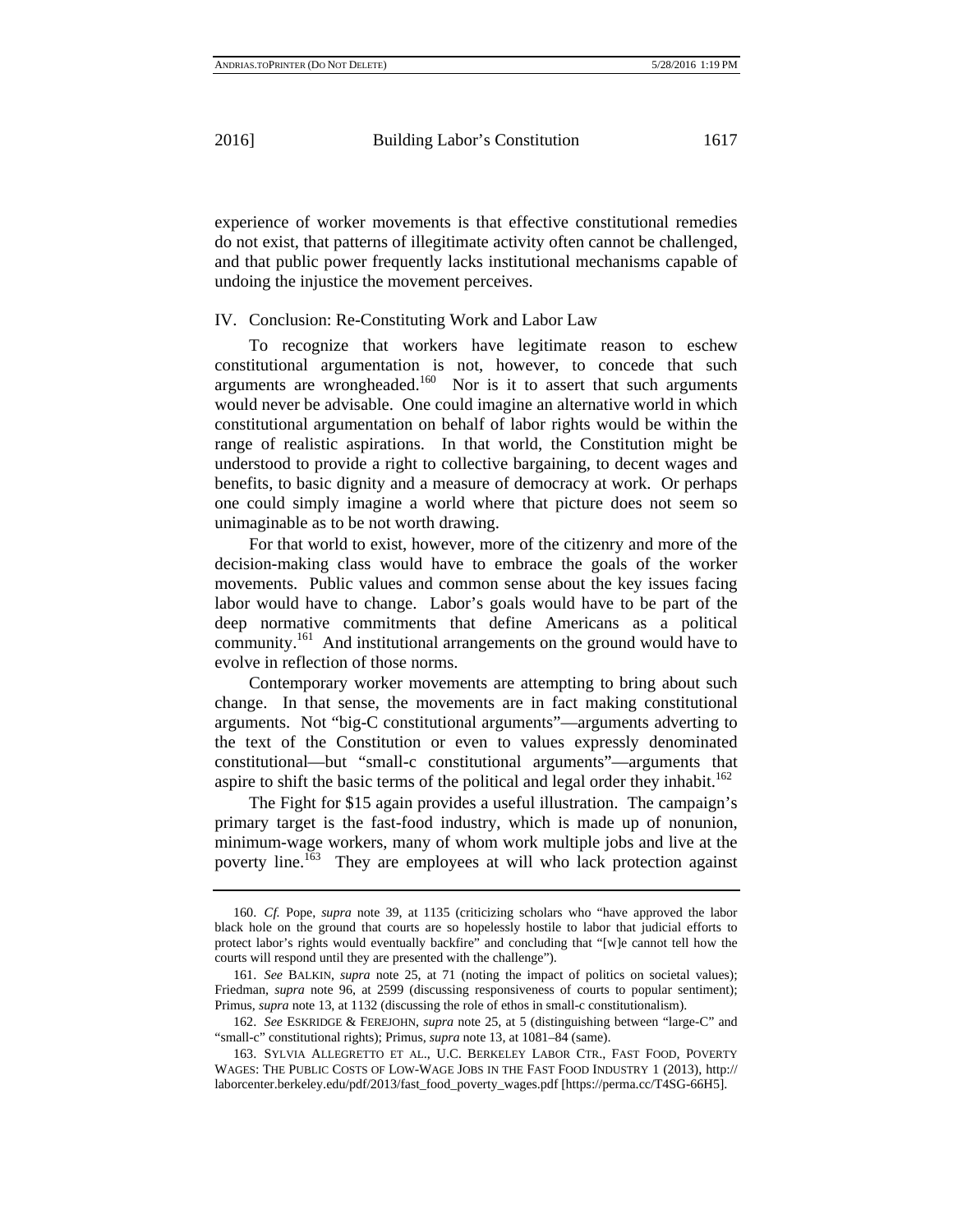termination.<sup>164</sup> They also lack sufficient bargaining power to set the terms and conditions of their employment.<sup>165</sup>

The Fight for \$15 is seeking to organize these workers. In a separate piece, I am exploring how the contours of a new labor law are emerging from its efforts and those of other social movements.<sup>166</sup> But whether the Fight for \$15 and other movements are attempting to create a distinct form of labor law, or simply trying to breathe new life into ossified super-statutes of the past, $167$  it is clear that they are seeking to change the nation's ethos. Through protests, strikes, the use of social media, and legislative and regulatory efforts, the participating workers are rejecting the existing system of a nonunion, low-wage service industry.<sup>168</sup> They are insisting that a union and a living wage are rights of all persons.<sup>169</sup> They are claiming that workers' wages and working conditions should be determined not by the market to ensure economic efficiency, but by the collective, the public, to ensure human dignity. $170$ 

To advance its vision on the ground, the Fight for \$15 campaign has pushed for a reinterpretation of the definition of employer—to move responsibility for bargaining and liability up the supply chain.<sup>171</sup> In

166. *See generally* Kate Andrias, *The New Labor Law*, YALE L.J. (forthcoming 2016) [hereinafter Andrias, *The New Labor Law*].

167. *See* William N. Eskridge, Jr. & John Ferejohn, *Super-Statutes*, 50 DUKE L.J. 1215, 1216 (2001) (defining super-statutes as "a law or series of laws that (1) seeks to establish a new normative or institutional framework for state policy and (2) over time does 'stick' in the public culture such that (3) the super-statute and its institutional or normative principles have a broad effect on the law—including an effect beyond the four corners of the statute," and concluding that super-statutes have quasiconstitutional status); Estlund, *supra* note 28, at 1530–32 (discussing the ossification of U.S. labor law).

168. *E.g.*, FIGHT FOR \$15, HOW TO GO ON A ONE-DAY STRIKE, http://fightfor15.org/ wordpress/wp-content/uploads/2015/02/How-to-Go-On-a-One-Day-Strike

.pdf [https://perma.cc/ZL4D-UR6B]; Greenhouse, *supra* note 69; ROC United (@ROCUnited), TWITTER, https://twitter.com/rocunited [https://perma.cc/LN86-BJGB].

169. Greenhouse, *supra* note 69.

170. *See, e.g.*, *Watch This Mom Tell the NY Wage Board: WE NEED \$15*, FIGHT FOR \$15, http://fightfor15.org/watch-this-mom-tell-the-ny-wage-board-we-need-15/ [https://perma.cc/8FNG -DV22] (providing the testimony of a McDonald's employee, who explains, "I am not expecting to get rich off \$15 an hour . . . just the ability to survive and take care of my family"); Fight for \$15, *supra* note 74 (quoting a Taco Bell and McDonald's employee, who laments, "[s]ometimes I don't even have a way to work because my paychecks are so small, they're gone after paying just one bill").

171. Andrias, *The New Labor Law*, *supra* note 166; *see* Browning-Ferris Indus. of Cal., Inc., 362 N.L.R.B. No. 186, slip op. at 7–11 (Aug. 27, 2015) (analyzing the employer standard and its

<sup>164.</sup> *See id.* at 11 (noting that very few fast-food employees have collective bargaining agreements); Scott A. Moss, *Where There's At-Will, There Are Many Ways: Redressing the Increasing Incoherence of Employment at Will*, 67 U. PITT. L. REV. 295, 299 (2005) (noting that employment at will is the formal rule in all states except Montana).

<sup>165.</sup> ALLEGRETO ET AL., *supra* note 163, at 2; *see also* William Finnegan, *Dignity: Fast Food Workers and a New Form of Labor Activism*, NEW YORKER (Sept. 15, 2014), http://www .newyorker.com/magazine/2014/09/15/dignity-4 [http://perma.cc/GU2X-RC97] (detailing the experience of fast-food workers).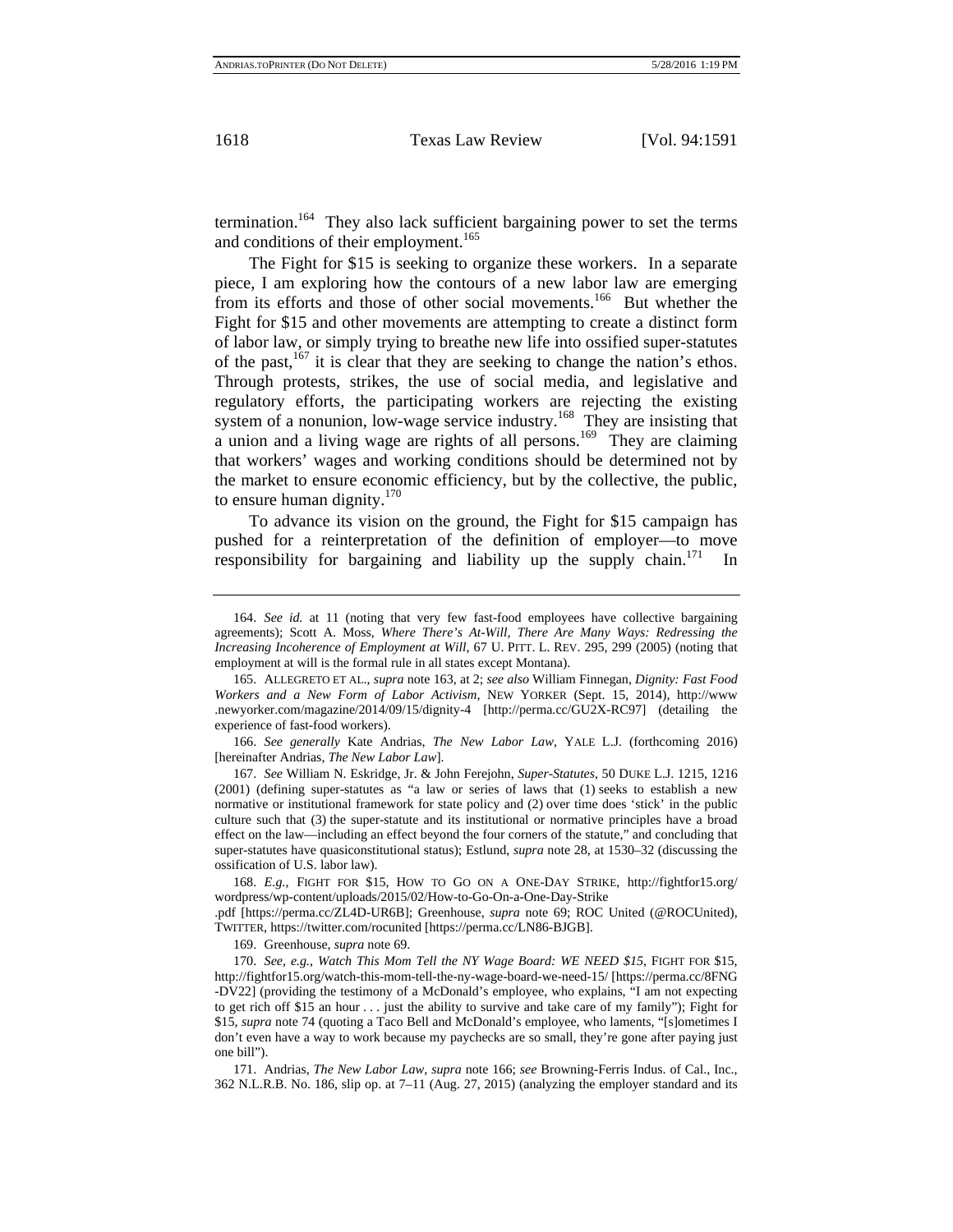addition, it has sought to engage federal, state, and local governments directly in a form of social bargaining over workers' wages, schedules, and leave policies.<sup>172</sup> The result has been new ordinances, regulations, and statutes that set wages and working conditions far above what the market would dictate, and far above what federal labor law has long required.<sup>173</sup>

The Domestic Workers' Alliance presents a similar effort to reconstitute public commitments. Long excluded from basic employment protections, including federal labor law, domestic workers have, over the past decade, created an energetic worker movement to demand legal protections.<sup>174</sup> Their efforts have resulted in the passage of the New York and California Domestic Workers Bills of Rights and the International Labor Organization's adoption of the Convention and Recommendation Concerning Decent Work for Domestic Workers.<sup>175</sup> They have also helped bring about new Department of Labor regulations expanding wage entitlements for live-in domestic workers and workers providing companionship services.<sup>176</sup> Like the Fight for \$15, the domestic worker movements demand new forms of public decision making and wage setting, as well as an expanded right to engage in industrial collective bargaining.<sup>1</sup> And like the Fight for \$15, they insist on the supremacy of human dignity over market efficiency concerns.<sup>178</sup>

It is far from clear that the Fight for \$15, the Domestic Workers' Alliance, or similar movements will be successful in fundamentally

effect on collective bargaining); *NLRB Office of the General Counsel Authorizes Complaints Against McDonald's Franchisees and Determines McDonald's, USA, LLC is a Joint Employer*, NLRB (July 29, 2014), https://www.nlrb.gov/news-outreach/news-story/nlrb-office-general -counsel-authorizes-complaints-against-mcdonalds [https://perma.cc/YHZ7-MQ3S] (announcing that the NLRB found merit in charges that McDonald's "violated the rights of employees as a result of activities surrounding employee protests," and accordingly authorized complaints on alleged violations of the National Labor Relations Act).

<sup>172.</sup> Andrias, *The New Labor Law*, *supra* note 166; *see also* David Moberg, *The List of the Fight for \$15's Victories—Tangible and Intangible—Is Getting Longer*, IN THESE TIMES (June 15, 2015, 1:26 PM), http://inthesetimes.com/working/entry/18070/the\_list\_of\_the\_fight\_for\_15s \_victoriestangible\_and\_intangibleis\_getting\_lo [https://perma.cc/L37F-4WLP] (reporting the areas where the Fight for \$15 movement has sought reform and highlighting what they have sought).

<sup>173.</sup> Andrias, *The New Labor Law*, *supra* note 166; Moberg, *supra* note 172.

<sup>174.</sup> For a history of these movements, see, for example, EILEEN BORIS & JENNIFER KLEIN, CARING FOR AMERICA: HOME HEALTH WORKERS IN THE SHADOW OF THE WELFARE STATE (2012); Hina Shah & Marci Seville, *Domestic Worker Organizing: Building A Contemporary Movement for Dignity and Power*, 75 ALB. L. REV. 413, 413–14 (2011/2012).

<sup>175.</sup> Shah & Seville, *supra* note 174, at 413–14.

<sup>176. 29</sup> C.F.R. §§ 552.3, 552.6 (2015).

<sup>177.</sup> *Campaigns*, DOMESTIC WORKERS UNITED, http://www.domesticworkersunited.org/ index.php/en/our-work/campaigns [https://perma.cc/XD7Z-4J56].

<sup>178.</sup> *History & Mission*, DOMESTIC WORKERS UNITED, http://www.domesticworkersunited .org/index.php/en/about/history-mission [https://perma.cc/26NY-288X].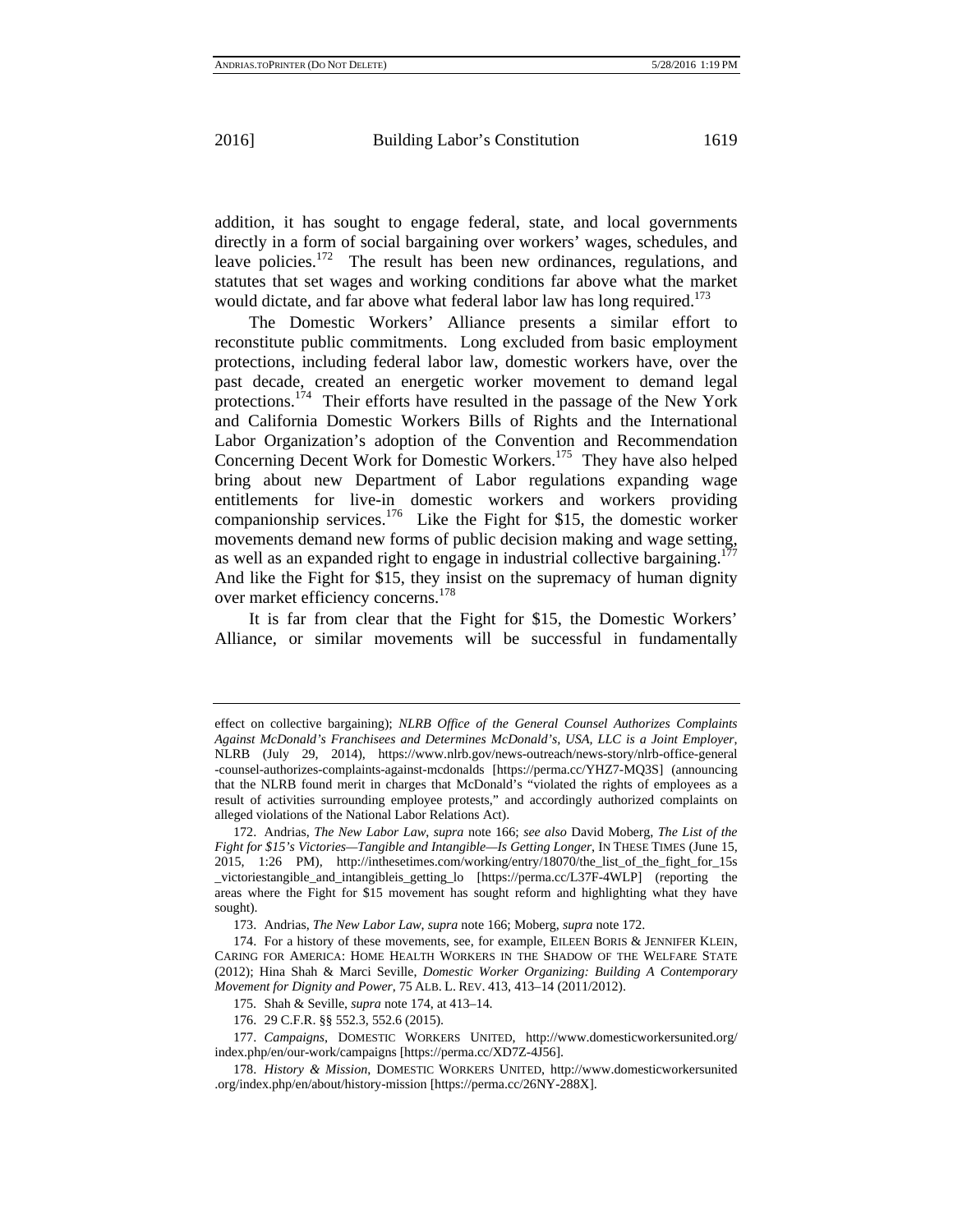changing the nation's political commitments or systems of governance.<sup>179</sup> Their statutory and regulatory victories to date are limited and face multiple legal and political challenges, while unionization in any formal sense remains elusive for both groups of workers.<sup>180</sup> Other low-wage worker movements face similar obstacles.<sup>181</sup> Thus, it is too early to know whether small-c constitutional change will ensue, let alone change to the big-C Constitution.

But recognizing the movements' efforts as a form of small-c constitutionalism, as opposed to merely a series of policy demands, is nonetheless important. First, the constitutional lens highlights the movements' transformative possibilities. These low-wage worker movements are not simply seeking higher wages or other changes to isolated statutes and regulation. They are attempting to entrench new norms, while creating new institutional frameworks for state policy. They are seeking to universalize labor rights—both the right to work with dignity and the right to participate in economic and political decision making—that are at odds with the governing regime.

Second, identifying the movements' efforts as small-c constitutionalism, as opposed to just ordinary movement politics, highlights the centrality of social and political action to constitutional law. Constitutionalism, after all, involves "We the People,"<sup>182</sup> engaged in political deliberation. By seeking new laws, pushing for new regulatory interpretations, and making demands on entire industries and communities, the contemporary labor movements are doing the work that has too often been ceded to courts. They are attempting to change how we constitute ourselves as a society.

Indeed, one can see the seeds for future, more explicit constitutional argumentation in the language used by movement participants. In support of their demands, workers invoke dignity, bills of rights, and, occasionally,

<sup>179.</sup> *Cf.* Karl N. Llewellyn, *The Constitution as an Institution*, 34 COLUM. L. REV. 1, 21–22 (1934) (noting that only practice can demonstrate if something is part of our Constitution and arguing that "*the working Constitution is amended whenever the basic ways of government are changed*"); *accord* BALKIN, *supra* note 25, at 279.

<sup>180.</sup> *See, e.g.*, Nat'l Rest. Ass'n v. Comm'r of Labor, Docket No. WB 15-001 (N.Y. Indus. Bd. of Appeals 2015) (adjudicating a challenge to a statewide fast-food minimum wage order).

<sup>181.</sup> *E.g.*, Aaron Vehling, *Auto Dealer Asks Justices to Correct 9th Circ.'s Grammar*, LAW360 (Mar. 4, 2016, 9:01 PM), http://www.law360.com/articles/767683/auto-dealer-asks -justices-to-correct-9th-circ-s-grammar [https://perma.cc/Y83W-U7Z3] (detailing arguments at the U.S. Supreme Court as to whether service advisers employed by a car dealership were entitled to receive overtime pay under the Fair Labor Standards Act).

<sup>182.</sup> U.S. CONST. pmbl.